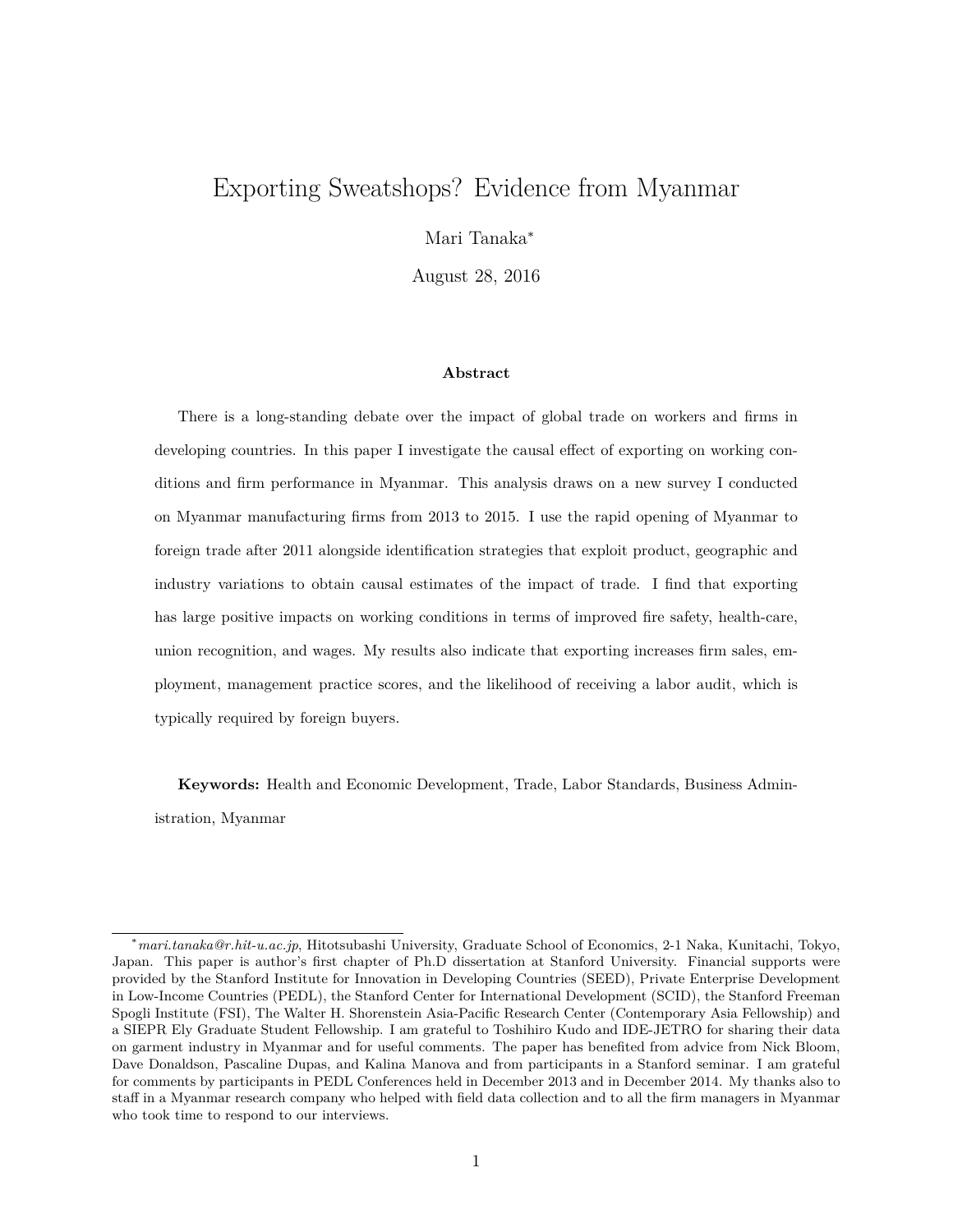## **1 Introduction**

While many developed countries grant reduced tariff rates to low-income countries under preferential tariff schemes, there is little empirical evidence that such trade policies benefit workers in developing countries. Furthermore, in the press and trade policy debates, concerns have repeatedly been raised about unsafe and exploitative working conditions in low-income country firms exporting their products to developed countries. Many human rights organizations oppose trade of developing countries with developed countries because of the weakness of government regulations and prevalence of sweatshop conditions in their manufacturing plants<sup>[1](#page-1-0)</sup>. Indeed, trade might worsen conditions if the cost-cutting management technologies adopted for exporting are harsh on workers, such as ratcheting up employees discipline and skimping on fire safety and employee healthcare<sup>[2](#page-1-1)</sup>. These concerns raise a question that has important policy implications: Does improving access to the markets in high-income countries undermine working conditions in developing countries?

Empirical progress in answering the question is challenged by a lack of data and a wide array of endogeneity problems. Understanding the effect of trade on working conditions requires data on conditions in exporting and non-exporting firms, which have been absent in developing countries. Moreover, self-selection of exporters makes it difficult to identify the causal effects. As the previous literature shows, more productive firms are likely to be exporters, and productivity is likely to be correlated with working conditions.

This paper investigates how international trade affects working conditions, firm size and management practices in low-income countries by collecting and analyzing new survey data about Myanmar garment and processed food firms. Myanmar offers a historical experiment in the causal effects of trade liberalization. In the mid 2000s, Myanmar was under US and EU trade sanctions because of concerns about human rights violations by the military government. In addition, the government imposed 10% taxes on earnings from exported goods. These trade barriers significantly limited the export profitability of Myanmar manufacturing firms. In the late 2000s, when there was a gradual increase in the demand for Myanmar apparel products from Japan, which did not have sanctions against Myanmar, some firms started to export to Japan. Then in 2011, the Myanmar government suddenly initiated democratic and economic reforms. A part of the reforms included the reduction and abolishment of its export tax in 2011 and 2012, and this substantially increased

<span id="page-1-0"></span><sup>1</sup>For example, Global Exchange, a leading human right organization opposing free trade, argues that "The corporations' gain will come at workers' expense, as more and more people can find only jobs that offer no dignity and provide no opportunity. The FTAA (The Free Trade Area of the Americas) will be a boon for the sweatshop economy." (Global Exchange 2015) http://www.globalexchange.org/fairtrade/sweatfree/faq.

<span id="page-1-1"></span><sup>2</sup>See, for example, the technology adoption models of [Yeaple 2005; Verhoogen 2008; Bustos 2011; Caliendo,](#page-31-0) [Rossi-Hansberg 2012.](#page-31-0)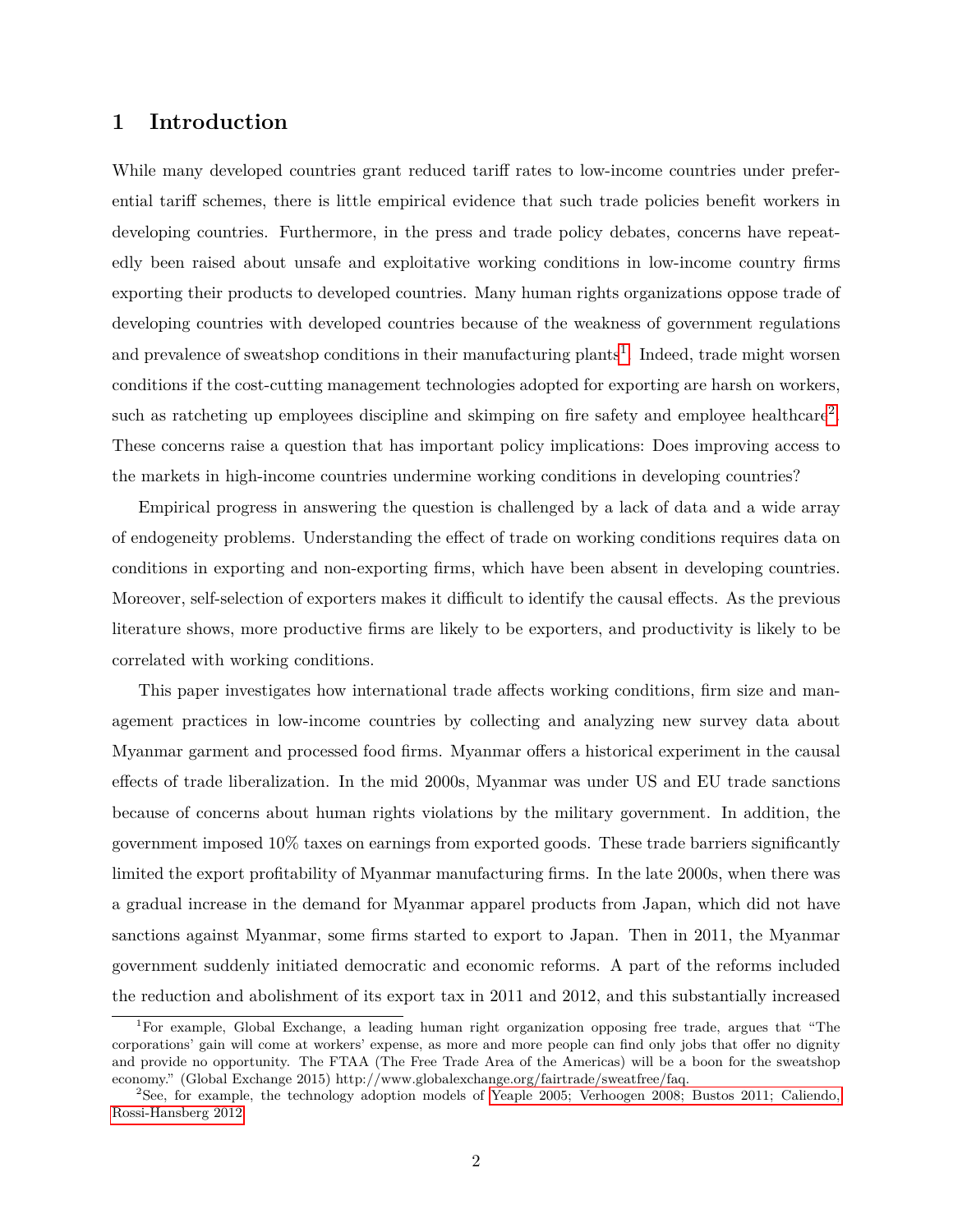the value of apparel exports to Japan. The US and the EU lifted their trade sanctions in late 2012 and 2013 respectively, creating access to new profitable markets for Myanmar exports. Hence, Myanmar thus had a sudden large transition from almost an autarky to an open economy in the years after the mid 2000s.

To investigate the impact of this rapid entry into the global trading system, I collected measures of firm-level working conditions and management practices by carrying out a field survey in Myanmar through three waves (2013-2015) of in-person interviews with plant managers in a panel of 381 garment and 316 processed food firms. My annual measurements of working conditions evaluate whether plant labor practices comply with the international labor standards advocated by the International Labor Organization (ILO) and major private initiatives providing certification and auditing services. Using the standards and codes of conduct published by these institutions as a baseline, I examine fire safety, health management, salaries, and hours of work. Additionally, I examine the presence of trade unions and their interactions with managers, and measures on management practices based on the work by [Bloom and Van Reenen \(2007\).](#page-31-0) I match the data on working conditions and management practices with the firm characteristics in 2005 from the Survey of Garment Industry in Myanmar (conducted by the Japanese External Trade Organization).

To estimate the causal impact of exporting on worker and firm outcomes, I exploited three different identification strategies. First, I use the fact that the Japanese preferential tariffs for low-income countries were more strict on knit apparel than woven products. The manufacturing process for making knit and woven apparel from fabric is the same, and according to the data on garment firms in 2005, producers of knit and Woven apparel products indeed resembled one another in terms of productivity and firm sizes. However, when Japanese demand rapidly expanded after 2005 due to the shifting of trade from China after the Liancourt Rocks dispute, this led to a rapid growth in Myanmar exporting of woven apparel but not in that of knit apparel. Therefore, for the first identification strategy, I use production of woven apparel in 2005 as an instrument to predict exporting from 2013-2015. The second instrument uses garment plants proximity to international airports in 2005 when Myanmar was autarkic. The travel time is likely to influence export demand and transaction costs (e.g. [Giroud 2013, Giroud and Mueller 2013, Sheard 2014\)](#page-31-0), and indeed I find airpot distance in 2005 is a strong predictor of exporting from 2013 to 2015. Finally, I run a difference in difference from 2013 to 2015 comparing the garment sector, which had an export boom following the trade liberalization after 2011, with the processed food sector, which had no export boom because of international food regulations.

All three identification strategies generate similar results. First, exporting has large positive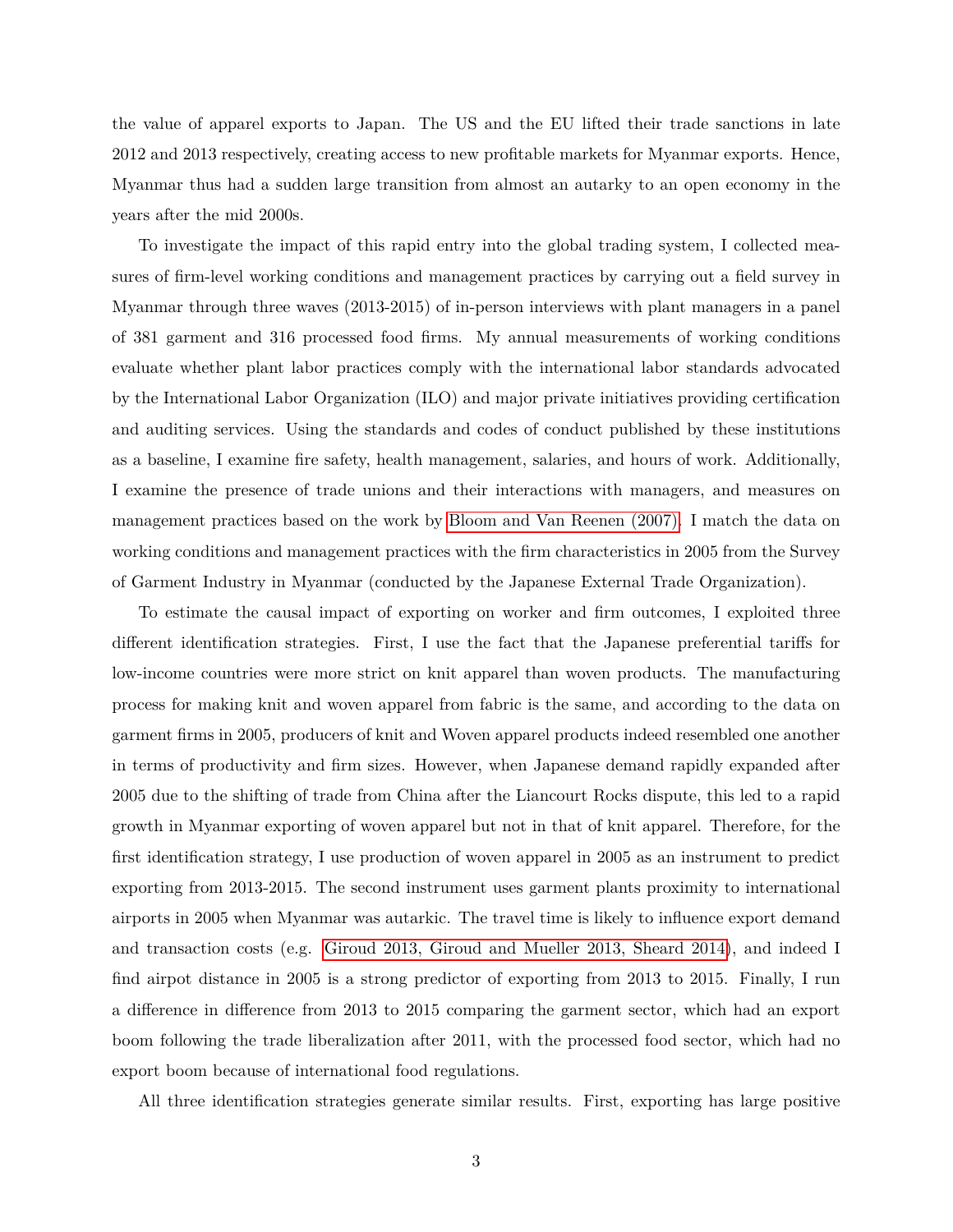impacts on working conditions. In particular, exporting leads to the adoption of better fire safety and health management, improvement in interactions with unions (including allowing unions), and increases in wages. The magnitude of these effects are also large: exporting improves a measure of working conditions (an index evaluating fire safety, health-care, and union interactions) by 130%, which is very similar to the difference between local plants and multinational plants operating in Myanmar. Furthermore, the results indicate that exporting increases sales and employment. Finally, exporting also leads to the adoption management practices that are recommended in developed countries.

I find some supporting evidence for a few mutually non-exclusive explanations on why exporting improves working conditions. One possible channel is that international buyers such as Nike and H&M require to check the firms' compliance to international labor standards. In recent years, many human rights activists have pressured retail companies regarding their implementation of labor standards along their supply chain<sup>[3](#page-3-0)</sup> [\(Harrison and Scorse 2010\)](#page-31-0). Therefore, these retailers typically import products from developing countries firms on the condition that their suppliers pass labor compliance audits. To check this channel, I collected data on labor audits in the survey and indeed find that exporting significantly increases the likelihood of an audit. Another possible explanation is that exporting firms improve working conditions to keep and attract skilled workers for enhancing productivity (i.e. efficiency wage theory). My data in Myanmar garment sector show that on average about 6% of workers voluntary quit their jobs every month without notifying to the firm managers, which would induce significant costs for the firms to reallocate existing workers and to train new workers. However, the data also suggest that the turnover rate is less in plants with better working conditions. Since productivity and exporting are likely to be strategic complements as in the model of Bustos (2011), firms might invest on improving working conditions as a way to enhance productivity. In addition to the above channels, the increased firm sizes and changes in management practices resulting from exporting might indirectly contribute the improvement in working conditions. In the [Melitz \(2003\)](#page-31-0) model, a reduction in trade cost induces an increase in the average size of exporting firms. Increases in employment and sales might improve working conditions if the return to better conditions is increasing in firm size<sup>[4](#page-3-1)</sup>.

<span id="page-3-0"></span>This paper makes three principal contributions to the empirical literature regarding the impact

<sup>&</sup>lt;sup>3</sup>For instance, as a well-publicized fact, when the Bangladeshi Rana Plaza collapsed in 2013, causing more than one thousand casualties mostly among garment workers, brand-named multinational retailers that imported from the collapsed factories were blamed for the tragedy.

<span id="page-3-1"></span><sup>&</sup>lt;sup>4</sup>For example, the cost of introducing fire safety equipment is likely to be the same for large and small firms, while the benefit would be higher for firms with more employees and larger size of inventory. In addition, in many countries, local regulations on occupational safety apply only for larger firms, imposing higher cost of operating under unsafe conditions to larger firms.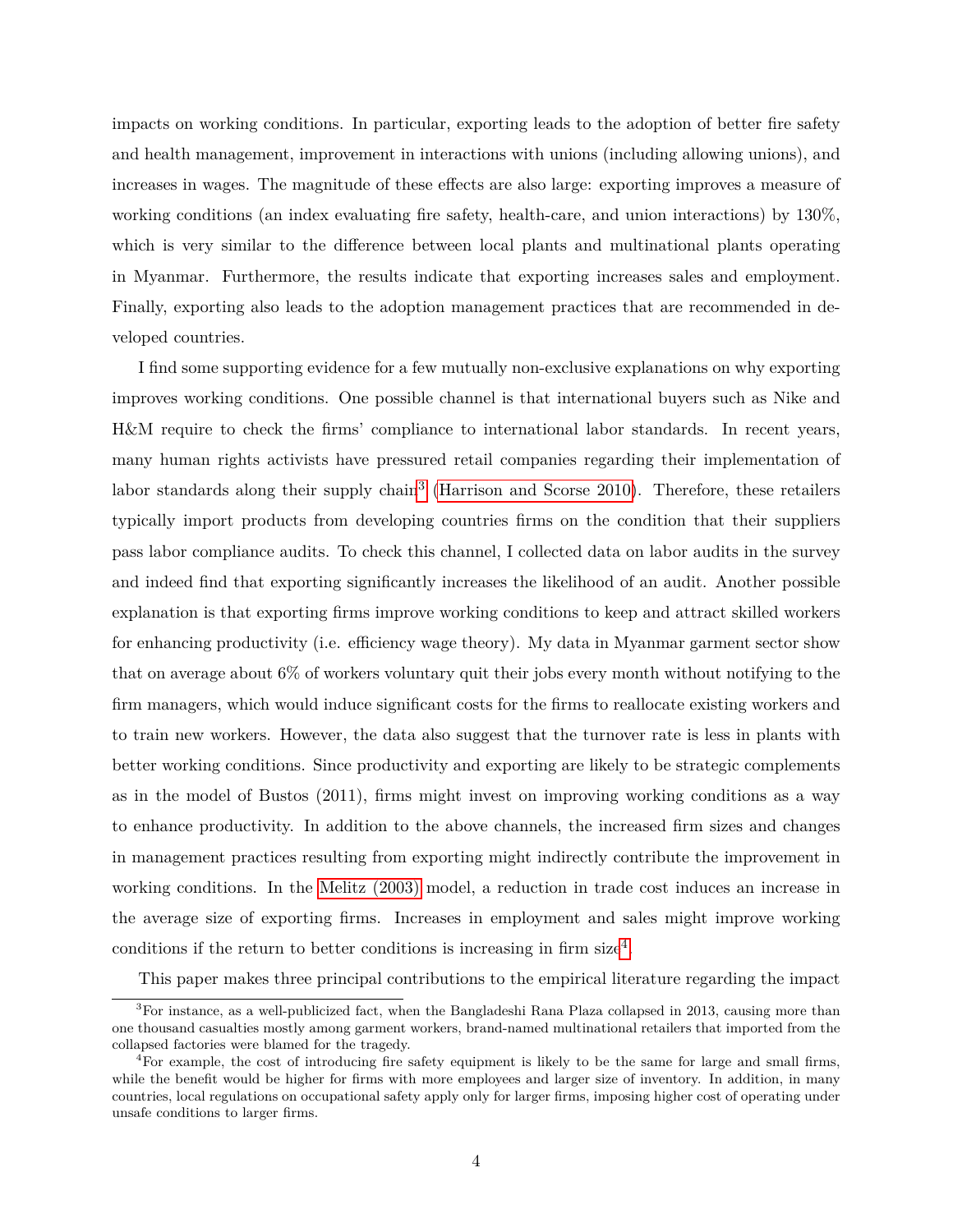of access to foreign markets on workers and firm performance<sup>[5](#page-4-0)</sup>. First, I provide novel evidence of the impact of exporting on firms in a low-income country in a natural experimental setting. In previous studies using natural experimental settings, the data have been acquired in developed countries (Lelieva and Trefler 2010 in Canada) and middle-income countries [\(Clerides, Lach and](#page-31-0) [Tybout 1998 in Columbia, Mexico and Morocco; De Locker 2007 in Slovenia; Verhoogen 2008](#page-31-0) [in Mexico; Bustos 2011, and Brambilla, Lederman, and Porto 2012 in Argentina\)](#page-31-0). In the first study implementing a randomized control trial, [Atkin, Khandelwal, and Osman \(2014\)](#page-31-0) find that an Egyptian export facilitation program improved product quality and firm profits. My paper is different from theirs by focusing on working conditions, by focusing on large firms (their firms have less than 5 employees while my firms have 300 on average), and finally I focus on a much lower income country<sup>[6](#page-4-1)</sup>.

Second, this study provides the first firm-level evidence of the causal effect of trade on working conditions in firms in developing countries. Several studies show indirect or correlational evidence using firm or establishment level data. Using Indonesian manufacturing firm panel data, [Harrison](#page-31-0) [and Scorse \(2003, 2010\)](#page-31-0) conclude that US anti-sweatshop campaigns in 1990s led to wage increases in targeted sectors (i.e. apparel) and in regions with firms trading with major US retail companies targeted by the campaign. Robertson et al (2009) also document that a significant industry wage premium in apparel sector, which represents exporting and FDI intensive manufacturing sectors in developing countries, is consistently found in five countries: Cambodia, Indonesia, Honduras, and Madagascar. In addition, some studies examine various measure of working conditions among Cambodian exporting firms that were monitored by the ILO under the Better Factories Cambodia [\(Polaski \(2006\); Neak and Robertson \(2009\); Oka \(2010\); Ang etal \(2012\); and Brown, Dehejia, and](#page-31-0) [Robertson \(2015\)\)](#page-31-0). However, these studies do not provide causal evidence of trade on fire safety, health, union negotiations, hours of work, which I investigate in this paper. There are also studies using cross-country panel data to investigate the relationships between exposures to trade and labor conditions [\(Busse 2004, Edmonds and Pavcnik, 2006; Neumayer and De Soysa 2006; Mosley](#page-31-0) [and Uno 2007; Greenhill, Mosley, and Uno 2009\)](#page-31-0). These cross-country studies mainly examine the associations of trade activities with changes in countries' labor regulations, which is a channel I exclude in this study.

<span id="page-4-0"></span><sup>&</sup>lt;sup>5</sup>Studies undertaken by [Bernard and Jensen \(1999\) and Clerides, Lach, and Tybout \(1998\)](#page-31-0) were among the earliest to examine firm panel data. They did not find evidence that firm performance improves after firms start to export. Since then, many empirical studies have compared firms that have started exporting to those that have not [\(Aw, Chung, and Roberts \(2002\), Wagner \(2002\), Blalock and Gertler \(2004\), Wagner \(2005\), Lopez \(2005\),](#page-31-0) [Biesebroeck \(2005\), De Locker \(2007\), Fafchamps, El Hamine and Zeufack \(2007\), Aw, Roberts, and Xu \(2008\)\).](#page-31-0)

<span id="page-4-1"></span> $6$ The estimate of GDP per capita in Myanmar was about one-third of that of Egypt in 2013 (1,107 USD for Myanmar and 3,314 USD for Egypt).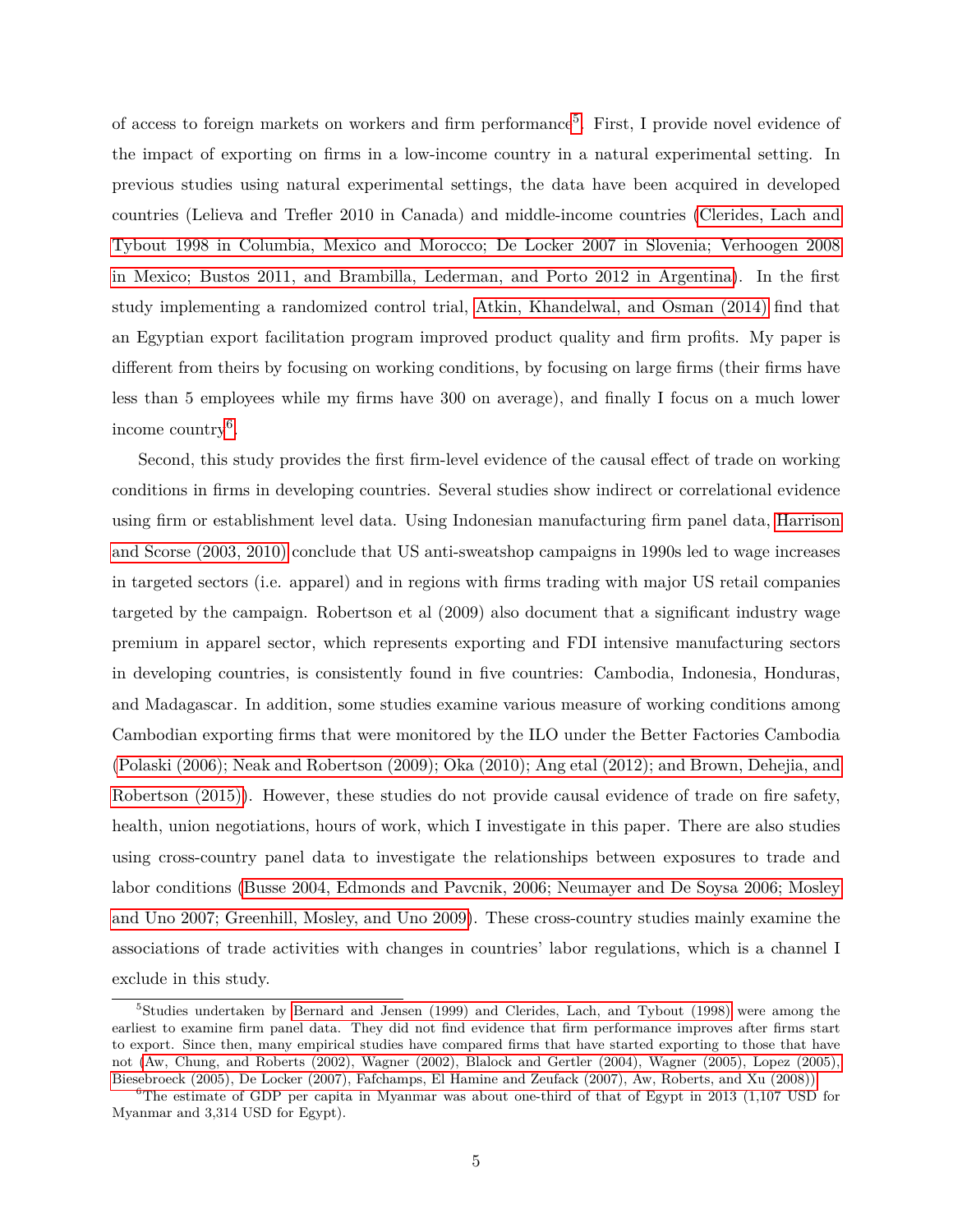Third, this research is the first to investigate the causal impact of exporting on management practices. It is widely believed that market access leads to improvements in production technology, which in turn prompt improvements in productivity and quality [\(Verhoogen 2008, Lelieva and](#page-31-0) [Trefler 2010, Bustos 2011, Brambilla, Lederman, and Porto 2012\)](#page-31-0). How firm managers organize the production process is a key part of production technology determining firm performance [\(Bertrand,](#page-31-0) [Schoar 2003, Bloom, Van Reenen 2007\)](#page-31-0)<sup>[7](#page-5-0)</sup>. Although previous empirical studies have examined the impact of trade on productivity, the composition of skilled workers, and technology upgrading, the impact of trade on managerial input remains largely uninvestigated<sup>[8](#page-5-1)</sup>.

The rest of paper is organized as follows. Section [2](#page-5-2) introduces the unique data that I collected in Myanmar. Section [3](#page-9-0) describes my identification strategy, followed by empirical results in section [4.](#page-16-0) Then I summarize the results of robustness checks in section [5,](#page-26-0) and conclude in section [6.](#page-29-0)

### <span id="page-5-2"></span>**2 Data**

#### **2.1 Survey data from 2013-2015**

My main data source is garment plant panel data that I collected in three waves of field surveys conducted in 2013, 2014 and 2015. There has not been an enterprise census in Myanmar, therefore, at the beginning of the first wave, in May 2013, I assembled a population list of garment plants in Yangon and Mandalay, the two major industrial regions in Myanmar, by combining information from industry directories, lists of manufacturers provided by industry associations, and firm registration records. I also asked local wholesalers for information about their supplier firms. A research company in Myanmar helped me conduct in-person interviews in Burmese with garment plant managers. Between June and August of 2013, we contacted all 238 garment plants in our population list, and we were granted interviews in 176 plants. During the second season, in May 2014, I repeated the population database construction and found 305 plants. Between June to August of 2014, I contacted these plants and were granted 201 interviews. By repeating the same exercise starting in May 2015, I found 351 plants and interviewed 209 plants among them.

<span id="page-5-0"></span><sup>7</sup>The effect on direct measures of organizational practices is informative to understand the *real* effect of exporting on firm performance for several reasons. First, as pointed out by [Bertrand, Eaton, Jensen and Kortum \(2003\),](#page-31-0) the correlation of standard productivity measures and trade performance differs according to market structure. Second, assuming, as [Melitz and Ottaviano \(2008\)](#page-31-0) do, non-CES preferences, markups can differ as a function of market size, and they can influence estimates of productivity. Third, in a model that allows firms to choose their product mix, as [Bernard, Redding and Schott \(2011\)](#page-31-0) propose, exporting induces a re-optimization of product varieties, which can change measured firm level productivity (De Loecker 2011).

<span id="page-5-1"></span><sup>&</sup>lt;sup>8</sup>Some recent studies have shown that export performance is positively associated with production hierarchies [\(Caliendo, Monte, and Rossi-Hansberg 2012\)](#page-31-0) and with management practices [\(Bloom, Manova, Van Reene, and Yu](#page-31-0) [2015\)](#page-31-0)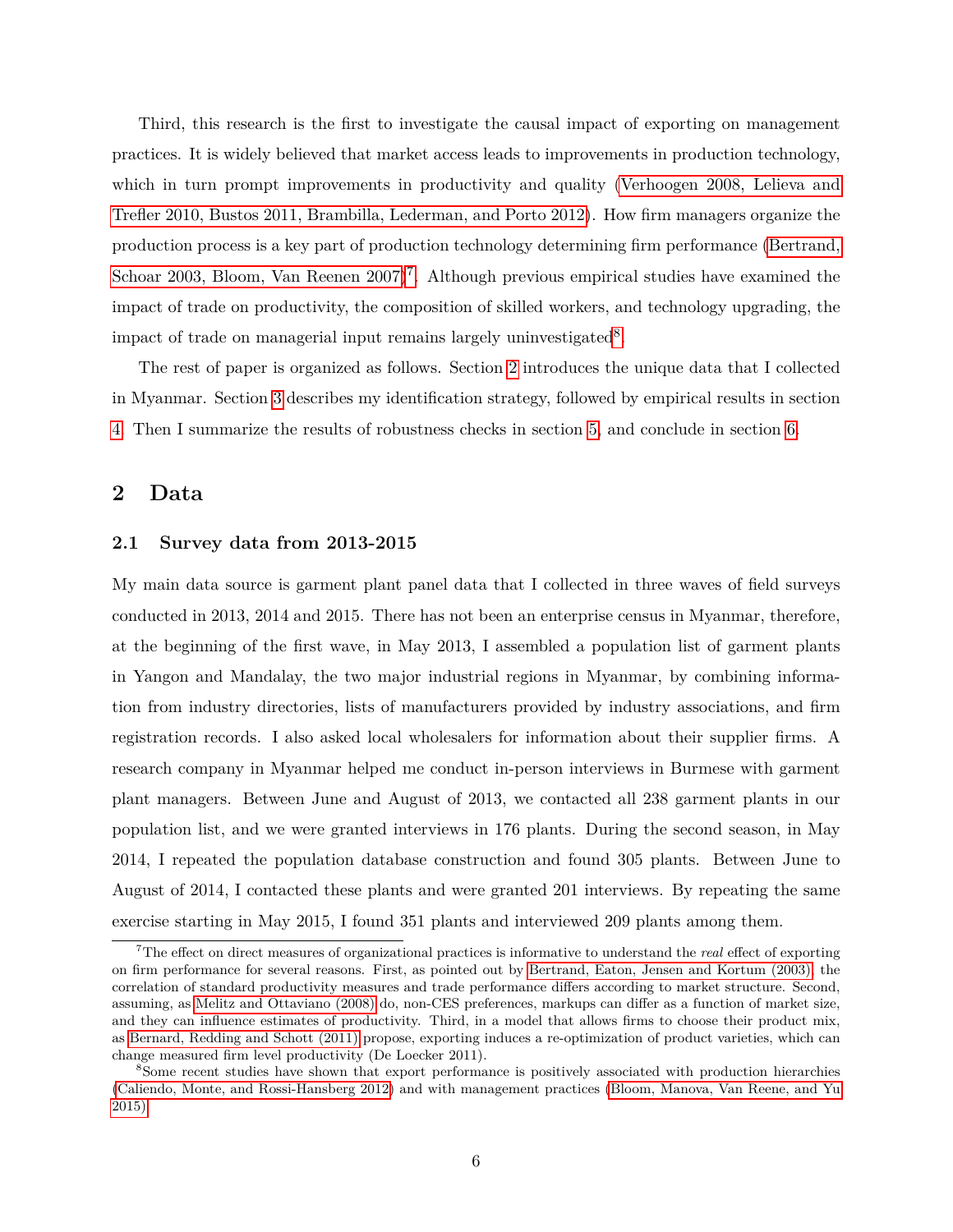The sample for my main analysis is restricted to domestically owned firms started before 2005. A total of 150 such plants were observed at least once during 2013, 2014 and 2015; of these, 111 were observed every year<sup>[9](#page-6-0)</sup>. In all years, I asked about employment, export orientation, owner characteristics, management practices, and workplace conditions at the beginning of the fiscal year (April).

Using the same technique, I also surveyed the processed food and beverage sector. I first constructed a population database of manufactures in the sector, and in 2013 and 2014 I collected the same set of data. Of the 316 processed food and beverage firms surveyed, only one exported its products, presumably because developed countries have stringent imported food security regulations. The processed food and beverage firm sample serves as a control group to check whether one of my instrumental variable (proximity to airports) directly effects performance.

Survey instruments on workplace conditions were constructed to measure the level of compliance with international labor standards. To this end, I referred to labor standards prescribed by the International Labor Organization (ILO) and globally recognized initiatives that provide auditing and certification programs on labor compliance for private companies $^{10}$  $^{10}$  $^{10}$ .

The international labor standards of the ILO and the above initiatives typically have eight major areas of labor standards<sup>[11](#page-6-2)</sup>: forced labor, child labor, wage, working hours, discrimination, harassment, freedom of association and health/safety. Given the sensitivity of some of these the topics, I spoke with managers about five areas of compliance: fire safety, health management, freedom of negotiation, salary, and working hours. A consultant who works in the certification industry helped me construct the questionnaire to address the practices that auditors typically check in garment industry.

Regarding *fire safety*, I asked, "What kinds of measures do you have in case of fire?" and "Do you practice fire drills?" In countries with underdeveloped electric infrastructure like Myanmar, unstable electricity sometimes causes factory fires. In the garment sector, where workers come and go on a monthly basis, it is important to practice fire drills and to post visible and readily understandable evacuation maps.

Regarding *health*, I asked the following questions: "Do you have a record of injuries at your plant?" "Do you have a list of hospitals to go to in case of emergency?" "Do you have a private

<span id="page-6-0"></span> $^{9}$ In practice, this is not the set of samples for my main analysis because I further restrict my samples to firms where plant addresses in 2005 are observed. This is for constructing the measure of airport proximity as an instrumental variable. More details are discussed in the section [3.](#page-9-0)

<span id="page-6-1"></span><sup>&</sup>lt;sup>10</sup>These include Labor Association (FLA), Business Social Compliance Initiative (BSCI), and Worldwide Responsible Accredited Production (WRAP).

<span id="page-6-2"></span> $11$ An extensive summary of these standards are documented by [Smith and Feldman \(2003\).](#page-31-0)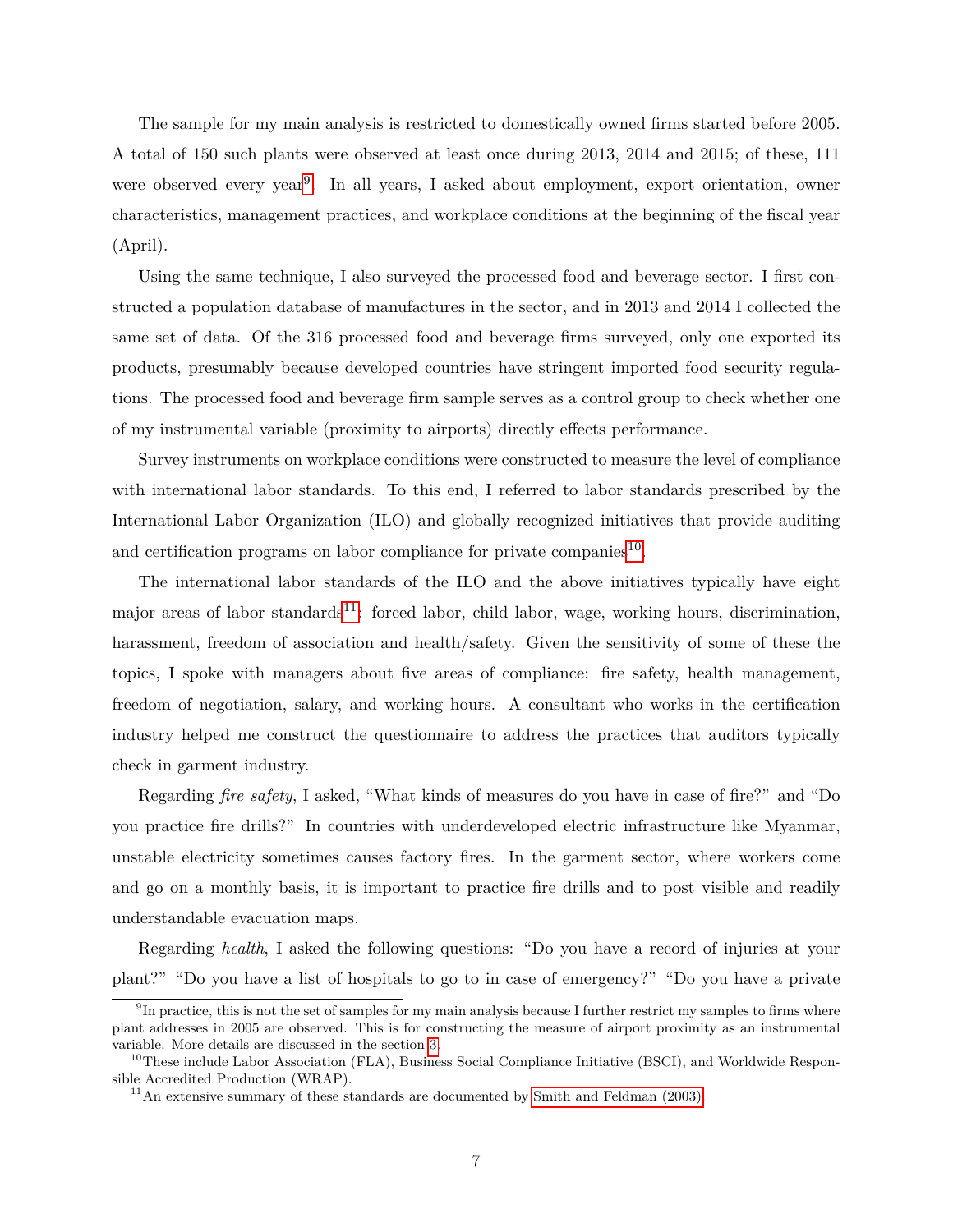contract with a health clinic?" "Is there a nurse or a doctor at this plant?" Sewing for many hours sometimes leads to occupational injuries. For instance, working for more than 10 hours per day in the same posture can lead to chronic fatigue and cause injuries during sewing and cutting. In response to these concerns, international labor standards recommend easy access to a nurse's office and preparation for emergencies.

Questions on *freedom of negotiation* were asked to measure the ability of workers to negotiate with the firm over working conditions. The freedom to negotiate in Myanmar was required to be less direct. In Myanmar, unionized collective bargaining is very much in an early stage. Only after the government passed the 2011 labor law was collective bargaining by unions allowed, so many people were unfamiliar with the concept of a "union". Therefore, to comprehensively capture the existence of workers' representatives and their interaction with managerial teams, I asked, "Is there a workers' leader appointed by this firm or by workers?" Where a leader was present, I asked how frequently the managers met with the leader on regular basis. In addition, I asked whether the plant has a suggestion box, which could be another potential communication point.

*Hours of work* is measured by plants' average weekly hours of work including overtime hours of work. Workers in the garment sector typically worked for some scheduled hours (often 8 hours) and a few more hours as overtime. For *salary*, I use monthly salary including overtime payment. To minimize variation caused by the fact that different skill levels are required at different plants, my measure of salary is for an entry-level sewing operator.

For fire safety, health and freedom of negotiation, no consensus on how to quantitatively evaluate these aspects. For my main empirical analysis, I construct scores on a scale from 0 to 1 and average within each dimension (fire safety, health management, and negotiation). The overall working conditions score is the average of the three dimensions in non-cash standards. Appendix Table 1 documents scoring based on survey questions. As shown in Figure 1, the overall working conditions score is distributed with a fat tail and large variation, implying that many of the firms in the sample have few safety and health measures as well as very little negotiation points with workers; however some firms appear to be practicing high labor standards.

Complicating my examination of workplace conditions is the possibility that managers did not answer questions truthfully. To evaluate this possibility, survey teams arranged plant tours after interviews had been concluded. During these tours, they observed and later recorded the presence of marked fire exits, light level, temperature, whether workers work with bare foot, and the presence of piles of fabric on the floor. The observations are correlated with the working conditions scores in the expected directions: fire exits are more likely to be observed in plants with higher fire safety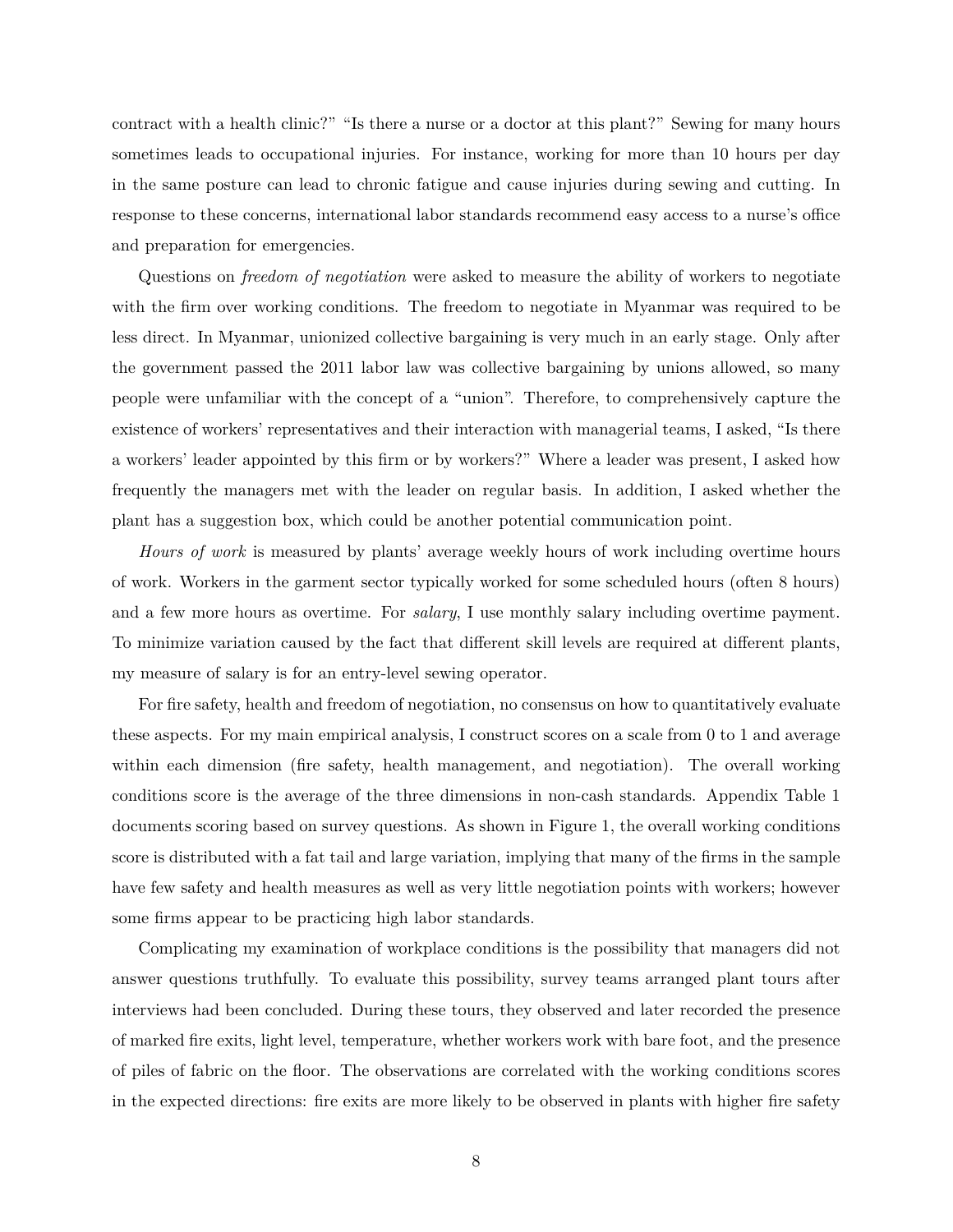scores; and low right level, high temperature inside the plant, workers working with bare foot, and presence piles of fabric on floor are negatively correlated with health scores and negotiation scores (Appendix Table 3). In addition, in order to investigate a possibility that managers' response are systematically biased based on firm performance, I tested whether there are correlations between firm performance and the gaps between managers' responses and interview staff's observations. The gap is a sum of (1) the measurement error between the response and the truth and (2) the error between the truth and the observation. If there is a correlation between a performance measure and the first part of the measurement error, it is likely that the gap is correlated with the performance measure. As shown in Appendix Table 4, the gap is not statistically correlated with exporting and employment and the signs of the coefficients are not systematic across the performance measures.

The differences in the managers' responses and the observations are correlated with neither firm performance measures (exporting, employment size, and management scores) nor with my instrumental variables (Appendix Table 4).

Following standards outlined in the literature on management and business practices, I measured management practices using the criteria specified in the World Management Survey  $(WMS)^{12}$  $(WMS)^{12}$  $(WMS)^{12}$ initiated by [Bloom and Van Reenen \(2007\)](#page-31-0) and in the US Census Bureau's Management and Organizational Practices Survey (MOPS)<sup>[13](#page-8-1)</sup>. Managers were asked 9 questions about three dimension of work: production monitoring, quality control, and machine maintenance. Some of the questions included were the following: "Do you have boards to show the number of produced pieces, and if so how frequently are they adjusted?" (production monitoring), "Are there records of defects by the types of defects?" (quality control), and "How frequently is machine downtime analyzed?" (machine maintenance). After the interviews, scores are constructed on a scale from 0 to  $1^{14}$  $1^{14}$  $1^{14}$  and averaged the scores by dimensions to construct management scores for production monitoring, quality control, and machine maintenance. The overall management score is the average of these scores across three dimensions.

In 2014, the WMS was conducted in Myanmar and 50 garment firms in my sample were also interviewed in the WMS. Therefore, I compare my management score and the management score in the WMS among these 50 firms and find that the two scores are highly significantly correlated (see Appendix Table 19). Among the four dimensions of management practices asked in the WMS (operation, monitoring, target, and human management), my overall management score is best predicted by the score on monitoring in the WMS, which makes sense considering questions asked

<span id="page-8-0"></span><sup>12</sup><http://www.worldmanagementsurvey.com/>.

<span id="page-8-1"></span><sup>&</sup>lt;sup>13</sup>The survey instruments and documents of MOPS are at <http://www.census.gov/mcd/mops>.

<span id="page-8-2"></span><sup>&</sup>lt;sup>14</sup>Appendix Table 2 shows the ways of scoring based on original questions.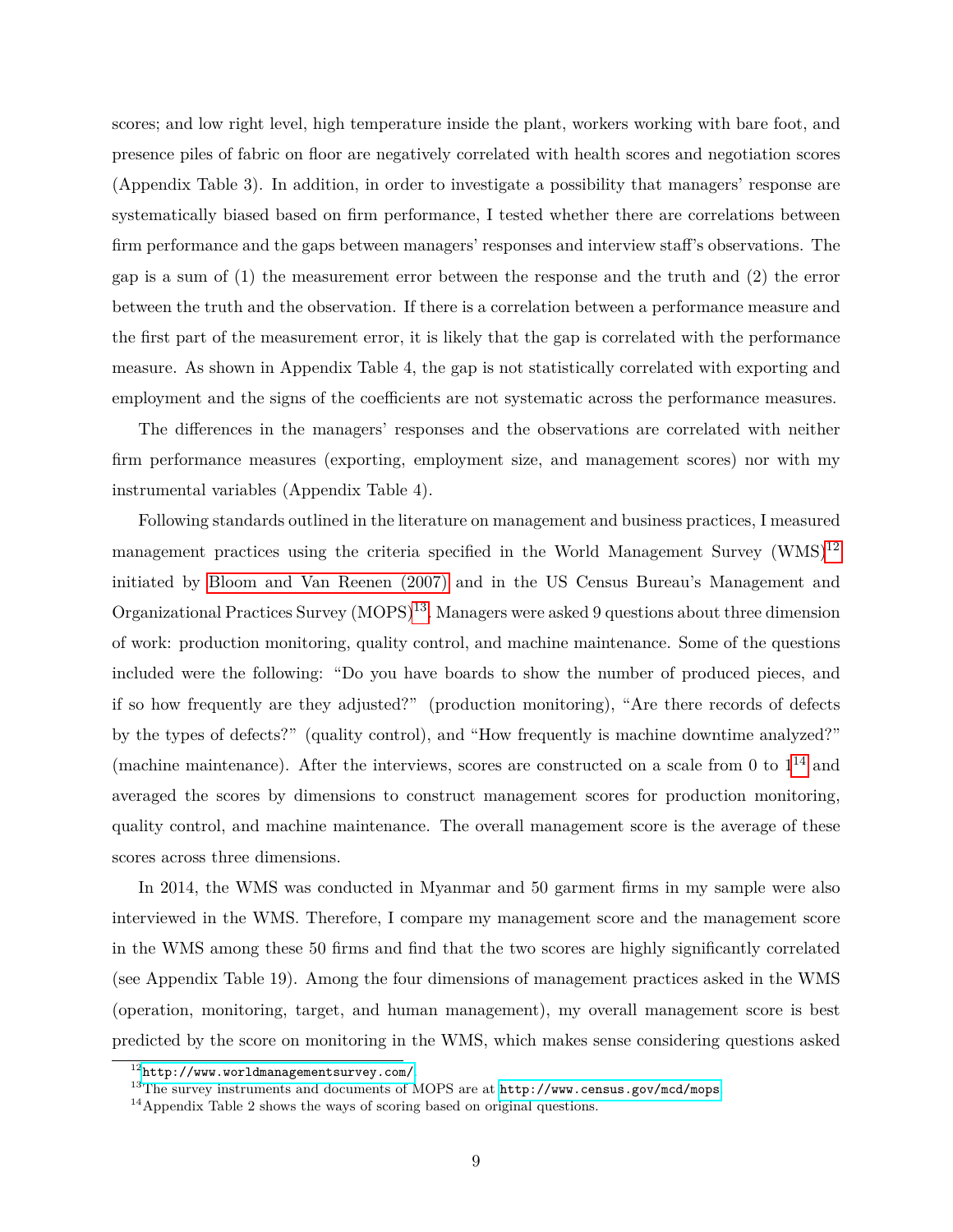in my survey.

The basic statistics of variables used for the analysis are provided in Table 1.

#### **2.2 Survey data in 2005**

The 2005 data on garment firms was obtained from the Survey on Garment Industry in Myanmar (SGIM) conducted by the Institute of Developing Economies of the Japan External Trade Organization (JETRO IDE), which targeted the entire population of Yangon garment firms in 2005. The survey constructed a list of existing garment firms in mid-2005 by combining information from the garment industry association and a local market research company. Surveyors carried out interviews at 142 of the 165 firms found. The survey records detailed information about 2005 sales, assets, working capital, product categories, and managers' characteristics. It also contains detailed information about woven and knit products as well as the plant addresses.

## <span id="page-9-0"></span>**3 Identification Strategy**

#### **3.1 Instrumental variable strategy using firm characteristics in 2005**

For investigating the effect of exporting on working conditions and other related firm performance, I specify the main empirical equation as

$$
Y_{it} = \xi_0 + \beta_E Export_{it} + \xi_x X_{it} + \eta_t + u_{it},\tag{1}
$$

where *i* indexes plants; *t* indexes the years from 2013 to 2015; *Yit* is one of the plant performance measures (working conditions, management scores, or firm sizes) in year *t*; *Exportit* is a dummy variable that takes the value of 1 if the firm exported in year  $t$ ;  $X_{it}$  are a set of firm characteristics included as control variables, and  $\eta_t$  are year fixed effects.

Since  $Expert_{it}$  is likely to be endogenous in the above equation, I use an instrumental strategy focusing on the garment sector. For the first stage, I specify the entry in the export market following a linear probability model:

$$
Export_{it} = \alpha_0 + \beta_z Z_i + \alpha_x X_{it} + \mu_t + \epsilon_{it}
$$
\n<sup>(2)</sup>

where  $Z_i$  is a foreign demand shifter;  $\mu_t$  are year fixed effects that capture unobserved time effects.

The 2SLS estimate is consistent to  $\beta_E$  given the identification assumptions that  $\beta_z \neq 0$  and that  $Z_i$  is not correlated with  $u_{it}$ . For finding such instruments, I use three features of the Myanmar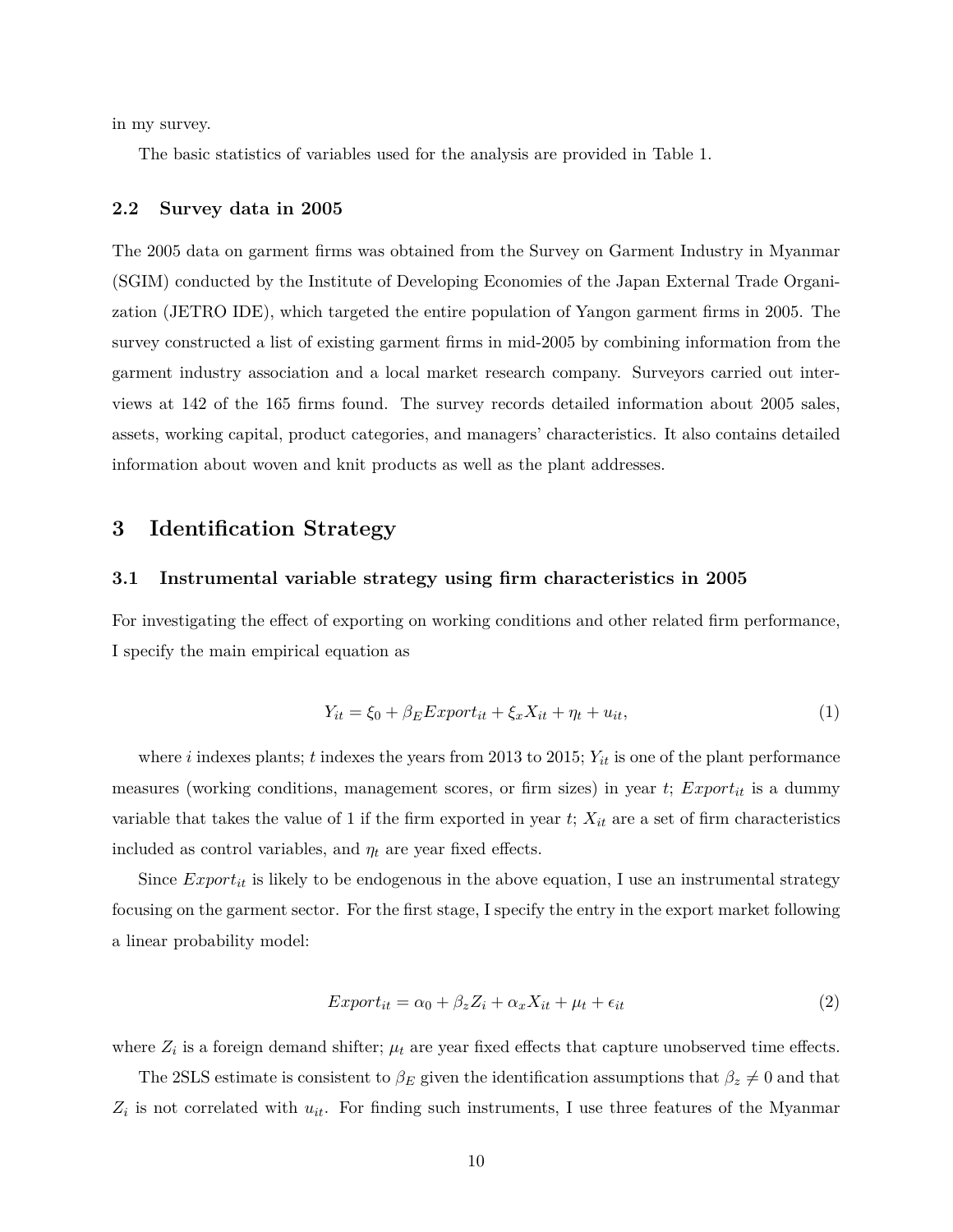garment sector: (1) the trade was limited in 2005 for several institutional reasons; (2) Japanese demand increased in the late 2000s and trade costs declined after 2011; and (3) the magnitudes of (2) on individual firms were different by products and plant locations in 2005. Given that my data provides performance measures from 2013-2015, these settings make the initial products and plant locations the potential candidates for instrumental variables for exporting during 2013-2015. I will explain these points in detail in this subsection.

#### **3.1.1 Closed economy and market opening**

Myanmar was almost autarky in 2005. The estimate of the share of manufacturing exports in GDP was only  $2\%$  in 2005<sup>[15](#page-10-0)</sup>. This is likely to be the results of several institutional factors. Myanmar was under the US import sanction (that prohibited all imports from Myanmar) and the EU's tariff sanction (that excluded Myanmar from the set of low-income countries that receive its preferential tariffs). Furthermore, the Myanmar government until 2011 imposed a 10% tax on all earnings from processing trade, which had been the principal mean of exporting for the manufacturing firms.

The only large economy that did not place any trade sanction on Myanmar before 2011 was Japan, and it continues to grant a preferential tariff (free tariff rate) to Myanmar. Coinciding roughly with the start of island disputes with China in 2005 and continuing through the late 2000s, Japanese demand shifted from products made in China to those made in Southeast Asia<sup>[16](#page-10-1)</sup>. As shown in Figure 2, where values of apparel export from Myanmar to Japan are plotted over years, the exports of apparel from Myanmar to Japan gradually increased during the late 2000s (52 million USD in 2005 to 180 million USD in  $2010$ <sup>[17](#page-10-2)</sup>.

In 2011, the Myanmar government initiated democratization reforms unexpectedly, and during the next two years many trade barriers were lifted<sup>[18](#page-10-3)</sup>. The process started in October 2010 with the election of Thein Sein, who represented the military party. The international community initially regarded the election as fraudulent, but the new government started a number of political and

<span id="page-10-1"></span><span id="page-10-0"></span><sup>15</sup>Appendix A.2 describes the way of calculation.

<sup>16</sup>Appendix Figure 1 records the increase in the total apparel exports from Southeast Asia to Japan after 2007 and the decline in exports from China to Japan after 2011.

<span id="page-10-2"></span> $17$ These numbers are still quite small compared to those of neighboring countries. For example, Vietnam, a country with similar population size as Myanmar, exported apparel to Japan 586 million USD in 2005 and 1.16 billion USD in 2010.

<span id="page-10-3"></span><sup>&</sup>lt;sup>18</sup>The democratization reforms started after 2011 were unexpected. In 2009, the New York Times reports that "Secretary of State Hillary Rodham Clinton, frustrated over the junta's intransigence on human and political rights, ordered the policy review. 'Clearly, the path we have taken in imposing sanctions hasn't influenced the Burmese junta,' she said last month. 'Reaching out and trying to engage them hasn't worked either.' The reforms started with the election of Sein Thein in 2010. Regarding prospect of this election, the same article concludes as follows. The regime has pledged to hold 'multiparty, democratic elections' in 2010 as part of its 'road map to democracy.' The last previous election, in 1990, was a landslide victory for the opposition. The junta, however, refused to recognize the result and has remained in power ever since."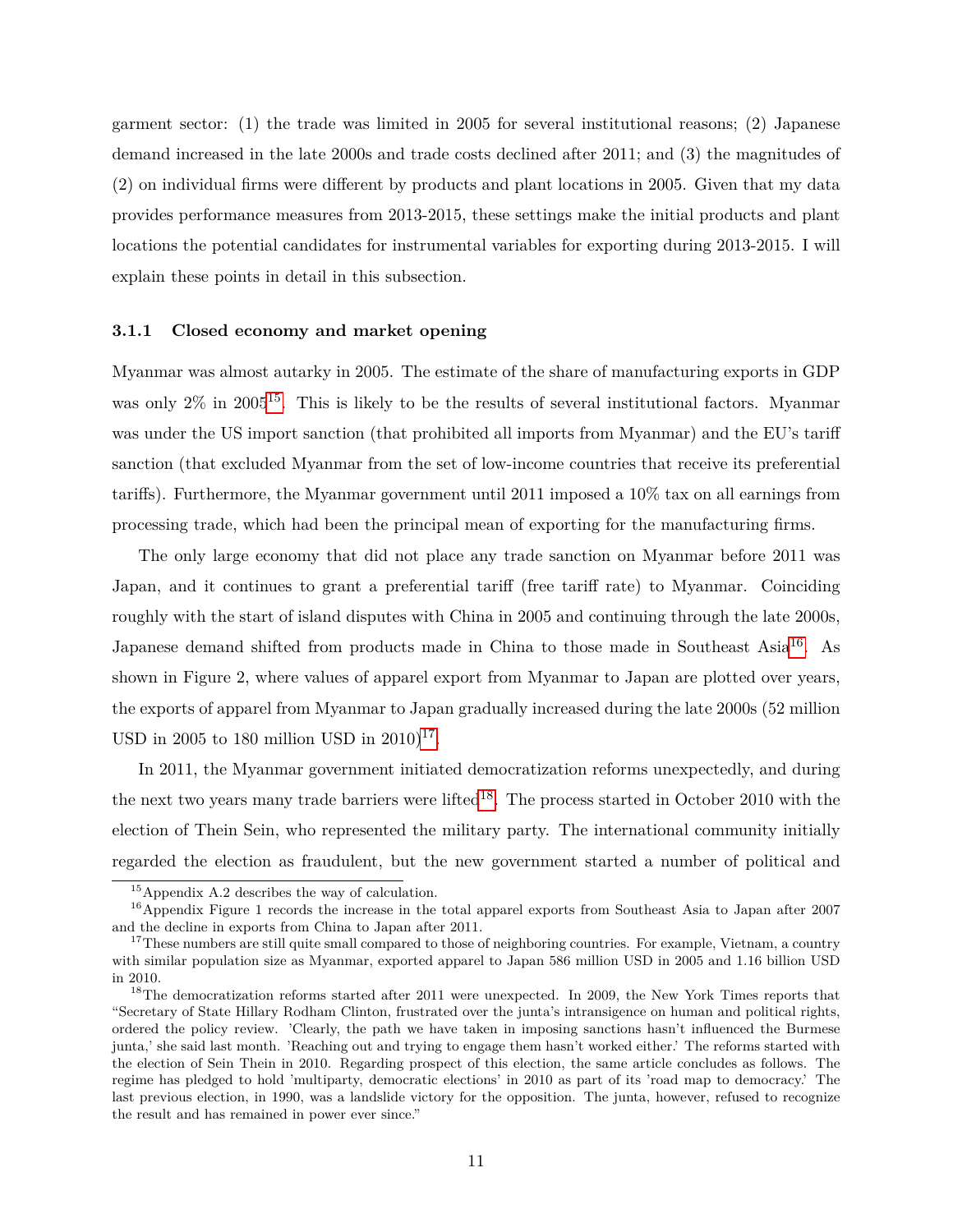economic reforms. The government reduced the export tax to 2% in 2011, and it ended the tax in 2012. The result was a large increase in the export of apparel to Japan (in 2011 the value was 340 million USD which was 92% increase from the previous year). In 2011, the apparel exports to Japan accounted for the largest share of the total export (41% of the total export of apparel from Myanmar to the world). The new government initiated political reforms that included the release of political prisoners and meetings with Aung San Suu Kyi, a leader of the opposition party who previously had been placed under house arrest by the military government. These political changes led the US to lift its import ban in November 2012. Moreover, in May 2013, the EU lifted its sanction on GSP. Now most Myanmar products enter the EU countries under preferential tariffs. The total value of Myanmar's apparel exports increased from 900 million USD in 2010 to around 1.56 million USD in 2014[19](#page-11-0) .

Contrary to the increase in apparel exports, the exports of processed food stayed negligible even after 2011. This is confirmed in the left part of Figure 3, which plots the values of apparel and processed food exports from Myanmar to the world over years. This figure presumably reflects foreign countries' food security policies accompanied by stringent regulations on food imports. As studied by Jongwanich (2009), in developing countries the regulations on food safety standards impose large constraints on food manufacturer exports. Indeed, in my sample of 595 processed food and beverage plants, only one plant exported its products.

#### **3.1.2 Product variation in 2005**

To infer the impacts of this trade opening on local firms, I exploit two pre-determined sources of firm-level variation in 2005 that affected exporting from 2013 to 2015. The first such source of variation is the production of woven apparel products that qualify for Japanese preferential tariffs with fewer constraints.

Since the mid 2000s, Japanese demand increased in woven apparel products (such as shirts and jackets) but not in knit apparel products (such as T-shirts and sweaters). This is evident in Figure 2, which plots the values of the two types of apparel exports from Myanmar to Japan. The difference reflects the rule of origin requirements for the Japanese preferential tariffs (GSP).

Under the preferential tariff regime (GSP), Japan allows a product from a beneficiary country to enter the Japanese market with a free tariff rate if the rule of origin requirements is met. In general, the requirements set the required conversions for each product in beneficiary countries. In the case of knit apparel products (Harmonized System code 61), the products have to be processed

<span id="page-11-0"></span><sup>&</sup>lt;sup>19</sup>The total export value of apparel and processed food from Myanmar in shown in Figure 3.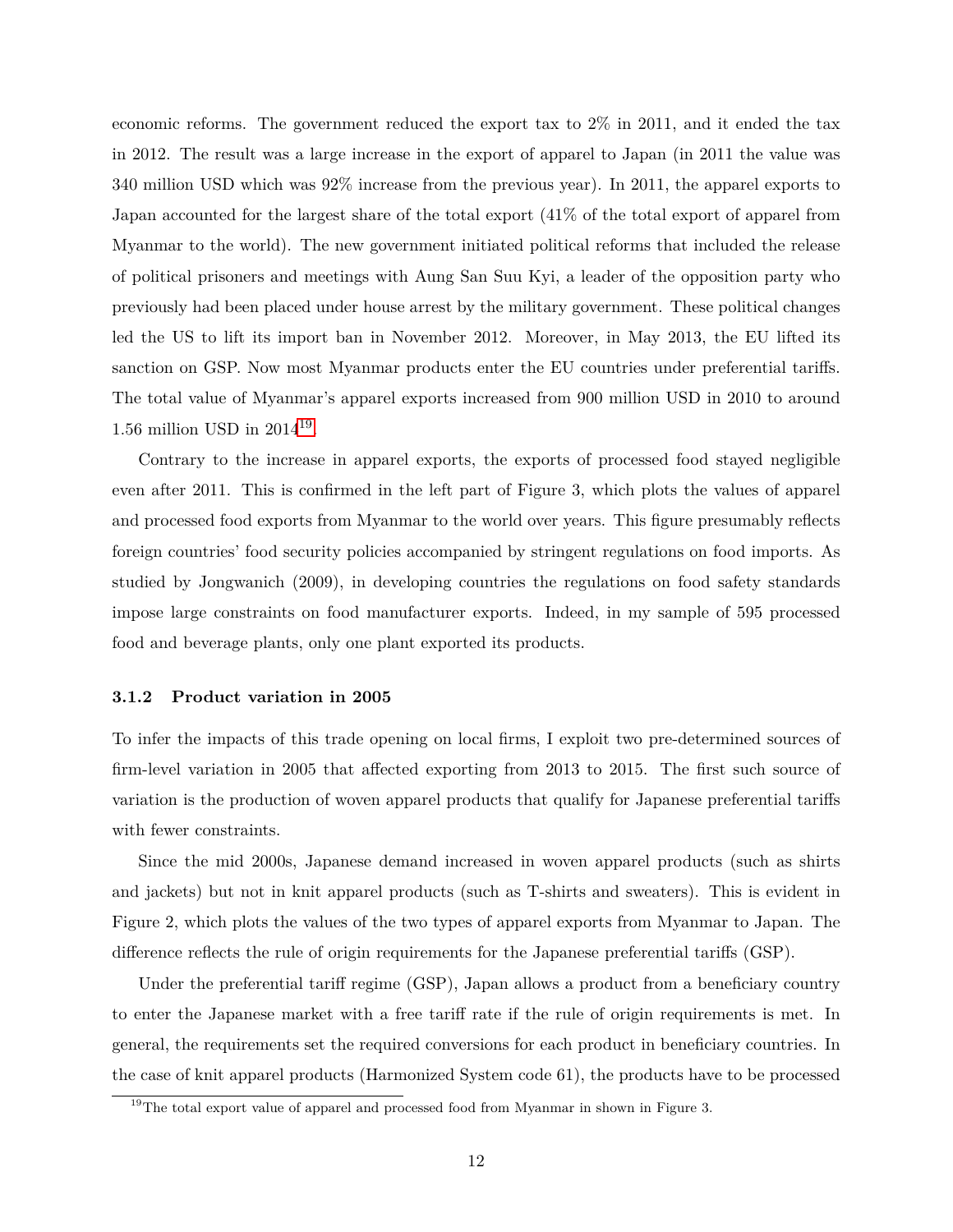in the beneficiary country from textile yarn (HS 50 to 59) to knit fabric (HS 60) and from knit fabric to knit apparel (HS 61). In the case of woven products (HS 62), products are eligible for GSP if there is a conversion in the beneficiary country from woven fabrics (HS 50 to 59) to woven apparel  $(HS 62)^{20}$  $(HS 62)^{20}$  $(HS 62)^{20}$ . For this reason, woven garment manufacturers can use low-cost fabric imported from China to export to Japan under GSP, but knit garment manufacturers cannot. This is a large constraint for the knit apparel group because the Myanmar textile industry is significantly underdeveloped<sup>[21](#page-12-1)</sup>. Without GSP, Japanese MFN (Most Favored Nation) tariff rates on apparel range from 9% to 12%.

The manufacturing process from fabric to apparel is technically similar across these products (Appendix Figure 5 displays pictures of two factories producing woven and knitted apparel products in Myanmar). Knit and woven apparels are distinguished by the types of fabric that they use, but the sewing technology is the same. The two are distinguished only by the fact that knit fabric stretches more than woven fabric. For this reason, sewing workers need to be trained in either knit or woven manufacturing. This makes switching of products from knit to woven difficult because to do so firms need to retrain workers in addition to obtain knowledge about production of new products types. This creates an analytically useful setting for examining how the setting in 2005 affected the trajectories of exporting and firm outcomes after 2005.

In the main empirical specification, I use a firm-level measure of production of woven apparel before 2005 as an instrumental variable for exporting from 2013-2015. For the reasons described in the above, production of woven apparel before 2005 is likely to have affected whether the firm exported to Japan in the later years. In addition, this could have affected exporting to the other countries as well, considering a possibility that the fixed cost to export to an additional country is decreasing in the number of countries that the firm previously exported  $22$ . The effect is a combination of a demand increase  $z_{iF}$  and tariff rates  $\tau$ .

To construct the measure of woven production before 2005, I combined information from the SGIM data in 2005 and a question in the survey in 2014 asking whether the firm had produced woven products before 2005. For firms observed in the SGIM data, I define an indicator for "woven firm" as a variable that takes the value of 1 if the number of woven products divided by the number of all products exceeds a half. Ten of a total of 20 product categories are classified as woven

<span id="page-12-0"></span> $^{20}$ It is unclear why exactly the Japanese government sets the rule of origin. One possible reason is that the rule defines that all the apparel products have to be converted from HS 5 to HS 6 within a country. For woven apparel, this means converting from fabric (HS 50 to 59) to apparel (HS 62); for knit apparel this means converting from textile yarn (HS 50 to 59) to apparel (HS 61).

<span id="page-12-1"></span> $^{21}$  According to field interviews conducted in 2014, most garment producers, including those that sell domestically, import fabric from China.

<span id="page-12-2"></span> $22$ <sup>22</sup>The data supports this hypothesis as described in section 4.2.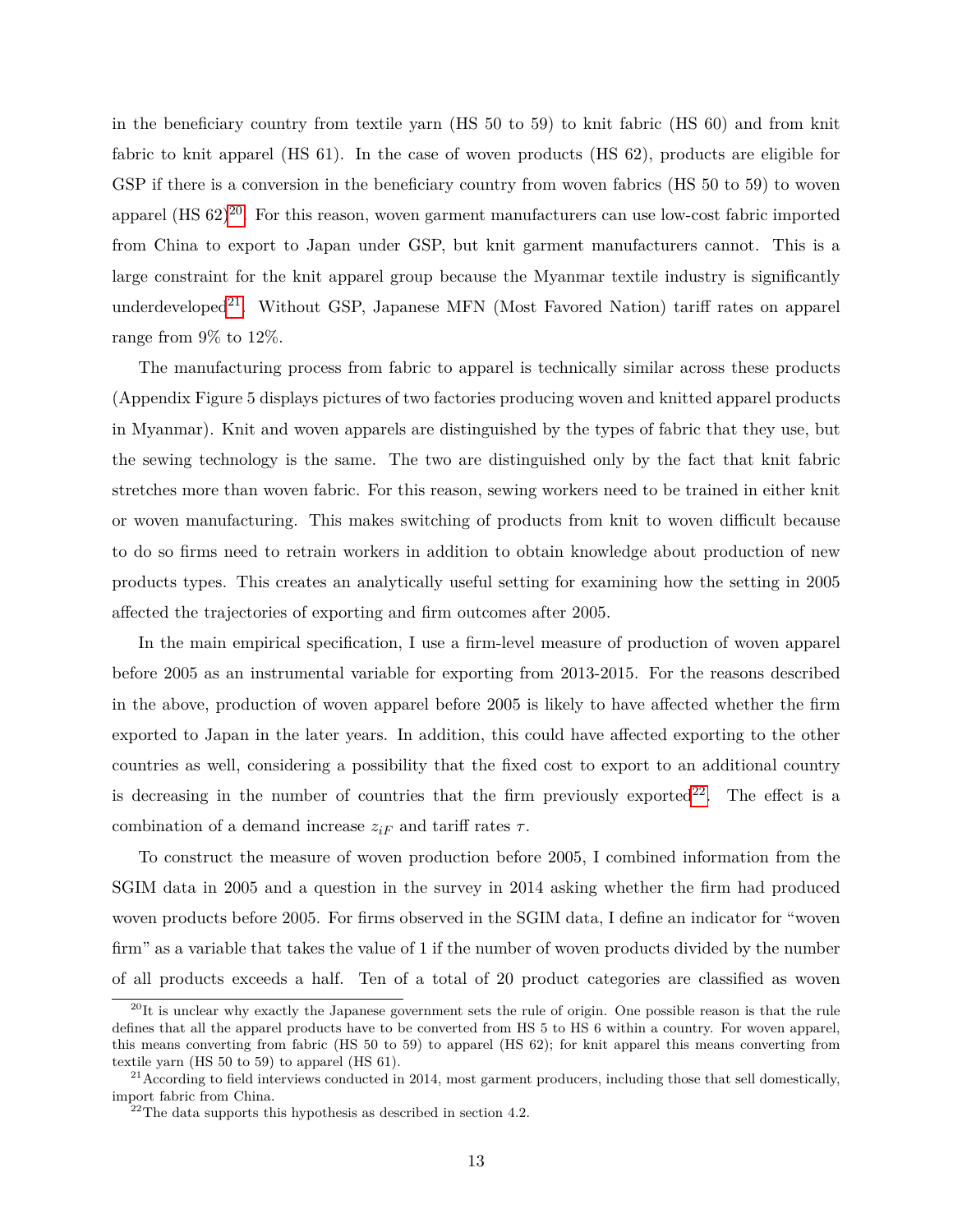products in the SGIM data. Under the above definition, 62% of the firms in the SGIM data are categorized as woven firms. For firms not observed in the SGIM data, I use the indicator variable constructed from the survey question in 2014 asking whether the firm had produced mainly woven products before 2005. After the imputation, 56% of the plant-year observations in the main sample are identified as woven firms.

My key identifying assumption for this instrument is that, had it not been for the foreign demand from 2005 to 2013, there would have been no systematic differences in outcomes from 2013 to 2015 by being woven firms or not.

A potential threat to this identification strategy is the possibility that knit and woven garment process is different in terms of optimal management styles or plant sizes. Another concern is that some firms might have expected the potential of Japanese market and started to produce woven products before 2005 to export. To address these concerns about the exclusion restriction on the instrument, I examined the garment firm data in 2005 to test whether observable firm performance was different in the production of woven or knit products. As shown in the results section, there are no systematic differences. As the main robustness checks for this instrument, I control for firm characteristics in 2005 and for woven production in 2014 in my main 2SLS specification. These results are discussed in the robustness section (section 5).

#### **3.1.3 Proximity to international airports in 2005**

Given that the fundamental exclusion restriction with the earlier instrumental variable (woven production) cannot be directly tested, it is useful to have another instrumental variable that rests on a completely different set of identifying assumptions and to see whether the same results hold. Plant proximity to international airports is another source of pre-determined variation in exposures to trade. The identifying assumptions first requires that proximity to airports affects firms' decision of exporting. The variation is likely to affect trade costs for three reasons. First, foreign buyers visit manufacturing plants when they first decide from which plants to purchase products. These foreign visitors usually are CEOs or sourcing managers of retail companies and typically spend less than 3 days in Yangon. Many of these visitors are unfamiliar with Myanmar, which for many years had limited international trade activity. Supporting this view, during field interviews, some foreign buyers who visited Yangon said that they are most attracted to plants located within one hour of travel time to airports. Although they have ex-ante information about local firms, apparel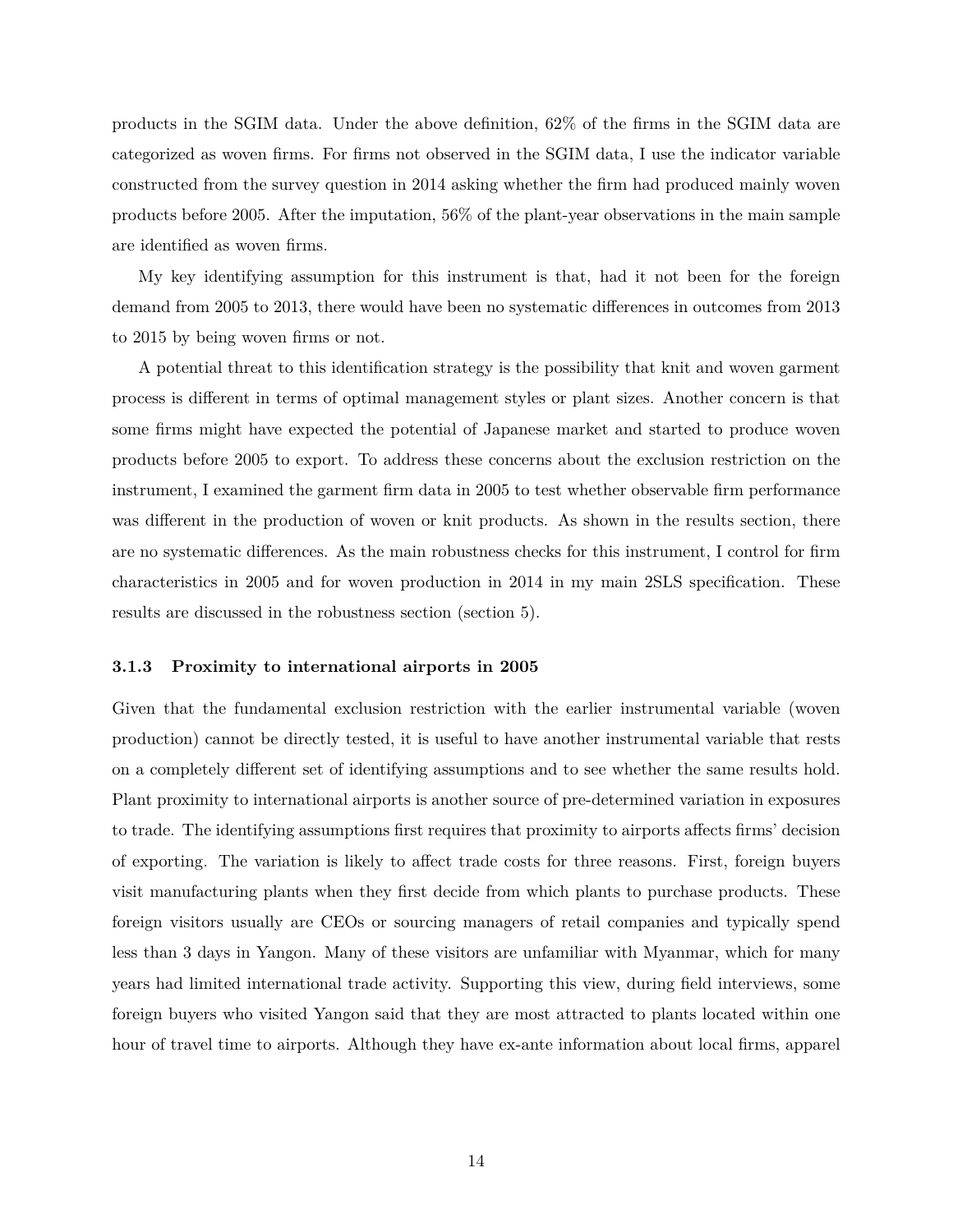buyers can easily access online directories<sup>[23](#page-14-0)</sup>, which list the names, locations, and phone numbers of garment factories. Moreover, in Myanmar in-person communication through plant visits is important because phone and internet connections are under-developed. In these settings, even an hour of difference in travel time could affect a buyer's decision about which plants to visit and hence which firms will begin exporting.

Second, proximity to an airport is important also because when trading starts buyers usually send technical staff to local plants every season to oversee product design changes. As noted in previous studies of flight distance in the US (Giroud 2013, Giroud and Mueller 2013, Sheard 2014), monitoring by trade partners is easier if the costs to visit through flights are low. The buyer is likely to consider this benefit when choosing a plant in which to place a first order. Third, some garment firms ship products by air rather than by sea, particularly during peak season, when final products are needed on short notice.

The mapping of plants in Yangon (Figure 4) provides graphic evidence that plants far from the airports were less likely to export during the 2013-2015 period. The Yangon International Airport is locates in the middle of the map of Yangon region. As a measure for airport proximity, I use the travel time to the nearest international airports from each plant. For firms in the Yangon region, the nearest airport is the Yangon International Airport; for firms in the Mandalay region, it is the Mandalay International Airport. I use the plant locations in 2005 to measure the proximity to the airports. Information on plant addresses in 2005 is obtained from SGIM (2005). If the firm is not observed in the 2005 data and if the firm did not move plants after 2005, the address in 2005 is defined by the address in the survey years. If the firm is not observed in the 2005 data and if the firm moved plants after 2005, I omit the observation from my baseline analysis sample. The baseline sample for the main analysis consists of domestically owned plants that operated before 2005 and have non-missing information on addresses in 2005. It includes 132 plants (128 firms) observed at least in one of the three survey waves. Among them 90 plants are observed every year. The total number of plant-year observations during 2013-2015 is 314.

Since there is no reliable measure of travel time accounting for traffic congestions in Myanmar, I conducted a traffic survey during May-July 2015. Eight locations in Yangon were selected to cover locations where many garment firms are found (for the locations in a map see Appendix Figure 3). Local taxies were hired to drive to and from the international airport 5 times in total for each location. Appendix Table 5 summarizes the results from the traffic survey. The right measure of

<span id="page-14-0"></span><sup>&</sup>lt;sup>23</sup>For example, there are the Yellowpage (<http://www.myanmaryellowpages.biz/>) and the Yangon Directory (<http://www.yangondirectory.com/en/>)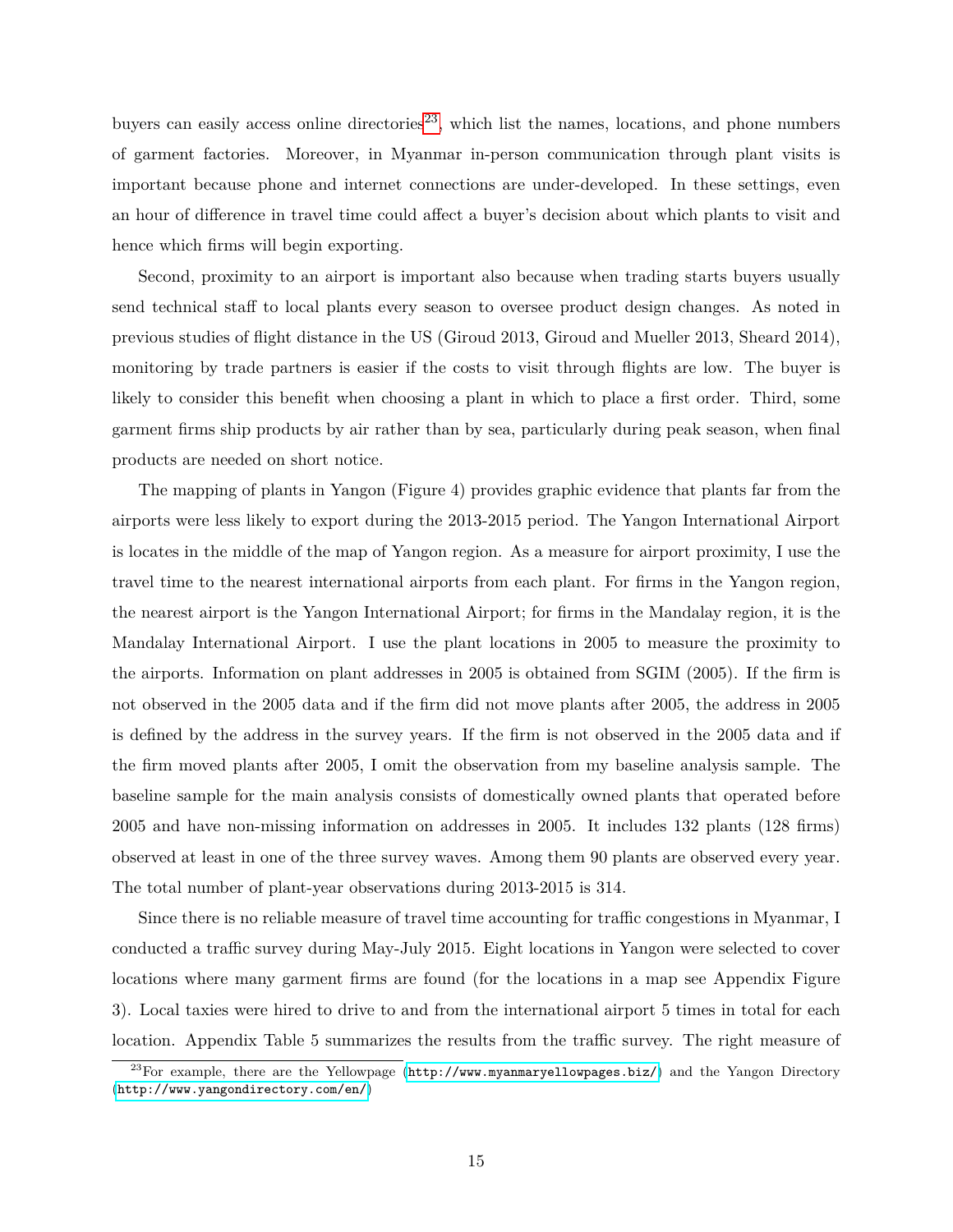travel time about which the buyers might plausibly care should be the maximum time of travel because missing a return flight (on the way back to airport) or rescheduling meetings with plant managers (on the way from airport) is costly. To incorporate this notion, I define travel time in my main specification as an estimate of the upper bound of one-sided 95% confidence upper interval of travel time to airports. Appendix A provides the details of how I construct the estimates based on the traffic survey and from Google Map (2015).

The exclusion restriction for using this airport proximity IV as an instrumental variable requires that the instrument affects firm performance only through its export status, conditional on control variables. For five principal reasons this condition is satisfied by proximity to airports. First, for many years the Myanmar economy has had limited access to foreign trade because of foreign trade sanctions and the domestic export tax. When plants produced for domestic markets, proximity to the international airports gave them no competitive advantage. Second, city congestion in Yangon has increased considerably since the 2011 reforms. The number of cars has increased because the government has deregulated the importing of cars. Without traffic, the travel distance would have had a weaker impact on choices of trade partner. For these reasons, it is unlikely that firms in 2005 chose locations closer to the international airports anticipating its benefit. Third, I control for a few geographic and plant-specific factors that could potentially be correlated with distance to the airports as well as with firm performance. For instance, airports require large areas of land, and governments often construct them in suburban areas where land is more abundant and relatively cheap compared to city centers. Large plants can be built in the same areas for the same reason. In addition, these areas are also likely to be developed by governments as industrial zones, which generally provide superior road and electricity service. Given that infrastructure conditions and proximity to cities can affect productivity, I control for (1) the location of plants within Yangon's industrial zones, and (2) travel distance to the regions' city center. Appendix Figure 2 shows factories in industrial zones and location of the city hall in Yangon. These geographical control variables are also measured for the plant locations in 2005.

Fourth, through an analysis of garment firm data collected in 2005, I show in the next section that there was no systematic correlation between airport distance and firm performance in 2005 after controlling for industrial zones and city distance. Finally, using the survey data from 2013 to 2015, I find no evidence that proximity to airports is correlated with performance in the processed food industries, which produce goods that are not exported. If the exclusion restriction underlying this second instrument is satisfied, airport distance in these industries should have no effect on firm performance. As shown and discussed in section 4.4.2., there is no statistical correlation between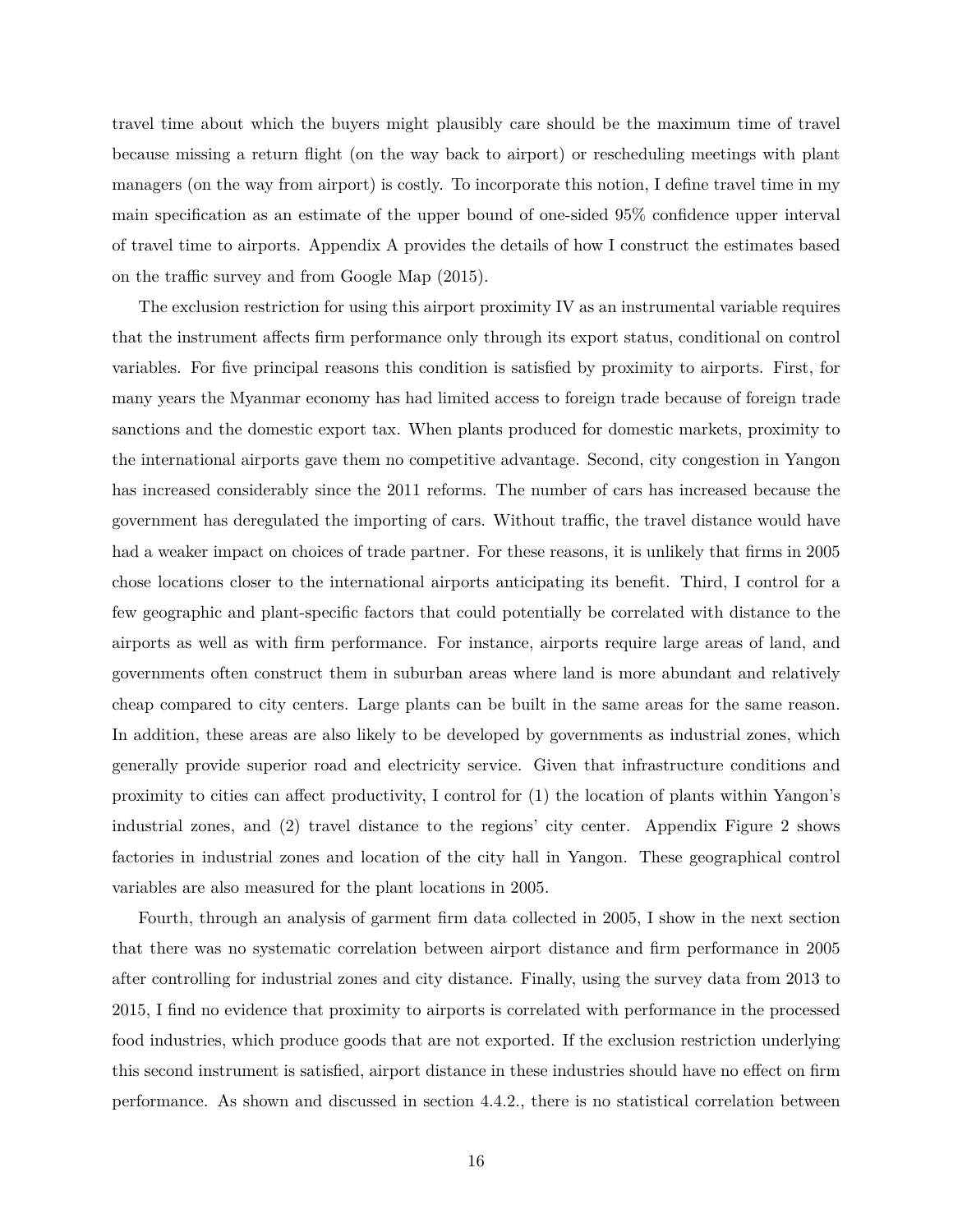airport proximity and outcome measures.

#### **3.2 Difference in difference by garment and processed food sectors over time**

As an alternative to the above IV approaches, I estimate a difference-in-difference specification exploiting the differences in industries' exporting trends from 2013 to 2015. As described in section 3.1.1, the trade sanctions of the US and EU countries were lifted in 2012 and 2013. As a result, the total value of apparel exports to the world increased sharply from 2012 to 2014 as shown in the right part of Figure 2. This is mostly due to the increases in exports to EU countries and to the US and the trend of exports to Japan stayed relatively flat. On the other hand, as shown the left part of Figure 4, the exports of processed food stayed negligible even after 2011, presumably due to stringent food security policies in developed countries. Therefore, using the food sector as a control group, I evaluate the impacts of the increases in exporting to the US and EU countries.

Specifically, I estimate the following difference-in-difference specification:

$$
Y_{it} = \beta_g Garment_i \times t + \theta_x X_{it} + \phi_t + \omega_i + \nu_{it}, \tag{3}
$$

where  $t$  denotes the years from 2013 to 2015;  $Y_{it}$  is one of the plant outcome measures (the share of export to EU and the US, working conditions, management scores, or firm sizes, etc.) in year *t*; *Garment<sub>i</sub>* is an indicator variable for garment sector;  $\omega_i$  are plant fixed effects; and  $\phi_t$  are year fixed effects. The coefficient on the interaction of  $Garment_i$  and year t (i.e.  $\beta_g$ ) captures the effect of increases in exporting to the US and EU on outcomes *Yit* under a parallel trend assumption: the means of *Yit* for garment and food plants follow the same trend in absence of the increase in exporting to the US and EU from 2013 to 2015.

## <span id="page-16-0"></span>**4 Empirical Results**

#### **4.1 Balancing test in 2005**

Before proceeding to the main results, I check whether there are any systematic correlations between initial firm performance and my instrumental variables. The goal of this exercise is to address concerns about the exclusion restriction, an identifying assumption that instruments do not have direct effects on firm performance. In this specific setting of the Myanmar garment sector, the instruments should not be related with firm performance variables in 2005 if the exclusion restriction is valid.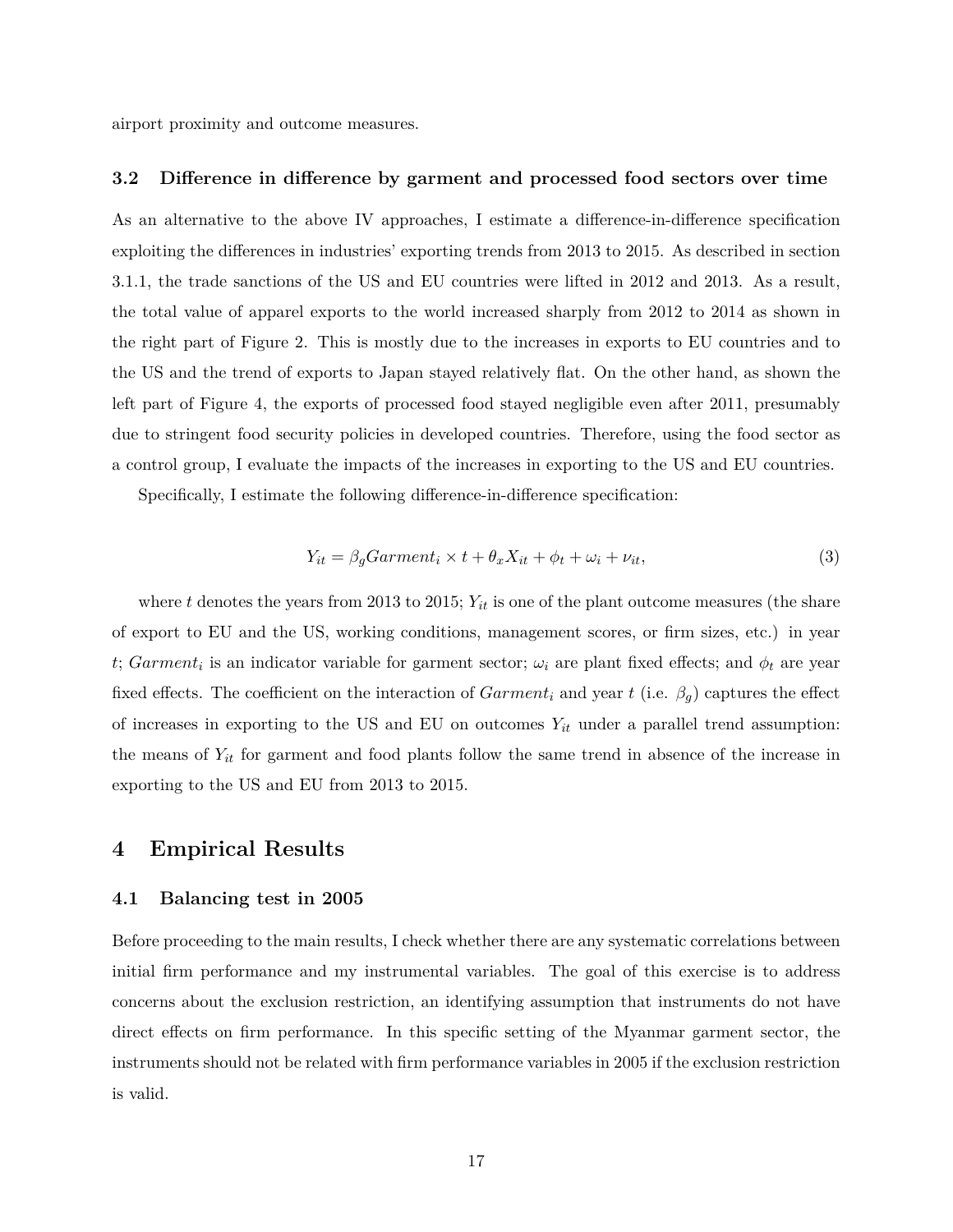While 2005 data do not share the same measures of working conditions and management as my survey data, I observe basic firm performance variables: productivity, firm size, wage, labor share (the labor cost share in value added), managers' tenure, and the fraction of highly educated workers. Notably, many of these variables are positively correlated with the measures of working conditions and management in my survey data of non-exporting garment firms from 2013 to 2015 (the results are reported in Appendix Table 7). Hence, if woven production and working conditions are correlated in absence of trade, I expect to see positive correlations between woven production and the above variables in 2005.

Using the 2005 data, Table 2 reports OLS estimates that regress each of the performance measures on woven production (panel A) and airport time (panel B). The performance measures include total factor productivity, log of sales, employment, number of sewing machines, employment growth, capital intensity, wage, manager's years of experience in garment industry, and manager's years of education. TFP is defined as  $log($ value added)-  $0.469*log($ labor)- $0.531*log(capital)$ , where value added is defined as sales less cost of fabric, labor is production hours, and capital is asset value. The factor weights are constructed from the labor cost share in value added and assuming constant return to scale. Capital intensity is defined as log(capital)-log(labor). Wage is the log of the hourly wage in Myanmar kyat. In panel B, where I examine the balancing by airport proximity, I include two geographical control variables that I later use for the main specification: travel time to city centers and a dummy variable that takes 1 for locating in an industrial zone. For consistency, I restrict the sample to domestically owned firms, although including foreign owned firms does not change the results. The results show that the correlations between the instruments and the above performance variables in 2005 are all not statistically significant.

A shortcoming of this analysis is the small sample size. That said, the directions of signs are not systematic across measures. The sample size of the main specifications of 2SLS are from 98 to 128 observations of firms each year. Still, separating the data by year I observe significant effect of woven production in 2005 on exporting and firm performance in every year. In addition, as a robustness check, I match the 2005 data and my survey data from 2013-2015 (resulting in a panel sample of 48 firms) and control for the 2005 firm characteristics in 2SLS. The results of this exercise are discussed in the robustness check (section 5).

#### **4.2 Determinants of exporting status (first-stage results)**

Table 3 shows the results of the OLS estimation of equation (2), where reported standard errors are clustered at the firm level. Column (1) shows the baseline specification for woven production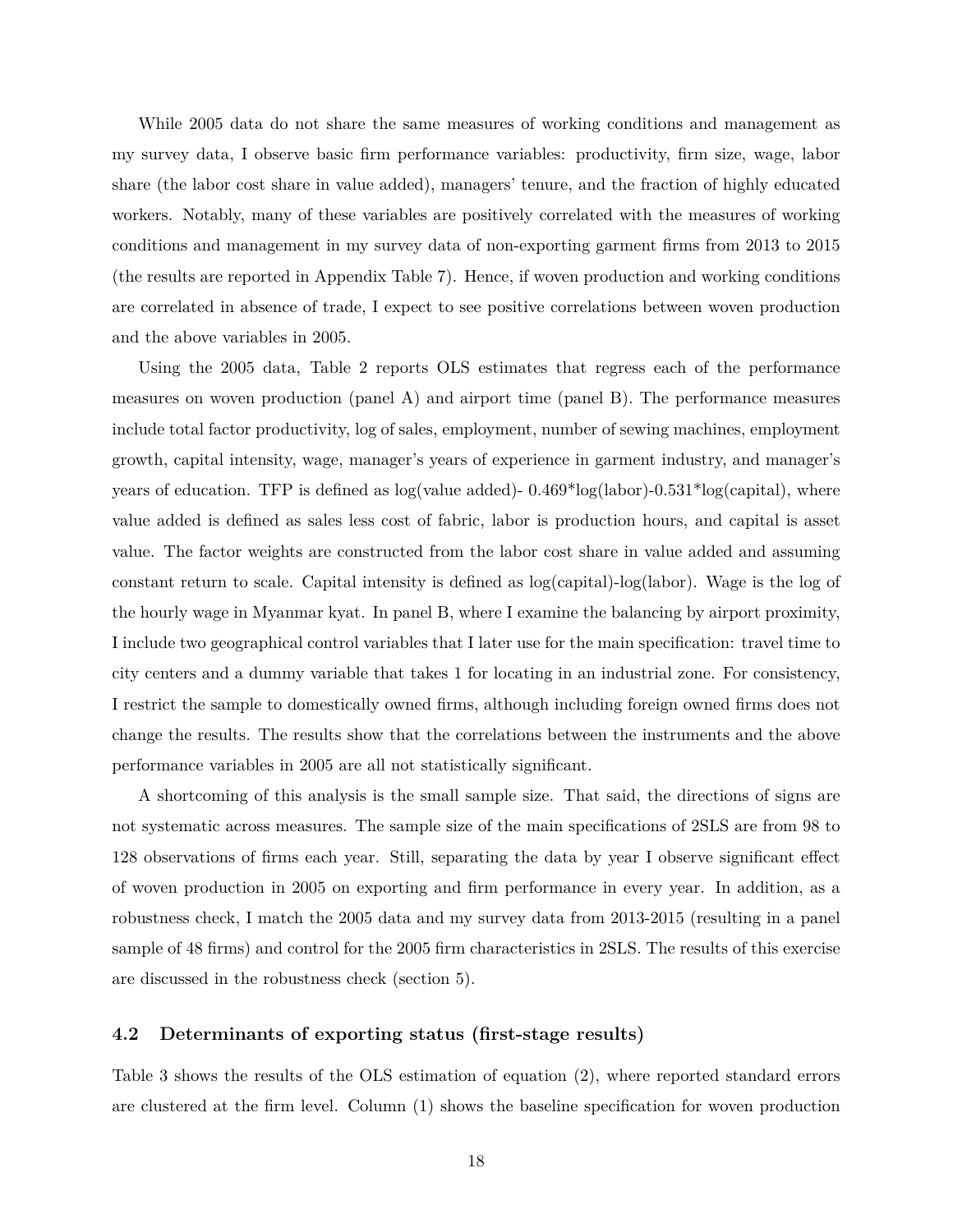shown, where I only control for year and Yangon and Mandalay region fixed effects. In column (2) for robustness I add control variables describing owner's characteristics that could potentially affect product choice. These include indicators on whether the owner is ethnic Chinese, whether the owner is a university graduate, and a dummy variable that takes the value of 1 if plant is not managed by a member of owner's family (external manager), and firm age. In the baseline specification for airport travel shown in columns (3) and (4), I control for a dummy variable that indicates whether the plant is located in an industrial zone as well as the travel time to city center.

The results show that both woven production and airport distance have the expected effects on exporting in the expected direction: woven production in 2005 has a positive effect on export status from 2013-2015 and plant's distance to airports has a negative effect on exporting. Including all controls, the coefficient of woven production is positive and highly significant  $(t=4.01)$ , implying that production of woven products before 2005 increases probability of exporting during 2013 and 2015 by 28 percentage points on average. The coefficient of travel time to airports including all controls is negative and significant  $(t=-2.57)$ . This result suggests that a reduction to bellow one hour of travel time leads to an increase in probability of exporting by 23 percentage points on average. Results including both woven production and airport travel time are shown in the last two columns. In the full specification in column (8), the coefficients change little from the results of regressing exporting on the individual instrument.

The large and significant effect of woven production on exporting could have proceeded through two channels. In the first channel (described above), firms that produced woven products before 2005 applied for Japanese preferential tariff using Chinese fabric as an input. When Japanese demand increased after 2005, the woven firms that exported to Japan had lower tariffs than knitproducing firms that paid tariffs because they used Chinese fabric. In the second channel, after the knit product firms started exporting to Japan, they accumulated better management and technology, they achieved compliance, and they increased firm size. By the time EU and US import sanctions were lifted, these firms had already paid fixed costs on investment, and they were more likely to export to Western countries. To investigate these channels, I ran OLS regressions using exports to Japan and exports to EU countries or the US. The results show that woven production has positive and significant coefficients in both, although in the latter the estimated effect is smaller than in the former (results are shown in Appendix table 6). This result suggests that the exporting process can be path dependent. Nonetheless, the result raises concerns about the exclusion restriction in the main specification, wherein exporting is measured only during 2013- 2015. I address this concern in section 4.3.3.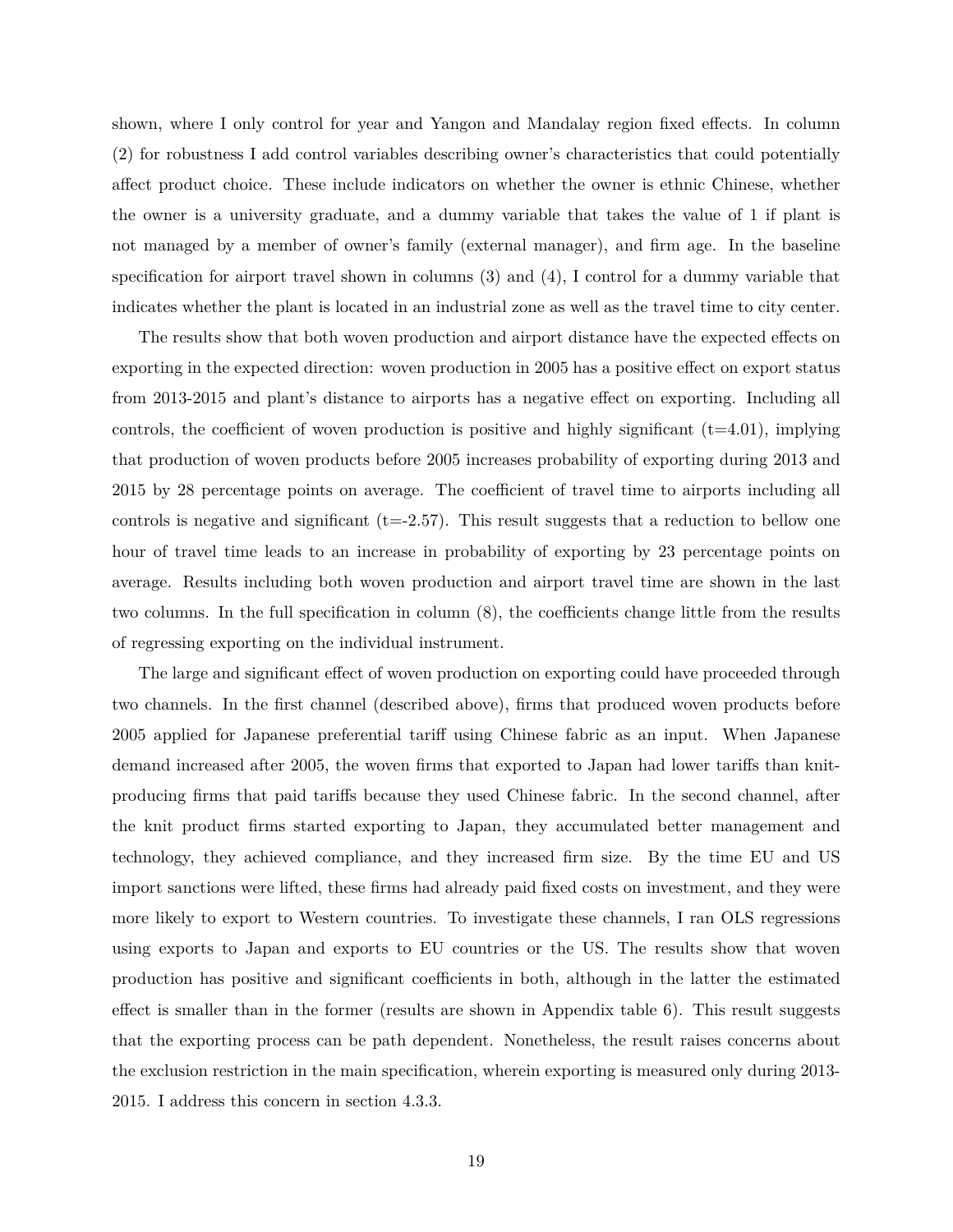#### **4.3 Impact of exporting using woven production instrument (2SLS)**

As shown in the above, woven production instrument has higher statistical power to predict exporting compared to the airport proximity instrument. Therefore, I first show the 2SLS estimates of equation (1) using the woven production instrument in this subsection.

Table 4 reports the results of the estimates in the second stage. The control variables are the same as those used in the first stage regressions (columns (1) and (2) in Table 3), and standard errors are again clustered at the firm level.

#### **4.3.1 Impact on working conditions**

The baseline results on working conditions are presented in panel A of Table 4. Column (1) shows the 2SLS estimate on working conditions score, which is the average of fire safety, health management and union interaction scores. The estimated coefficient is positive (0.33) and significant  $(\text{standard error} = 0.10)$ . The magnitude of the effect is large compared to the means of the scores, implying that exporting improves working conditions by 130%. Adding control variables in column (2) influences the coefficient minimally. Columns (3) to (7) show 2SLS estimates of individual scores and for wages and hours of work. With the exception of the coefficient for working hours, the estimated coefficients are all positive and significant, and again magnitudes of the effects are large. The effect on working hours is negative, although it is not statistically significant.

The magnitude of the effects is large. This can be seen by comparing the scores in Myanmar firms with those in foreign owned firms operating in Myanmar. Although not included in the main analysis sample, my survey collected data on 45 foreign owned firms in Myanmar (from 2013 to 2015), which are mostly owned by Korea  $(47\%)$ , Japan  $(26\%)$  and Hong Kong  $(9\%)$ . The averages of working conditions scores for the Myanmar owned and the foreign owned firms are 0.27 (Myanmar) and 0.53 (foreign). These comparisons imply that exporting brings up the levels of working conditions in a low-income country to the standards in firms owned by developed countries.

The results suggest that exporting leads to a positive outcome for workers in every observable aspect. The results are consistent with the literature on large wage dispersions across establishments and across workers in the US and Europe (Groshen 1991a, 1991b; Abowd, Kramarz, and Margolis 1999). As summarized by Groshen (1991b), the dispersions of wages across employees can be explained by at least five models: efficiency wages, assortative matching of workers and employees, compensating differentials, models of labor markets with search and mobility costs, and wage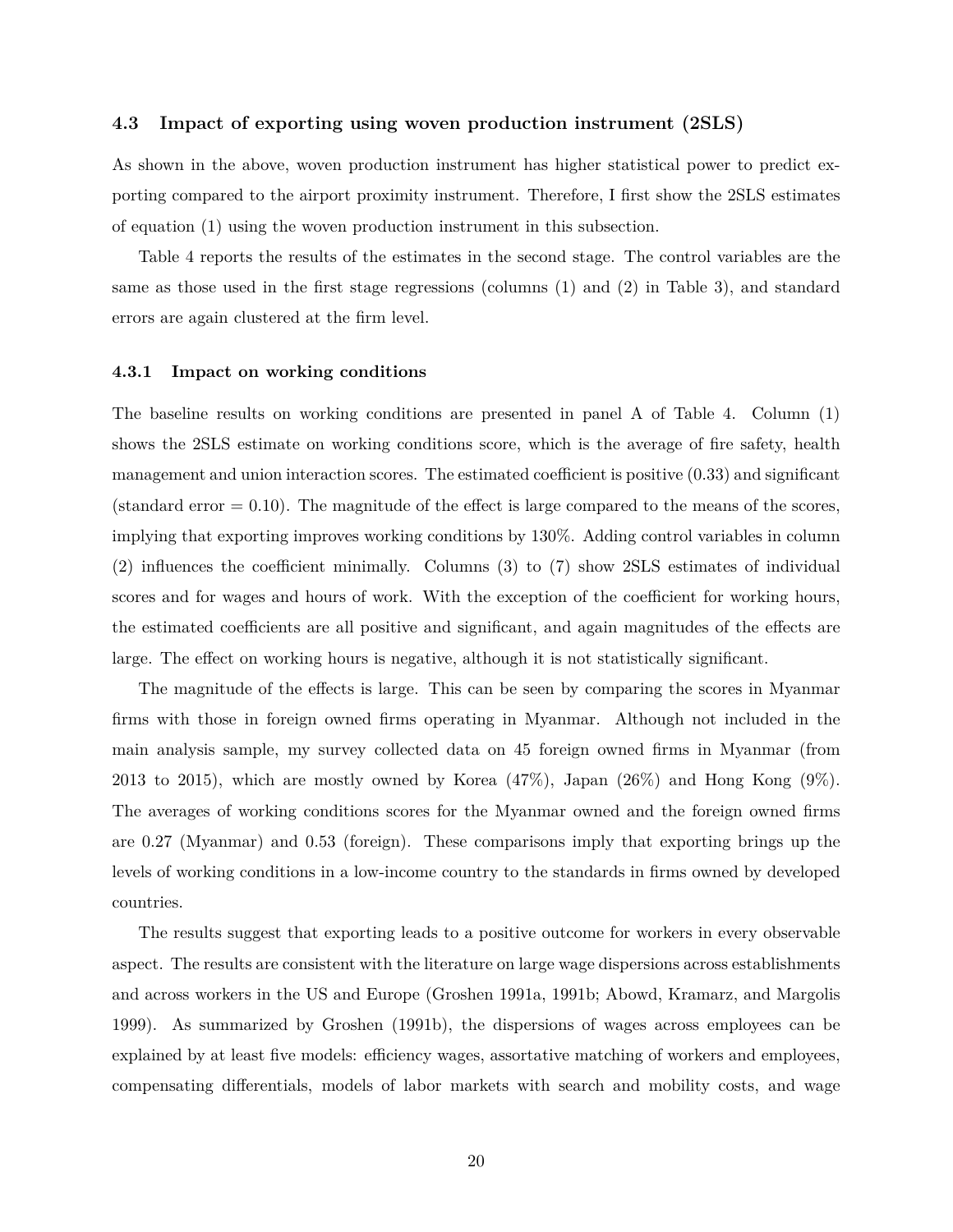bargaining models.

Efficiency wage theory or assortative matching of workers and employees potentially explains the results. Exporting firms might provide better working conditions to keep and attract skilled workers in order to improve productivity. The survey data in garment sector show that on average about 6% of workers voluntary quit their jobs every month typically without notifying to the firm managers, but the turnover rate is less for firms with better working conditions (for the results see Appendix Table 20). Higher turnover rate would cost firms time to reallocate existing workers within firms and to hire and train new workers. Since productivity and exporting are likely to be strategic complements as in the model of Bustos (2011), firms might invest on improving working conditions as a way to enhance productivity. Indeed, estimating the same specification of 2SLS as above for workers' turnover rate shows that workers in exporting firms are more likely to stay at the firms, although the effect is insignificant (for the results see Appendix Table 16). To further explore this channel, I look at the effects on hiring of skilled and unskilled workers. The results show insignificant but negative effect on hiring of workers for both types of skills, but the negative effect is larger for hiring of unskilled workers (for the results see Appendix Table 16). The effect on training workers is also found to be negative and insignificant, which possibly implies that exporting firms hire fewer unskilled workers and train them less.

Regarding the theory of compensating differentials, one concern is that there could be another aspect influencing workers' welfare that is not measured in my survey and affected negatively by firm's exporting. Unfortunately this possibility cannot be tested with my data. Yet, according to field interviews with garment workers, the current situation in the Myanmar garment sector is reasonably described by models with search and mobility costs. Many of the garment workers live nearby their workplaces and obtain information about other factories through their friends and relatives. Therefore, the transition to a steady state is likely to be slow.

In addition to the potential channels described in the above, it is also likely that firms were requested by their foreign buyers to adopt better working conditions as a condition to start trading. In the last column, the dependent variable is a dummy variable that indicates whether a plant has ever been subjected to a labor or environmental compliance audit<sup>[24](#page-20-0)</sup>. Only 17% of those sampled indicated that they been audited. The estimated coefficient is positive, significant and large, implying that exporting almost tripled the probability of being audited. This highlights a channel in which trade directly improves working conditions through buyers imposing high standards. On their web-

<span id="page-20-0"></span> $^{24}$ This question is asked only in the survey waves in 2014 and 2015. The audits in the questions exclude government audits.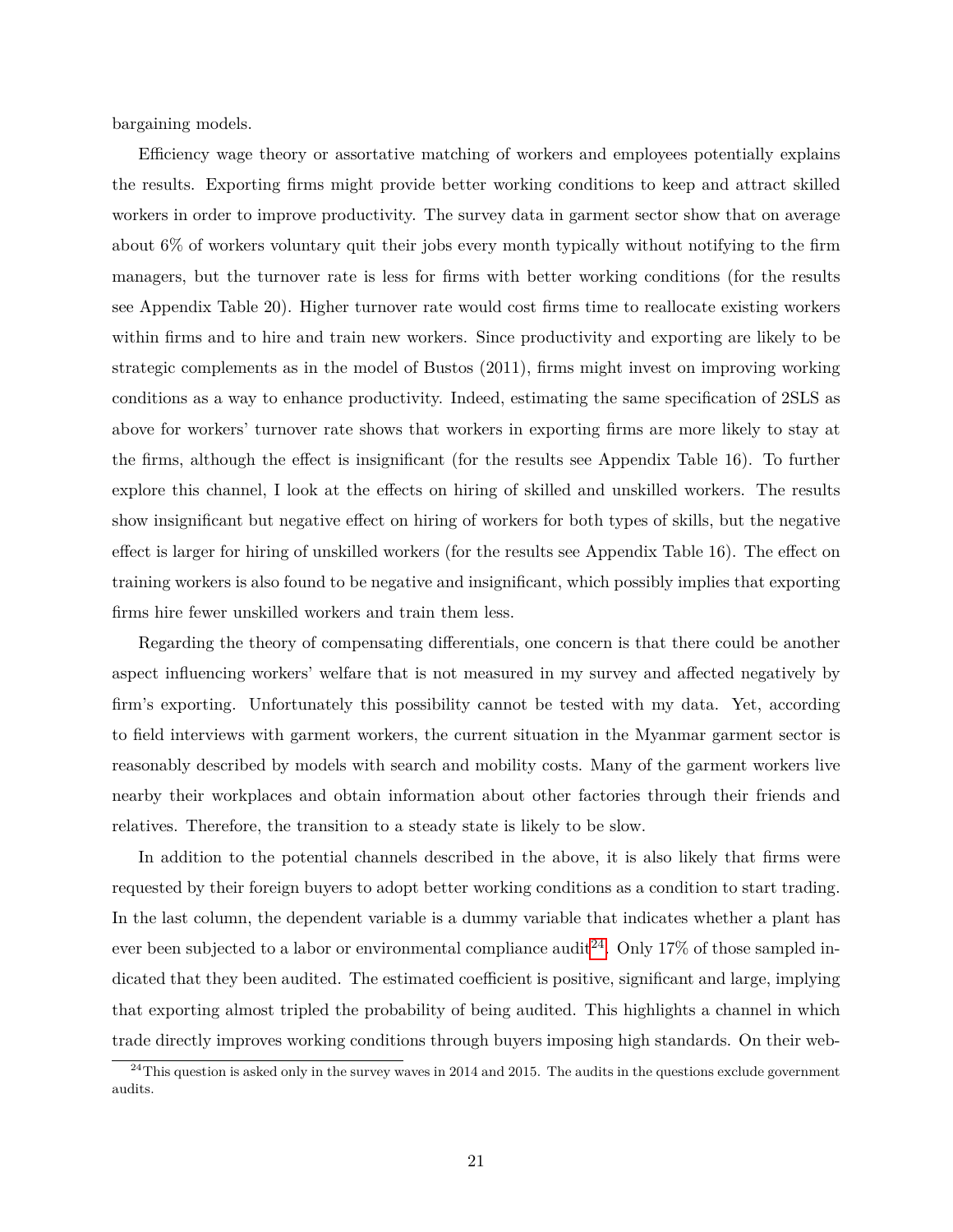sites, many multinationals claim that they check whether their supplier firms are "sweatshops" by implementing third party compliance audits. Several initiatives such as BSCI and WRAP also provide standardized sets of auditing, certifying and consulting services for manufacturing firms and the buyers. Typically auditing staff randomly chose a day to visit supplier firms in order to check fire safety equipment and health measures and talk with workers. In many interviews, managers stated that before a firm can initiate a new trading deal with a foreign buyer, compliance audits must be passed. Appendix A.4, I describe a model of heterogeneous firms with international trade incorporating the notion that foreign consumers have preference based on working conditions of manufactured goods. The model predicts that higher foreign demand improves working conditions under a certain condition where consumers strongly care about working conditions.

#### **4.3.2 Impact on firm size and management practices**

The model predicts that exporting firms employ more workers and produce more. Columns (1) to (6) in Table 4 panel B shows 2SLS estimates using logs of employment size, number of sewing machine and sales (value added) as dependent variables. The measure on sales was obtained only in the first survey wave in 2013; therefore, the sample sizes for sales and labor productivity are small (100 plants). The coefficients on plant size are large, positive, and significant, suggesting that exporting increases plant size by 4.5 times ( $= \exp(1.7)$ -1). This is large and reasonable considering the fact that the exporting firms are 4.7 times larger than non-exporting firms in my sample (averages are 593 workers for exporting and 127 workers for non-exporting plants). In columns (7) and (8), the dependent variable is labor productivity as measured by the logarithm of value added per worker. The estimated coefficient on labor productivity is large (suggesting a 146% increase), but imprecisely estimated.

For sales, employment, labor productivity, and wage, I observe these measures both in 2005 and in years after 2013. Therefore, as a robustness check I match the sample over years and estimated a difference in difference specification by woven production in 2005 over years, using 2005 as a baseline year. This resulted in a sample of 62 domestic garment plants in Yangon observed both in 2005 and in a year after 2013. As shown in Appendix Table 18, the estimated coefficients on the interaction of woven production and years indicating after 2013 are positive for all of the four outcome variables, and statistically significant for sales and labor productivity.

Panel C of Table 4 shows the results for management practices and the related variables as dependent variables. Columns (1) and (2) report the 2SLS estimates of the coefficient of exporting on overall management practice score. The estimated coefficients of exporting with control variables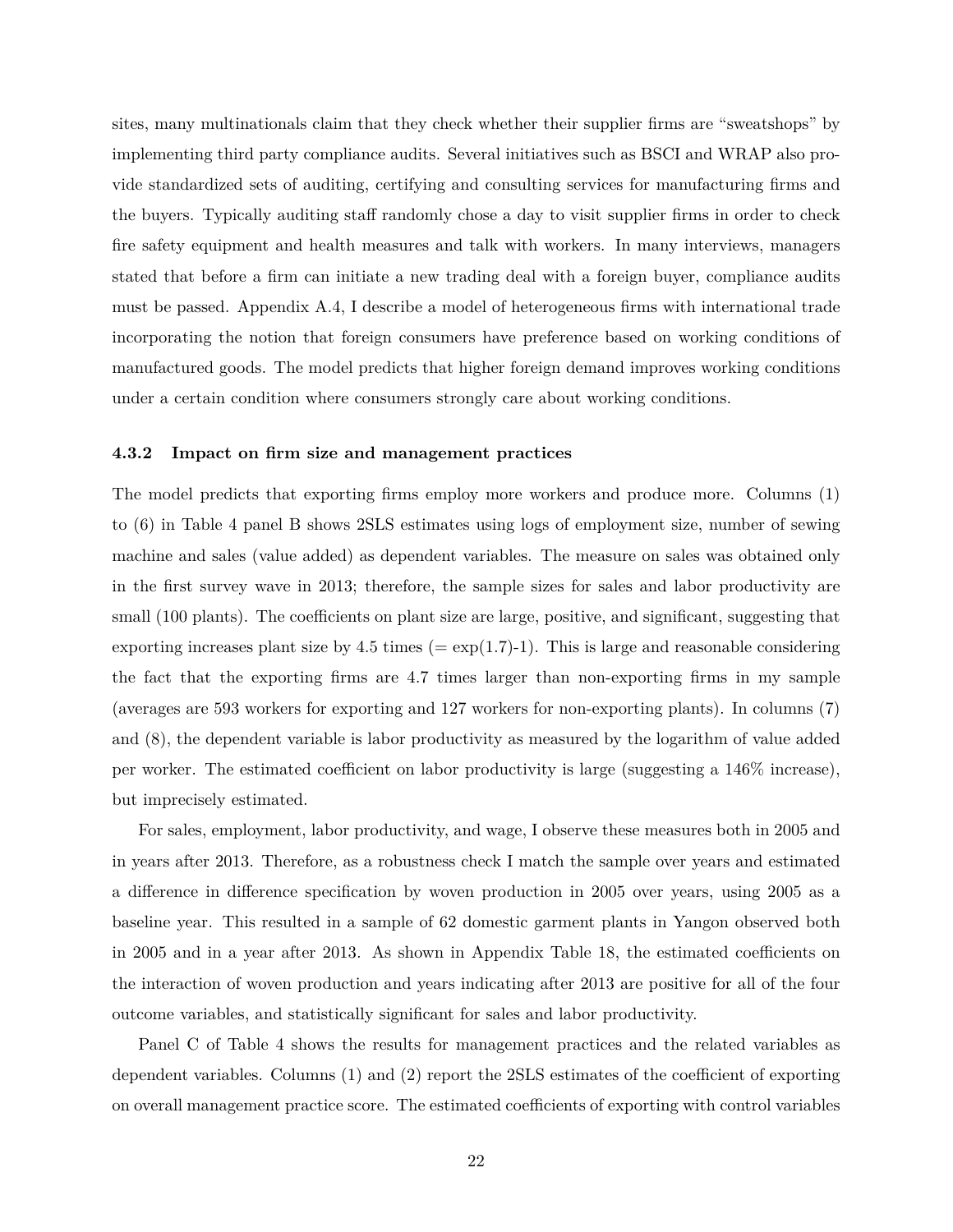are positive (0.21) and significant (at the level of 5%), implying that exporting positively affects management practices scores by 34%. Concerning about a possibility that the effect is mechanically explained by the positive effect of exporting on plant sizes, in columns (3) and (4), I show estimates controlling for plant sizes. The estimated coefficients remain positive and significant. In columns (5)-(7) I show estimates of individual management scores in all three dimensions: production monitoring, quality control, and machine maintenance. All coefficients are positive and those for production monitoring and machine maintenance are statistically significant.

A potential channel explaining the above results is that foreign buyers transferred knowledge or requested to the plant managers to improve management practices. The dependent variable in column  $(6)$  takes the value of 1 if the plant receives suggestions from their main buyers on efficiency and quality<sup>[25](#page-22-0)</sup>. The coefficient on exporting is large  $(0.86)$  and significant (standard error 0.30).

## **4.3.3 Controlling for management and firm performance in working conditions specification**

In previous subsections I have presented evidence that, several years after 2005, firms induced to export have on average significantly better working conditions, are larger, and adopt better management practices than other firms. A natural question is whether the results on working conditions are explained by the other factors that are also affected by exporting. For example, if having fire equipment reduces the likelihood of losing all inventory due to fire, then the return from investment in fire safety equipment would be increasing in plant size. Working conditions can also be influenced by management practices. For example, one of the survey question in the health management asks, "Do you keep a record of injuries at the plant?" This resembles a question about the management practices asking, "Do you keep a record of machine downtime?" As in a typical habit formation model, if a firm manager becomes accustomed to keeping track of machine downtime, she might do the same with workers. To investigate these possibilities, in the equation of working conditions I control for variables that potentially affect working conditions and are influenced by exporting.

In addition to examining the potential pathways, this exercise addresses a concern that the previous estimates might be biased by omitting variables that are affected by past exporting. It is indeed possible that woven firms started to export to Japan from 2005 to 2012, during which time they experienced knowledge accumulation and size increases that could have directly affect working

<span id="page-22-0"></span><sup>&</sup>lt;sup>25</sup>The main buyer is defined as a buyer who is the most important in terms of plant sales. The variable was recorded during the 2015 survey only and so for this year the number of observations is comparatively small.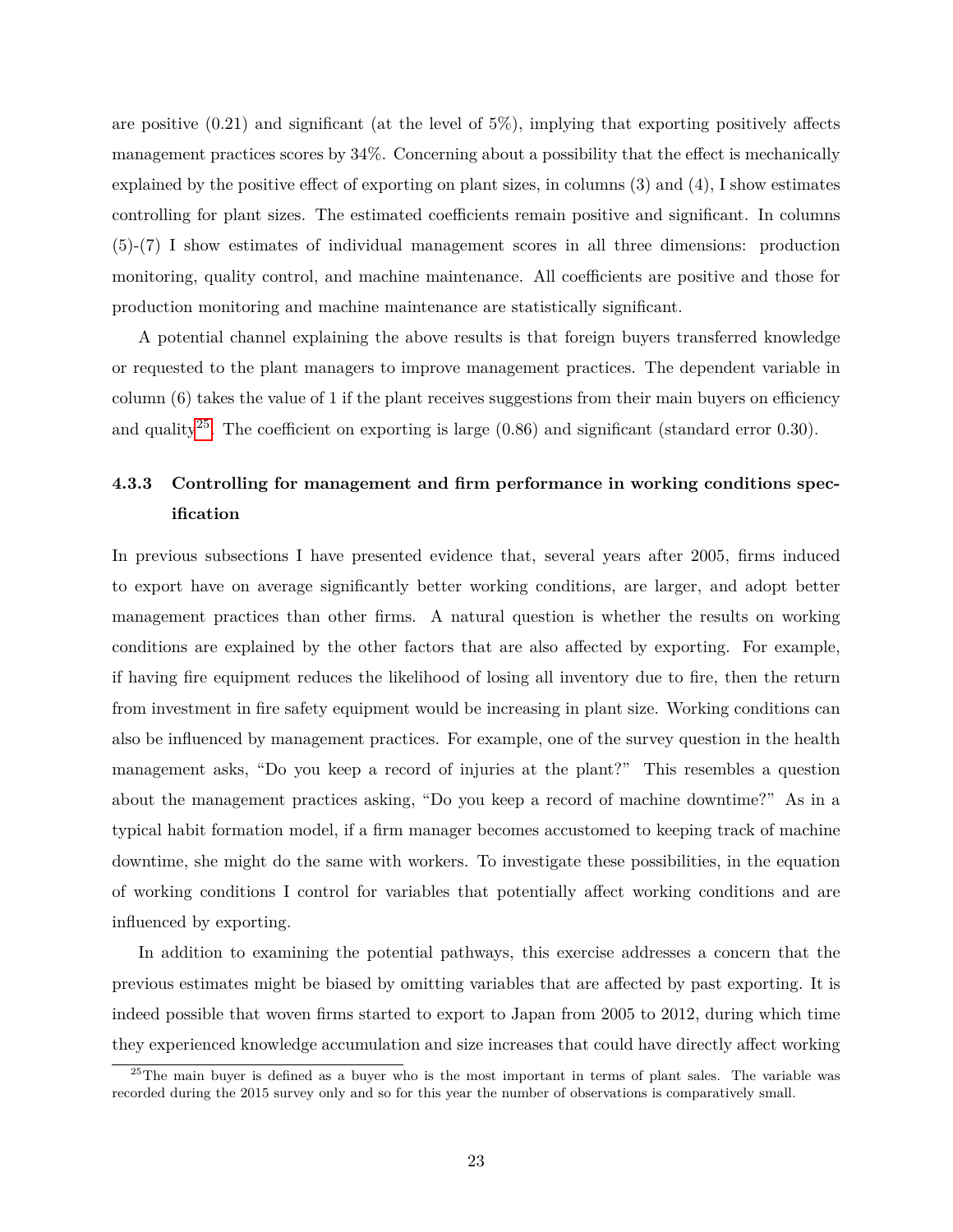conditions from 2013-2015. Not controlling for these factors could lead to biases in my estimated coefficients.

The results are shown in Table 5. As in the previous subsections, woven production is used as an instrumental variable and the other specification features are the same as in Table 4. As shown in column (2), controlling for current employment size reduces the coefficient by 16% but the coefficient is still positive  $(0.25)$  and significant at the  $10\%$  level<sup>[26](#page-23-0)</sup>. In my data, working conditions scores are highly positively correlated with management scores (correlation = 0.35 with standard error  $= 0.04$ ). However, controlling for the overall management score in column (3) reduces the coefficient surprisingly little.

In column (4), I address the possibility that firms that started to export earlier have strengthened their ties to the industry association. For example, such ties could have helped them receive foreign aid programs to implement better safety standards<sup>[27](#page-23-1)</sup>. As a measure of the tie to the association, I constructed a dummy variable that takes one if the owner of the firm is an executive of the Myanmar Garment Manufacturing Association. Earlier exporting could also influence the composition of workers, which could affect organization of trade unions and bargaining power of workers. Columns (5) and (6) include the fraction of college graduate workers in plant (as the measure of non-production workers) and the fraction of foreign national workers. Relaxation of credit constraint through an increase in export earning could also lead to investment on safety equipment. To explore this pathway, column (7) controls for plant's land ownership as a proxy for the level of credit constraint. In the last column, I show the result controlling for the reception of a labor compliance audit in the past. In all of the above specifications, the coefficients of the exporting dummy remain stable.

#### **4.4 Impact of exporting using airport travel time instrument (2SLS)**

This subsection reports results of using airport proximity as an alternative instrumental variable to woven production. All regressions include the geographical control variables used in the first-stage results: travel time to the city centers and the dummy variable for locating in an industrial zone.

<span id="page-23-0"></span><sup>&</sup>lt;sup>26</sup>The reduction in the magnitude of the coefficient could be partly due to the weak power of the instrument after including all of the control variables (F statistic for the first-stage  $= 8.43$ ), which could lead to small sample biases of the IV estimates toward the OLS estimates. As reported in the Appendix 7 and discussed in Appendix A.3, the estimated OLS coefficients for equation (1) are smaller than the estimated 2SLS coefficients reported in Table 4.

<span id="page-23-1"></span> $27$ The garment industry association plays a key role of a contact with foreign companies and agencies. There are a few programs on training of social compliance and technical assistance run by foreign governments. Such programs are typically announced through the association.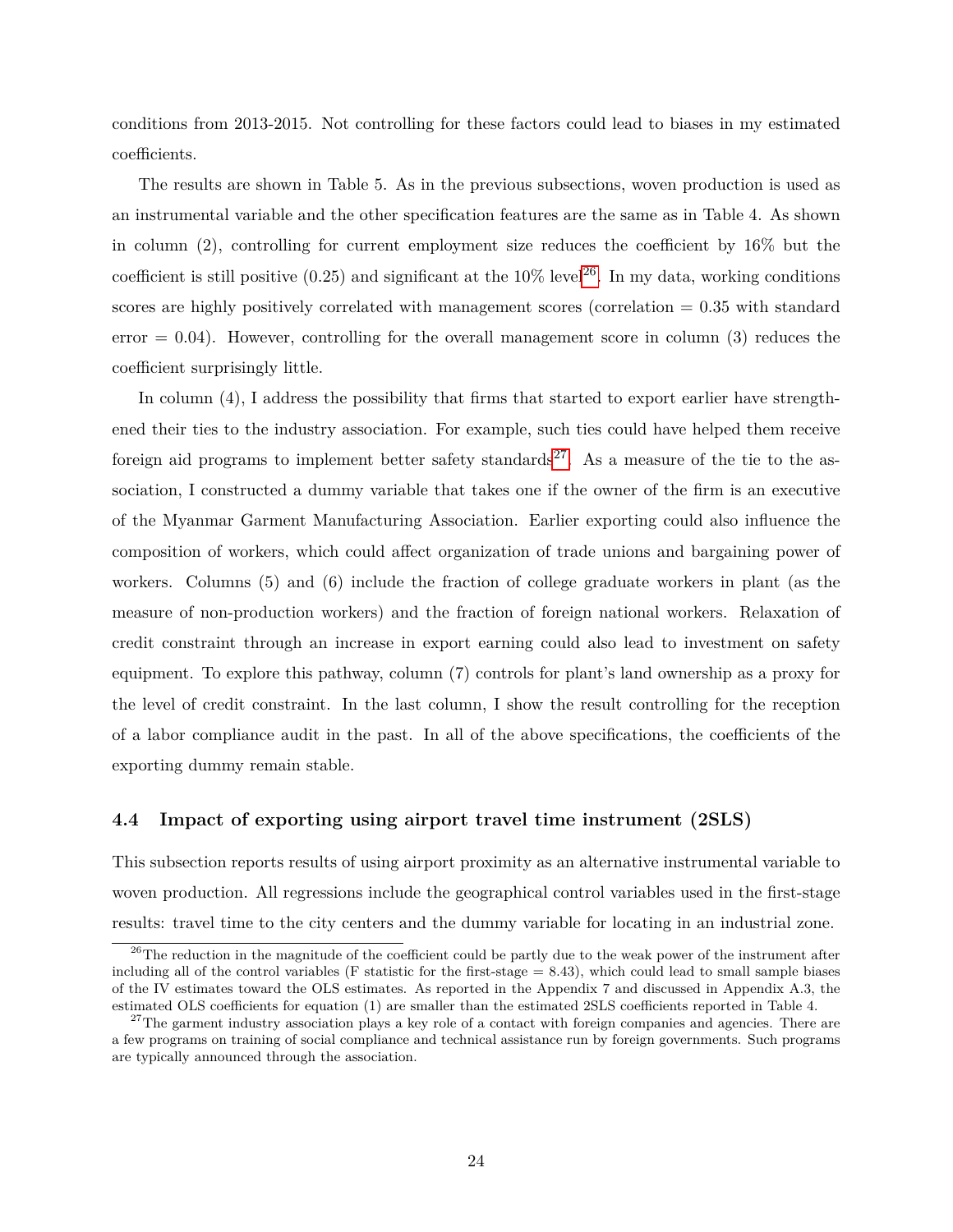#### **4.4.1 Baseline results using airport travel time as an instrument**

Table 6 reports the baseline results using airport time as an instrumental variable. Columns (1)-(4) show the results of 2SLS estimates using overall working conditions scores and individual scores as dependent variables. The estimate for the overall working conditions score is positive (0.15) but insignificant (standard error 0.12). The result for fire safety score is positive (0.42) and significant at the 5% level, and the estimates for other individual scores are positive but insignificant. After a Bonferroni correction for testing the significance for the three individual scores, the result for the fire safety score is significant at at the 10% level. Column (5) shows the results of using the indicator of receiving a social audit as the dependent variable. The coefficient is large (0.73), positive and significant at the 5% level. The effect on overall management score is examined in column (6). The estimate is positive  $(0.31)$  and significant at the 10% level. Column  $(7)$  reports the estimate for the log of employment, which is large and positive but insignificant. Finally, column (8) shows the result for sales (defined as log of value added). The coefficient is positive and large (3.14), and significant at the 1% level. To summarize, the signs of the coefficients are the same as the results using woven production IV, although the results are mostly marginally significant possibly due to low statistical power of the airport time instrument to predict current export status.

#### **4.4.2 Placebo test using processed food samples**

Finally, by examining my survey samples in the processed food sector, I investigate concerns about the exclusion restriction, namely that airport distance could be a proxy for unobserved differences in infrastructure or in local labor markets that affect firm performance directly. Processed food firms sell their products almost entirely in the domestic market. This practice reflects foreign countries' food security policies, which in many countries are accompanied by stringent regulations on food imports. If proximity to airports affects only the performance of exporters, then this variable should have little or no impact on the performance of processed food firms, few of which export.

Table 7 reports the results of this exercise. The measures of management practices are collected only in 2013 for food sector and the data on other variables are currently available only in 2013 and  $2014^{28}$  $2014^{28}$  $2014^{28}$ . To compare with the food sample, for garment samples I focus on years when the corresponding measures were available in food firms. For the same reason, I also exclude food firms in Yangon that located in townships where there was no garment plant and food firms that started to operate after 2006. All regressions include the same set of control variables outlined in the main specification (section 5.4.1) and the standard errors are clustered at townships level.

<span id="page-24-0"></span><sup>&</sup>lt;sup>28</sup>The data in 2015 has been collected in the food sector, however, the data entry process has not finished yet.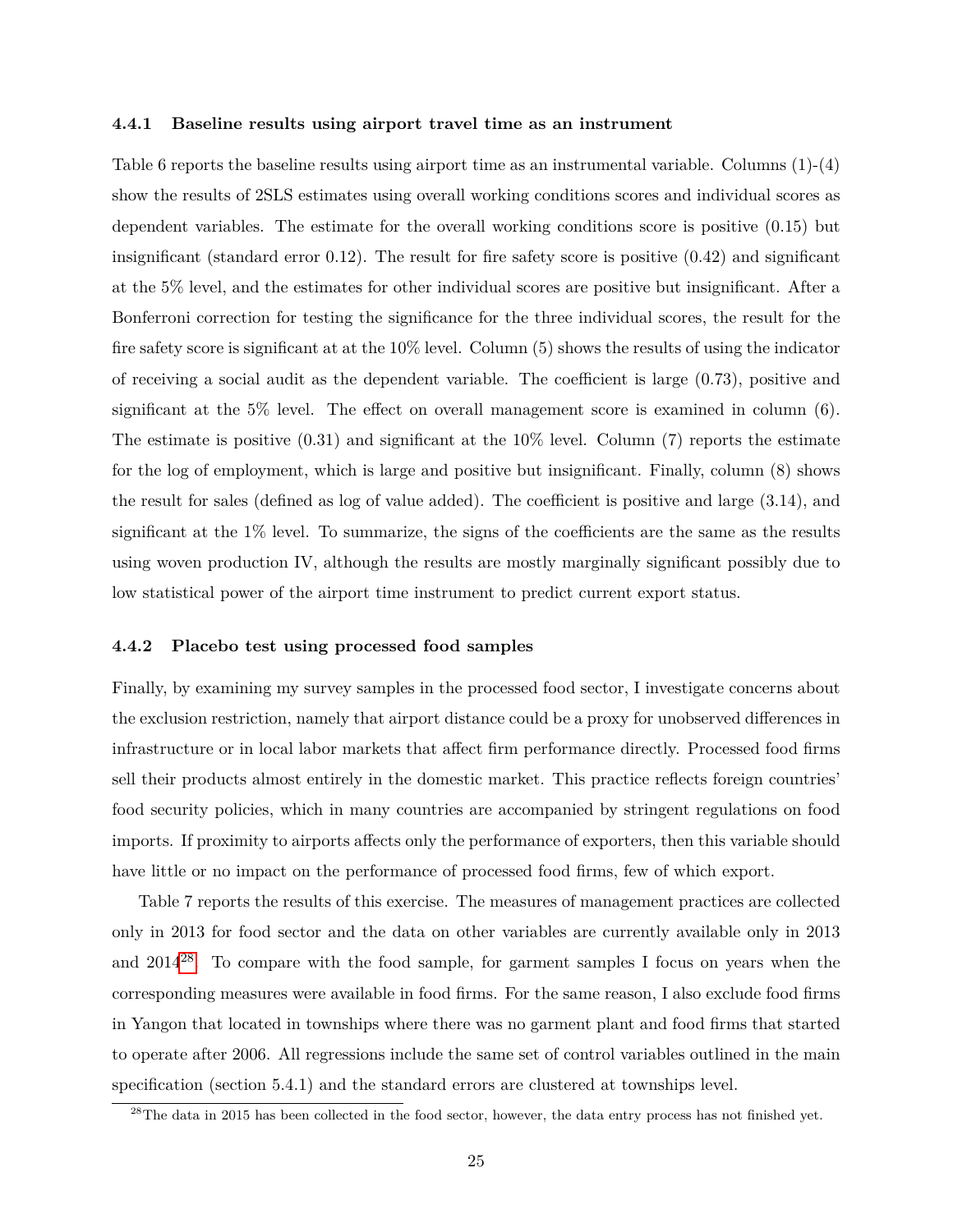Columns (1)-(3) show the counterpart of the results using the processed food sample. All of the regression coefficients are insignificant and positive. This result supports the assumption of an exclusion restriction in the airport travel time instrument.

In order to adjust for the differences in distributions of food and garment plants across regions, I construct a weight for each food plant based on the relative number of garment plants to the number of food plants in each townships. Columns  $(4)-(6)$  report the difference-in-difference estimates using a matched sample of garment and food plants with the above weights for the food plants (weights for the garment plants are one). The estimated coefficients on airport travel time (for food sector) are positive or negative with insignificant, while the coefficients on airport travel time interacted with a dummy variable for the garment sector are negative and statistically significant.

#### **4.5 Difference in difference by garment and processed food sectors over time**

As an alternative empirical strategy to 2SLS, I estimate a difference-in-difference specification using differential exporting trends by industries. The results are reported in Table 8. The sample is domestic garment and processed food plants interviewed from 2013 to 2015, excluding the new firms that started to operate in the industries after  $2011^{29}$  $2011^{29}$  $2011^{29}$ . This leads to the baseline sample of 433 plants (178 garment plants and 255 food plants) observed in one of the three years. In all specifications, I include firm fixed effects and year fixed effects.

Column (1) reports the result for the share of exports to EU and the US in sales. Although the ideal measure of an exporting outcome in this setting would be the value of exports to the EU and the US, the information is not available because the survey did not collect information on export values or sales in 2014 and 2015 waves. Instead, I use the share of the sales in the region in the plant's total sales, which was relatively less sensitive information than sales, and therefore easier to be collected. The estimated coefficient on the interaction of the garment sector and year is positive  $(0.0177)$  and statistically significant (standard error = 0.008) implying 60% annual increases in the share of sales in the region. In contrast, the share of export to Japan did not increase in these period as expected.

As shown in column (3), the DID estimate for overall working conditions is positive (0.0456) and highly significant (standard error  $= 0.009$ ), suggesting 30% annual increases in working condition scores in the garment sector compared to the food sector. The results mainly come from the improvements in fire safety and negotiation scores as shown in columns (4)-(6). The result for

<span id="page-25-0"></span><sup>&</sup>lt;sup>29</sup>The exclusion of newer plants is for eliminating endogeneity concern arising from a selection of industries after the trade liberalizations in 2011. I also exclude the processed food firms that have less than 5 employees in order to make the sample comparable to garment plants, where the smallest employment size is 6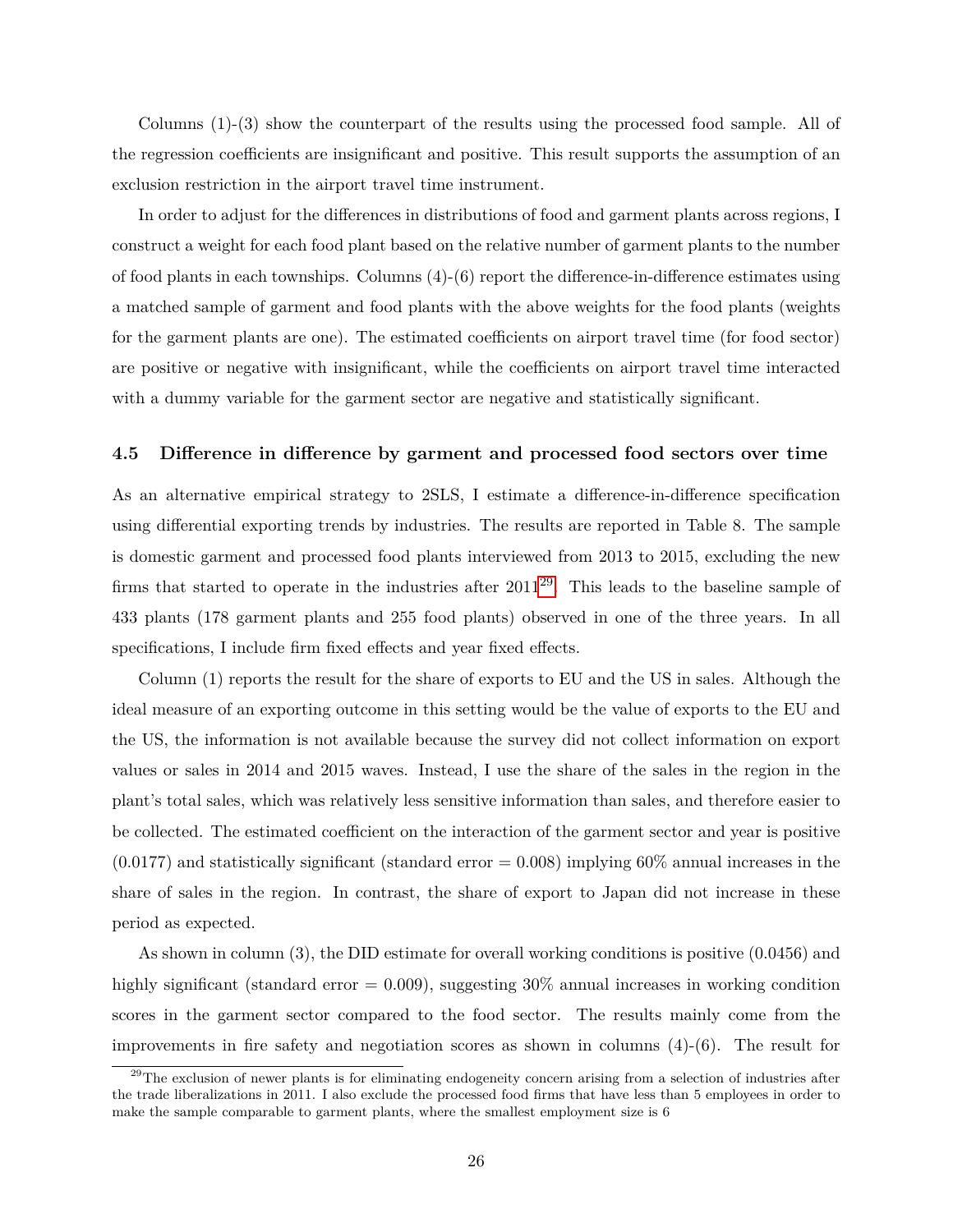the hourly wage is also positive and significant (coefficient  $= 0.172$  with standard error 0.054), and the result for the hours of work is negative and significant (coefficient  $= -0.046$  with standard error  $= 0.012$ ). These results are consistent with the previous results using 2SLS specification in that exporting affects workers' welfare in both cash and non-cash conditions. In the last two columns, I show the results for employment and management practice scores. The coefficients are small, positive, and not statistically significant. This could be partly due to the short period of observations: for example, management practices may not change in just one or two years.

### <span id="page-26-0"></span>**5 Robustness checks**

I have extensively tested the robustness of the main results on working conditions. In this section I describe my eleven principal tests. Tables showing the results are provided in the Appendix attached to this paper.

First, given that the measures of working conditions are constructed from managers' responses, a potential concern is that the measurement errors in the variables causes biases in the results of 2SLS estimations. To examine this possibility, I tested whether there are correlations between my instrumental variables and the gap between a manager's response and my staff's observation of fire safety equipment. As described in the data section, the gap between manager's response and interview staff's observation is a sum of (1) the measurement error between the response and the truth and (2) the error between the truth and the observation. If there is a correlation between an instrument and the first part of the measurement error, it is likely to find that the gap is correlated with the instrument. For each of woven and airport proximity instrument, there is no significant or systematic correlation with the gap (Appendix table 4 columns  $(4)-(6)$ ).

Secondly, the sample sizes in the balancing tests in 2005 on instruments (section 5.1 and table 4) are small (from 98 to 126 firm observations). Therefore, it is still possible that some of these characteristics directly affect performance in the observed periods from 2013 to 2015. To address this concern, I restricted my samples to firms that are observed in SGIM data in 2005 and directly controlled for size (log of sales), TFP, and capital intensity. Even though this reduces the sample size to 137 observations of 48 firms, the statistical power in the first stage were above 4 and results of 2SLS remain the same as the main results (for results see Appendix Table 9).

Third, in order to address a concern that woven production could have a direct effect on workerrelated performance, I controlled for recent woven production in the main 2SLS specification. This was made possible by the fact that 27% of firms switched from knit to woven production, and 10%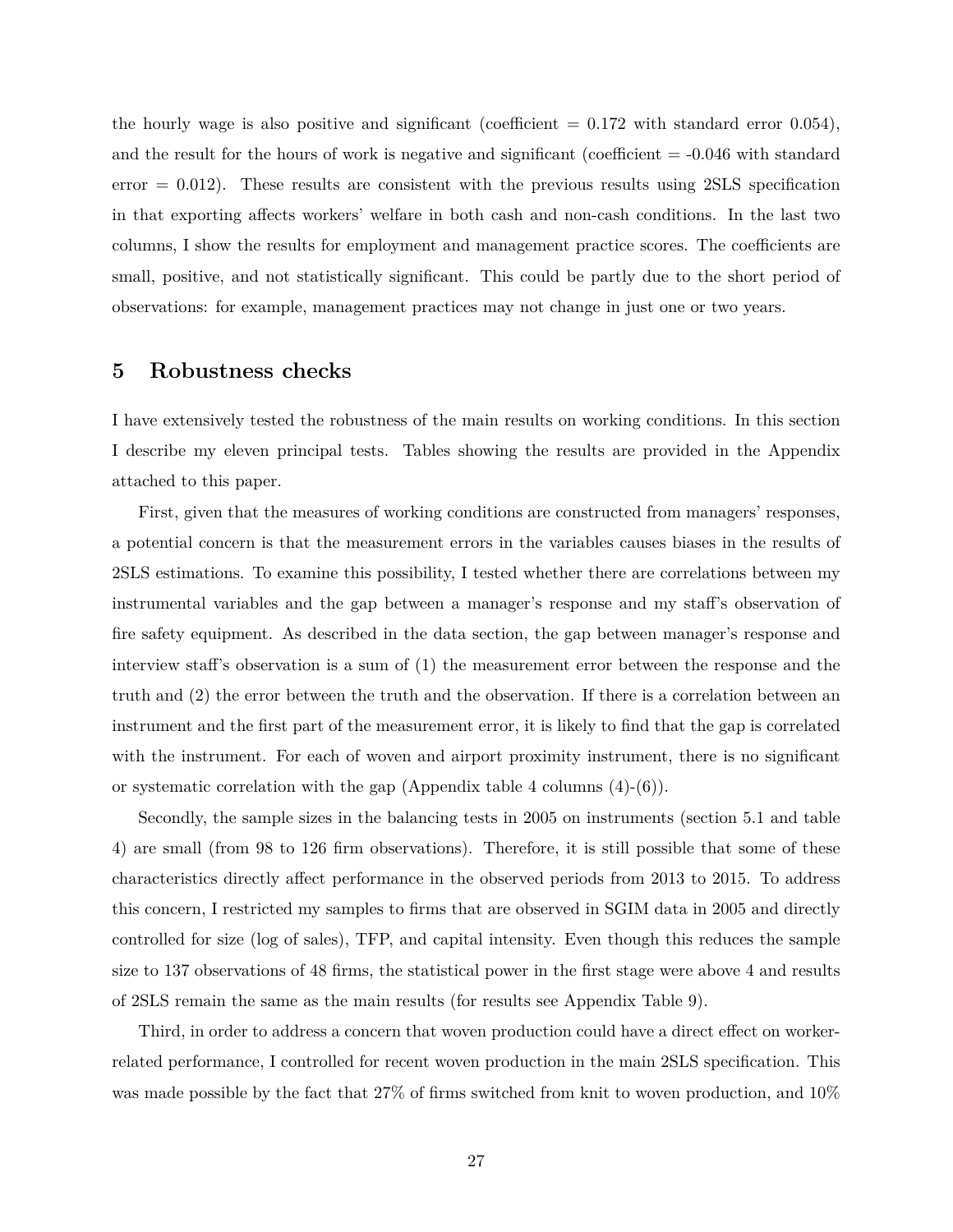of firms did so from woven to knit production from 2005 to 2014. While more firms switched from knit to woven than the opposite case, the switching is not statistically correlated with firm size and productivity in 2005. Including the share of woven products in sales in  $2014^{30}$  $2014^{30}$  $2014^{30}$  and using woven production in 2005 as an instrument, the coefficient on exporting remains positive and significant with only small changes (Appendix Table 10 column (1)).

Fourth, it is possible that woven firms or exporting firms are clustered in different regions for some reasons like production knowledge spillover. In that case, the increase in Japanese woven apparel demand might lead to a relatively larger number of entries in woven apparel than in the knit apparel sector, which could affect regional labor market competition and working conditions. To investigate this channel, I controlled for the number of garment plants (found in my population list of garment plants in 2015) and the number of exporting garment plants in the plant's neighborhood (defined by a radius of 1 kilometer). In order to account for product types, I also controlled for the number of plants producing the same types of products (woven or  $\text{knit}^{31}$  $\text{knit}^{31}$  $\text{knit}^{31}$ ) in the plant's neighborhood. In all of these exercises, the coefficients on exporting remain similar to the main results (Appendix Table 10 columns (2)-(5)).

Fifth, the scaling of working conditions and management practices across questions can potentially affect the results. As a robustness check, I convert the raw scores (from 0 to 1 scale) to z-scores by normalizing by raw scores to mean zero and standard deviation one. Z-scores for fire safety are obtained as averages of z-scores within the dimension. I repeated this process to construct z-scores for health management and negotiation. Replicating the Panel A and B of Table 4 with these z-scores generates the estimates with the same signs and the levels of significance (for results see Appendix Table 11). In addition, the results of 2SLS for each of the raw scores of working conditions are show in Appendix Table 12.

Sixth, I estimated the 2SLS specification using both woven production and airport proximity instruments (Appendix Table 13). As expected, the estimated coefficients are similar to the ones where only one of the instruments is used. The results of over-identifying restriction tests using both of the two instruments (Hansen J statistics) suggest that the null hypothesis that instruments are exogenous is not rejected for each of the main outcome variables.

Seventh, the main specification assumes that in both the Yangon and Mandalay regions the impact of airport travel time and other geographical variables on firm performance is similar. But these two regions are far from one another and could be different in many ways: Yangon is a coastal

<span id="page-27-1"></span><span id="page-27-0"></span> $30$ The survey asked the share of woven products in sales only in 2014, therefore I use only the survey wave in 2014.  $31$ This is defined by whether the share of woven products in sales in 2014 is above a half. Therefore, the plants in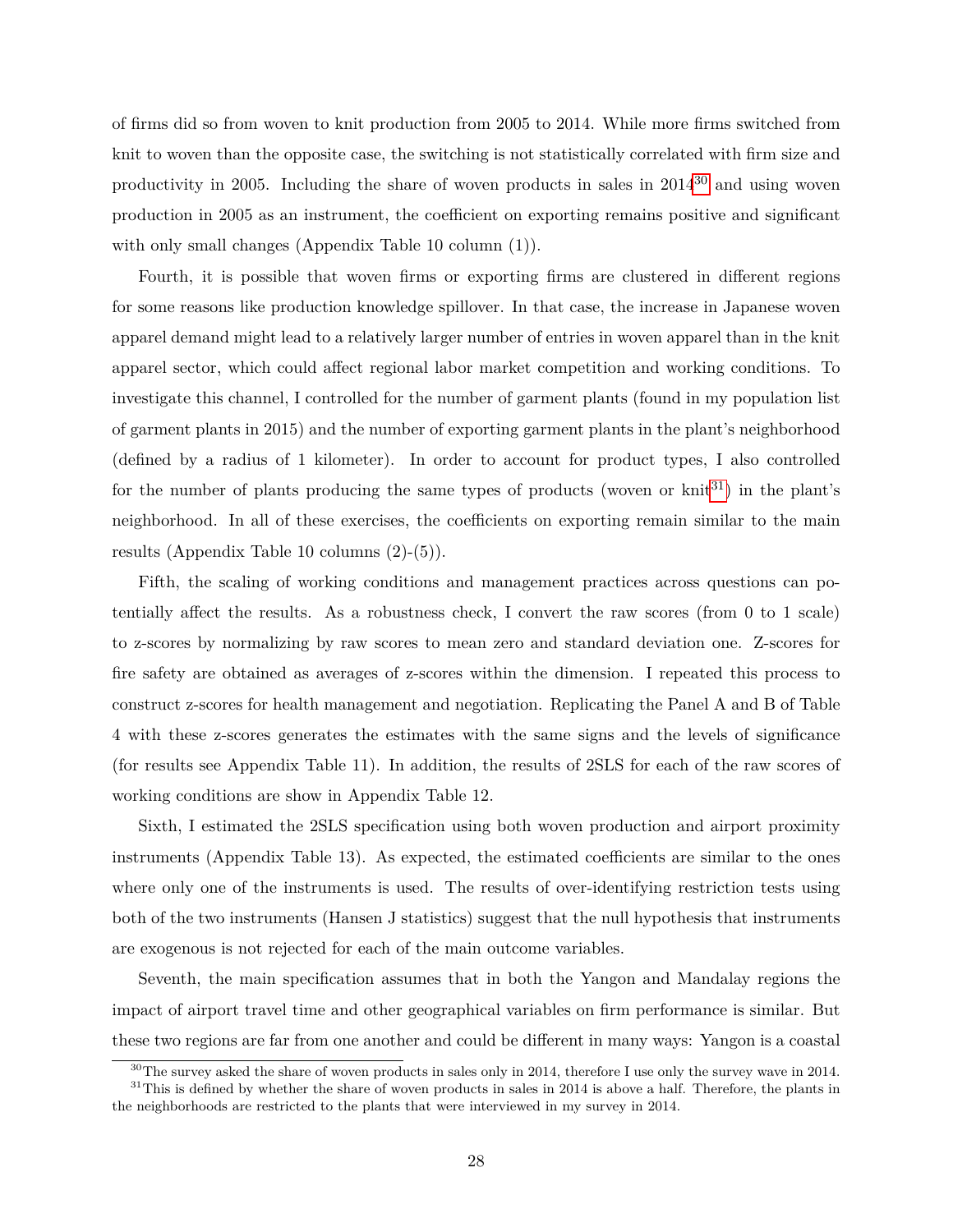area while Mandalay is landlocked, and the Yangon International Airport has more direct flights to foreign countries than the Mandalay International Airport. For this reason I exclude Mandalay firms and, as shown in panel A of Appendix Table 14, I run the same regressions as in the main specification.

Eighth, my survey data might omit small firms that have not registered with the government, industry associations, or the industry directories that are the source of my population database. As a precaution, I restrict my sample to firms that had more than 100 employees during the first year of observation (panel B of Appendix Table 14).

Ninth, I impute the measure of woven production in 2005 by a retrospective survey question in 2014 in case the firm was not observed in 2005 data. In my main sample, I do not observe 61% of the firms, rather I use the survey question. This might have caused measurement errors in the instrument. To address this issue, I restricted my samples to firms observed in SGIM data in 2005, for which the measure of woven instrument is defined by the intensity of woven products in 2005 (panel C of Appendix Table 14).

Tenth, in this study I do not use the panel feature of the survey data from 2013-2015. The reason is because my instruments do not differentially predict exporters in different years. Therefore, the only expected effects of using the three years of data from 2013-2015 is to reduce measurement errors in variables. To see if this is the case, for all variables, I take the average of survey data by plant over three years, construct a cross-sectional dataset, and estimate the same specifications noted in the main tables (the results are shown in Appendix Table 15). In these four experiments (from sixth to ninth robustness checks), the coefficients on exporting remains positive and significant with only small changes.

Finally, there is a concern that firm survival rate from 2005 to 2013 depended on the instrumental variables, which would lead to a bias in my 2SLS estimates. Based on the garment data in 2005 (SGIM), I tested whether the survival to the year  $2013^{32}$  $2013^{32}$  $2013^{32}$  is correlated with the firm performance and instrumental variables. While the survival is positively correlated with initial employment size, it is not statistically significantly correlated with woven production or with airport proximity (Appendix Table 17).

<span id="page-28-0"></span> $32$ The survival is defined as a dummy variable that takes one if the firm is observed either in the survey data from 2013 to 2015 or in the Myanmar Textile and Garment Industry Directories from 2013 to 2015.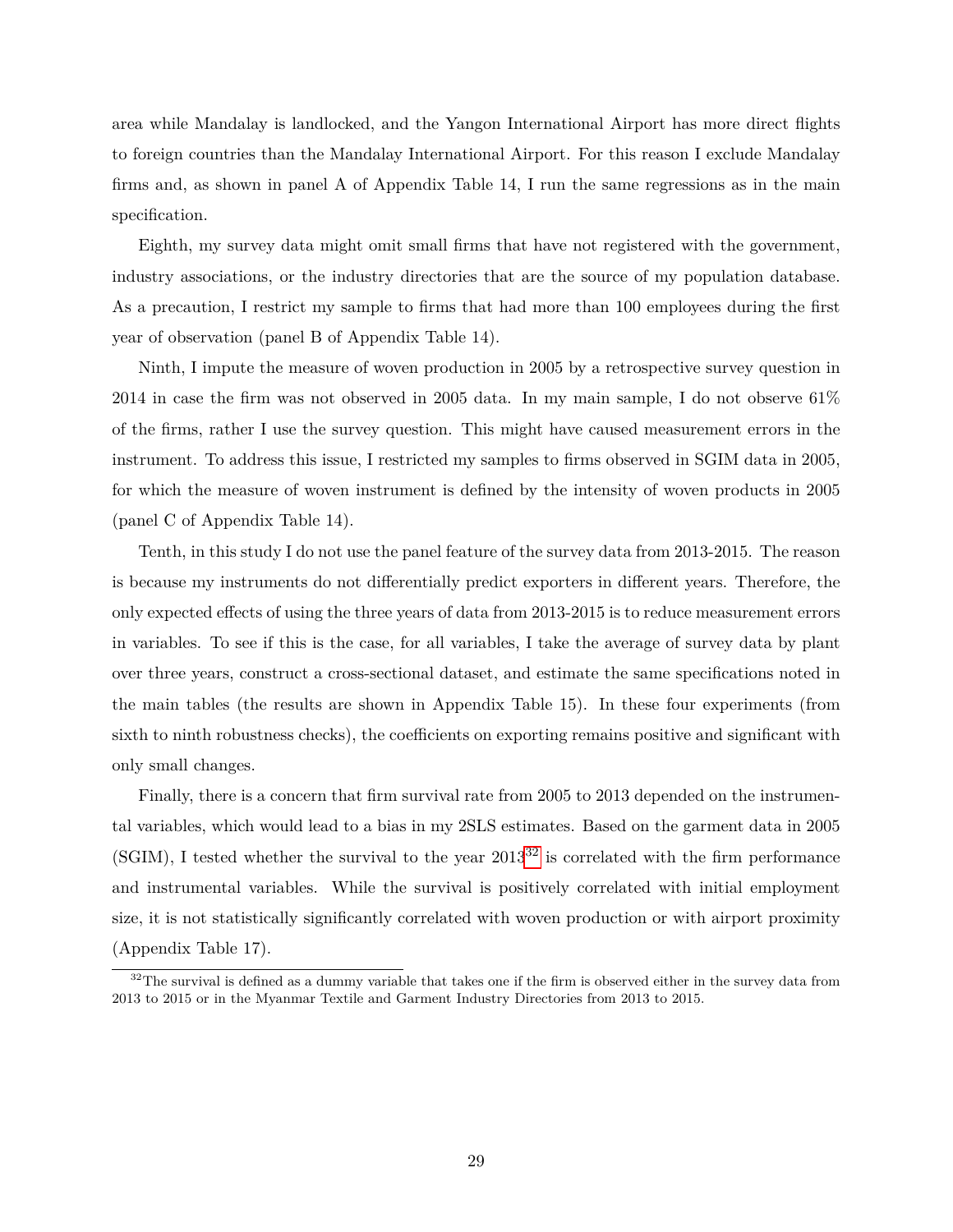## <span id="page-29-0"></span>**6 Concluding remarks**

Many developed countries grant preferential tariffs to low-income countries as a means of promoting economic development. Yet, despite their prevalence, there is little evidence that these trade policies benefit workers in beneficiary countries. Access to markets in high-income countries can also induce firms to invest in working conditions and management practices for improving workforce stability and production efficiency. Trade could also directly affect conditions through buyers' pressure to impose high labor standards. Access to a foreign market would lead to increases in firm size as predicted in classic trade models like Melitz (2003) model. Potentially, this enhanced firm size might lead to a safer workplace by increasing the benefit from adopting safety equipment.

In order to investigate the causal effects of exporting on working conditions, firm size and management in developing countries, I measure working conditions (fire safety, health management, union interaction, wage, hours of work) and management practices in manufacturing firms in Myanmar through a unique new field survey from 2013 to 2015. My results draw on a natural experimental setting in the Myanmar garment sector, where exporting from 2013-2015 were affected by the firms' products and geographical characteristics in 2005 when trade was limited.

My empirical results show that exporting to high income countries positively affects working conditions, firm size, and management practices. The level of the impact is substantial: by exporting, labor standards of Myanmar firms become comparable to the standards of multinationals in Myanmar. Looking at potential channels, I find that exporting positively affects to plant size and adoptions of superior management practices, which might have indirectly impacted working conditions. Furthermore, my results support that exporting induces firms to be audited for labor compliance. Multinational apparel buyers apparently demand these audits because they are often blamed by activist groups for accidents and child labor incidents in their sourcing factories. In addition, there is some evidence consistent with the efficiency wage theory that firms provide better working conditions to retain workers. The current situation in Myanmar apparel sector experiencing rapid increases in demand and workers' turnovers is likely to have augmented the last channel.

One of the future work streams stemming from this study is to evaluate how workers respond to firms' exporting and better working conditions through surveying workers. Looking at worker movements across plants would produce a better understanding of whether workers value better workplace conditions, and if so, how foreign trade influences workers' job tenure and skill formation. Another potential area of future research is to understand how the estimated effect differs by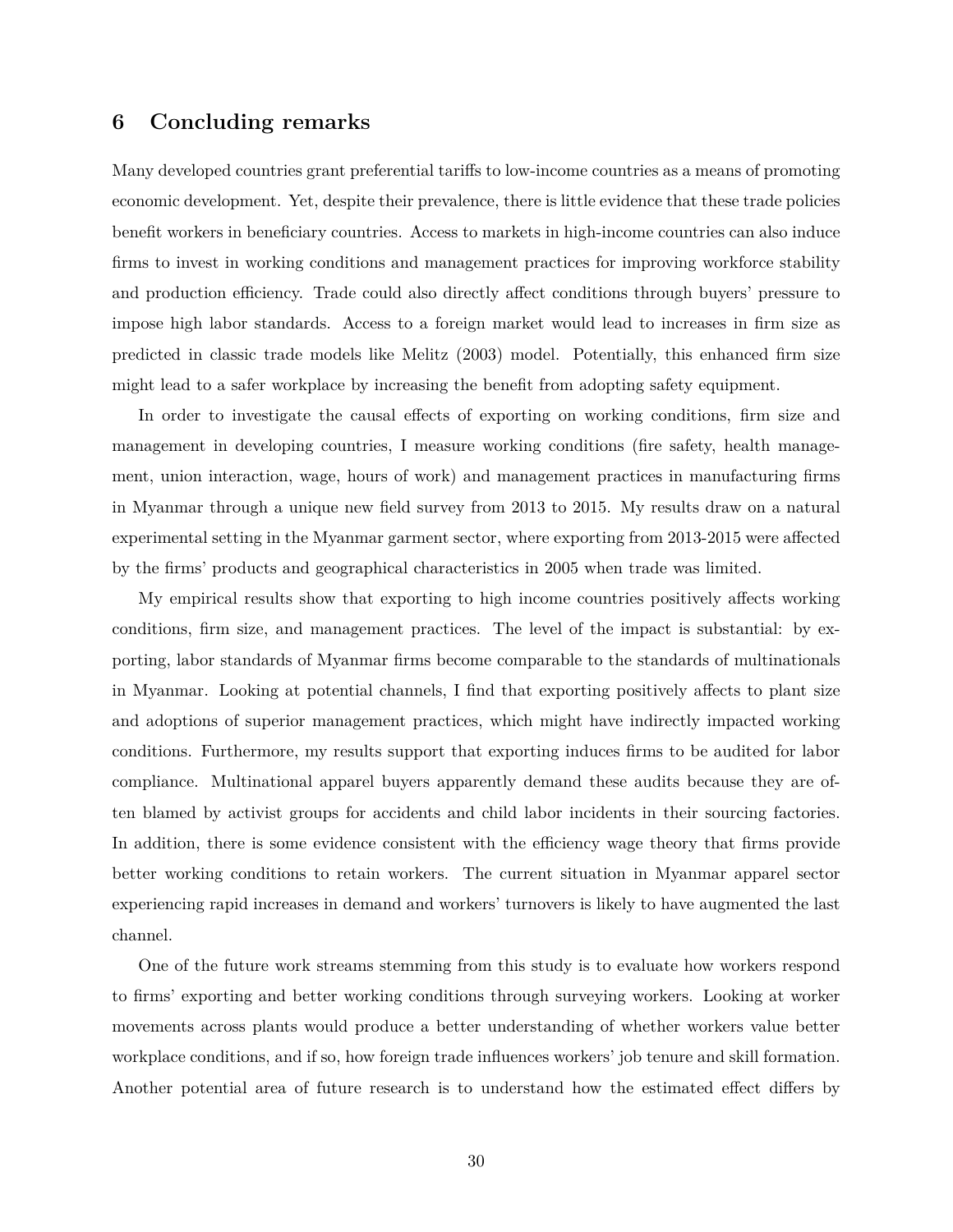destination countries. As shown by Brambilla, Lederman, and Porto (2012), the effects of exporting are likely to differ by destination country. Finally, further work could study how different channels of globalization, such as foreign direct investment, affect labor conditions. For example, do the entries of multinationals affect conditions of labor? Myanmar could be an ideal setting for analyzing this question as well because the country is attracting a large number of foreign direct investment in a short period of time after its democratic reforms.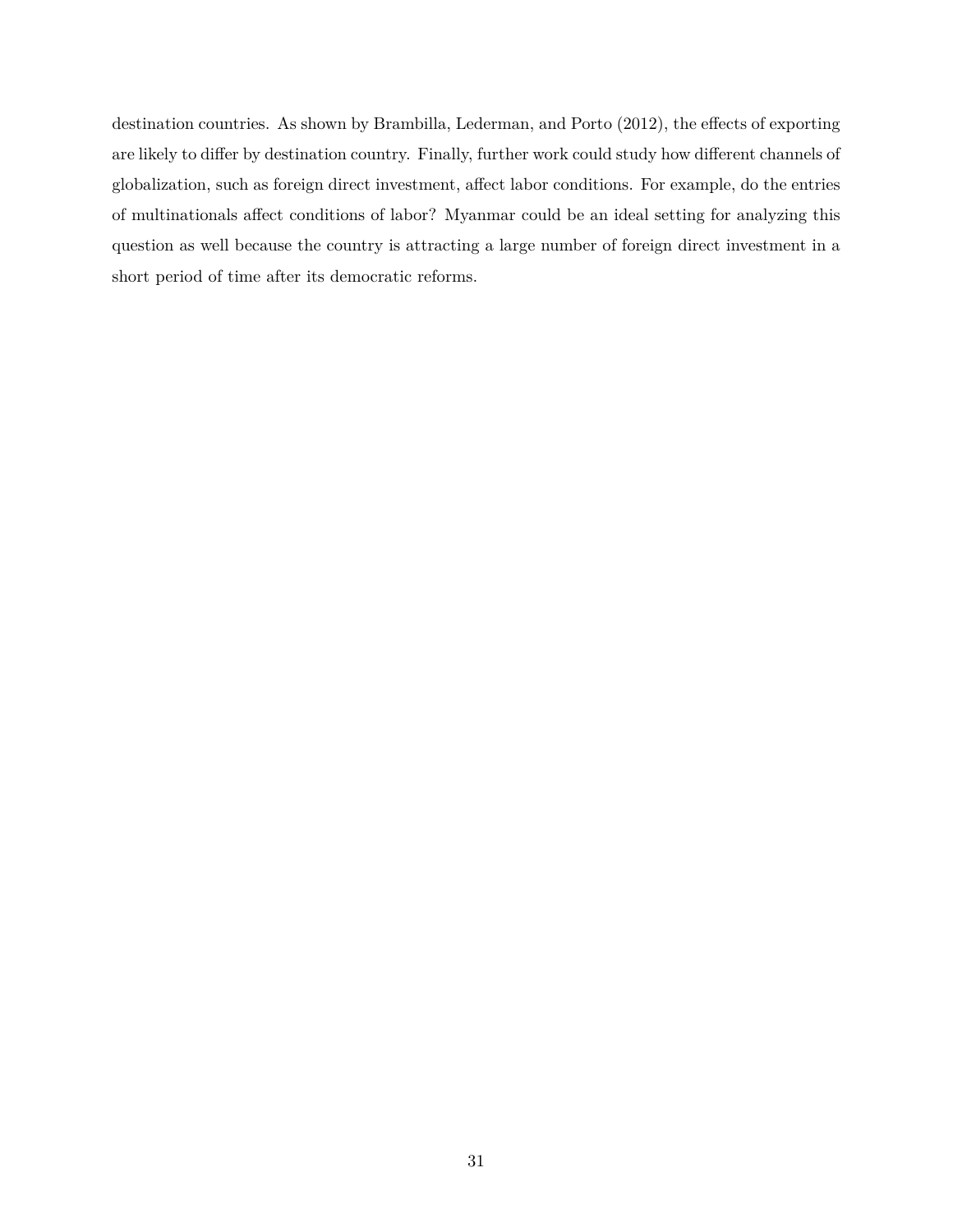## <span id="page-31-0"></span>**References**

- [1] Abowd, John M., Francis Kramarz, and David N. Margolis, "High Wage Workers and High Wage Firms," *Econometrica*, 67, no. 2 (1999), 251-333.
- [2] Ahmed, Nazneen, Jack H. M. Peerlings, "Addressing Workers? Rights in the Textile and Apparel Industries: Consequences for the Bangladesh Economy," *World Development*, 37, no. 3 (2009), 661-675.
- [3] Alvarez, Roberto and Ricardo A. Lopez, "Exporting and Performance: Evidence from Chilean Plants," *Canadian Economic Association*, 38, no. 4 (2005), 1384-1400.
- [4] Ang, Debra, Drusilla Brown, Rajeev Dehejia, and Raymond Robertson, "Public Disclosure, Reputation Sensitivity, and Labor Law Compliance: Evidence from Better Factories Cambodia," *Review of Development Economics*. 16, no. 4 (2012), 594-607.
- [5] Atkeson, Andrew and Ariel Tomas Burstein, "Innovation, Firm Dynamics, and International Trade," *Journal of Political Economy*, 118, no. 3 (2010), 433-484.
- [6] Atkin, David, Amit K. Khandelwal, and Adam Osman, "The Impact of Exporting: Evidence from a Randomized Trial," *NBER Working Paper*, 2014.
- [7] Aw, Bee Yan, Sukky Chung, and Mark J. Roberts, "Productivity and Turnover in the Export Market: Micro-level Evidence from the Republic of Korea and Taiwan (China)" *The World Bank Economic Review*, no. 14 (2002), 65-90.
- [8] Barrientos, Stephanie and Sally Smith, "Do Workers Benefit from Ethical Trade? Assessing Code of Labor Practice in Global Production System," *Third World Quarterly*, 28, no. 4 (2007), 713-729.
- [9] Bagwati, Jagdish, "In Defense of Globalization." Oxford University Press (2007).
- [10] Bernard, Andrew B. and J. Bradford Jensen, "Exceptional Exporter Performance: Cause, Effect, or Both?" *Journal of International Economics*, 47 (1999), 1-25.
- [11] Bernard, Andrew B., Jonathan Eaton, J. Bradford Jensen, and Samuel Kortum, "Plants and Productivity in International Trade" *American Economic Review*, 93, no. 4 (2003), 1268-1290.
- [12] Biesebroeck, Johannes Van, "Exporting Raises Productivity in Sub-Saharan African Manufacturing Firms" *Journal of International Economics*, 67, (2005), 373-391.
- [13] Blalock, Garrick and Paul J. Gertler, "Learning from Exporting Revisited in a Less Developed Setting" *Journal of Development Economic*, 75, (2004) 397-416.
- [14] Blattman, Christopher and Stefan Dercon, "More Sweatshops for Africa?: Pilot Results from an Experimental Study of Industrial Labor in Ethiopia" *IGC Working Paper*, March (2012).
- [15] Bloom, Nicholas, Christos Genakos, Raffaella Sudun, and John Van Reenen, "Management Practices Across Firms and Countries" *NBER Working Paper,* 17850, 2012
- [16] Bloom, Nicholas, Benn Eifert, Aprajit Mahajan, David McKenzie, John Roberts, "Does management matter: Evidence from India," *The Quarterly Journal of Economics*, 128, no. 1, (2013), 1-51.
- [17] Bloom, Nicholas, Kalina Manova, John Van Reenen, and Zhihong Yu. "Management, Product Quality and Trade: Evidence from China," *American Economic Association, Boston*. January 2015.
- [18] Bloom, Nicholas and John Van Reenen, "Measuring and Explaining Management Practices across Firms and Countries" *The Quarterly Journal of Economics*, 122 no. 4, (2007)1351- 1408.
- [19] Brambilla, Irene, Daniel Lederman, and Guido Porto, "Export, Export Destinations, and Skills" *American Economic Review*, 102 no. 7, (2012) 3406-3438.
- [20] Brown, Drusilla K., "International Trade and Core Labour Standards: A Survey of the Recent Literature" *OECD Labor Market and Social Policy Occasional Papers*, 43, OECD Publishing (2000).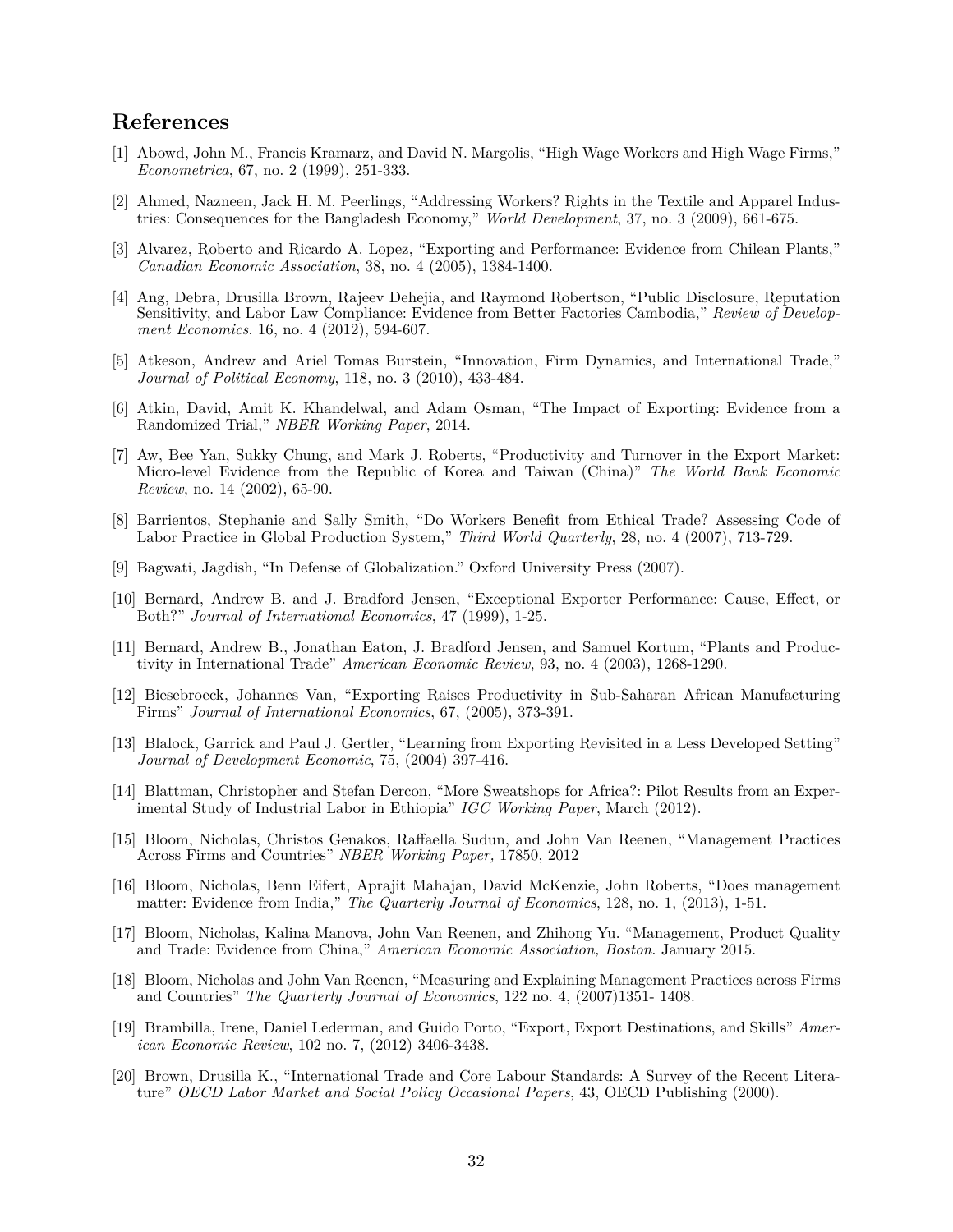- [21] Brown, Drusilla, Rajeev Dehejia, and Raymond Robertson "Is There a Business Case for Improving Labor Standards? Some Evidence from Better Factories Cambodia" forthcoming in Jennifer Bair (eds) "Workers' Rights and Labor Compliance in Global Supply Chains."
- [22] Busse, Matthias, "On the Determinants of Core Labor Standards: the Case of Developing Countries," *Economic Letters*, 83, (2004), 211-217.
- [23] Bustos, Paula, "Trade Liberalization, Exports, and Technology Upgrading: Evidence on the Impact of MERCOSUR on Argentinian Firms," *American Economic Review*, 101, no. 1, (2011), 304-340.
- [24] Cling, Jean-Pierre, Mireille Razafindrakoto, and Francois Roubaud, "Export Processing Zones in Madagascar: The Impact of the Dismantling of Clothing Quotas on Employment and Labor Standards" in Raymond Robertson, Drusilla Brown, Gaelle Pierre, and Maria Laura Sanchez-Puerta (eds), *Globalization, Wages, and the Quality of Jobs: Five Country Studies*. The World Bank (2009).
- [25] Caliendo, Lorenzo and Esteban Rossi-Hansberg, "The Impact of Trade on Organization and Productivity" *The Quarterly Journal of Economics*, 123, no. 3, (2012), 139301467.
- [26] Caliendo, Lorenzo, Ferdinando Monte, and Esteban Rossi-Hansberg, "The Anatomy of French Production Hierarchies" *Journal of Political Economy*, 123, no. 4, (2015), 809-852.
- [27] Clerides, Sofronis, Saul Lach, and James Tybout, "Is Learning by Exporting Important? Micro-Dynamic Evidence from Colombia, Mexico, and Morocco," *The Quarterly Journal of Economics*, 113, no. 3, (1998), 903-947.
- [28] De Locker, Jan, "Do Exports Generate Higher Productivity? Evidence from Slovenia," *Journal of International Economics*, 73, no. 1, (2007), 69-98.
- [29] De Locker, Jan, "Product Differentiation, Multiproduct Firms, and Estimating the Impact of Trade Liberalization on Productivity," *Econometrica*, 79, no. 5, (2011), 1407-1451.
- [30] Distelhorst, Greg, Jens Hainmueller, and Richard M. Locke "Does Lean Improve Labor Standard? Management and Social Performance in the Nike Supply Chain," *forthcoming in Management Science*
- [31] Edmonds, Eric V. and Nina Pavcnik, "International Trade and Child Labor: Cross Country Evidence," *Journal of International Economics*, 68, no. 1, (2006), 115-140.
- [32] Elfenbein, Daniel W., Ray Fisman, and McManus, "Charity as a Substitute for Reputation: Evidence from an Online Marketplace," *Review of Economic Studies*, 79, no. 4, (2012), 1441-1468.
- [33] Elliot, Kimberly Ann and Richard B. Freeman, "Can Labor Standards Improve Under Globalization?" Peterson Institute (First Edition) (2003).
- [34] Fafchamps, Marcel, Said El Hamine, and Albert Zeufack, "Learning to Export: Evidence from Moroccan Manufacturing," *Journal of African Economics*, 17, no. 2, (2008), 305-355.
- [35] Flanagan, Robert J., "Globalization and Labor Conditions: Working Conditions and Worker Rights in a Global Economy," Oxford University Press, (2006).
- [36] Fuller, Thomas, "Yangon's Hero, Wielding Power of Stop and Go," *New York Times, Asia Pacific*, November 21 (2014).
- [37] Giroud, Xavier, "Proximity and Investment: Evidence from Plant-level Data," *Quarterly Journal of Economics*, (2013), 861-915.
- [38] Giroud, Xavier, and Holger M. Mueller "Capital and Labor Reallocation Inside Firms," *NBER Working Paper*, 18592, 2012.
- [39] Greenhill, Brian, Layna Mosley, and Aseem Prakash, "Trade-based Diffusion of Labor Rights: A Panel Study, 1986-2002," *American Political Science Review*, 103, no. 4, (2009), 669-690.
- [40] Groshen, Erica L. "Five Reasons Why Wages Vary Among Employers" *Industrial Relations*, 30, no. 3, (1991), 350-381.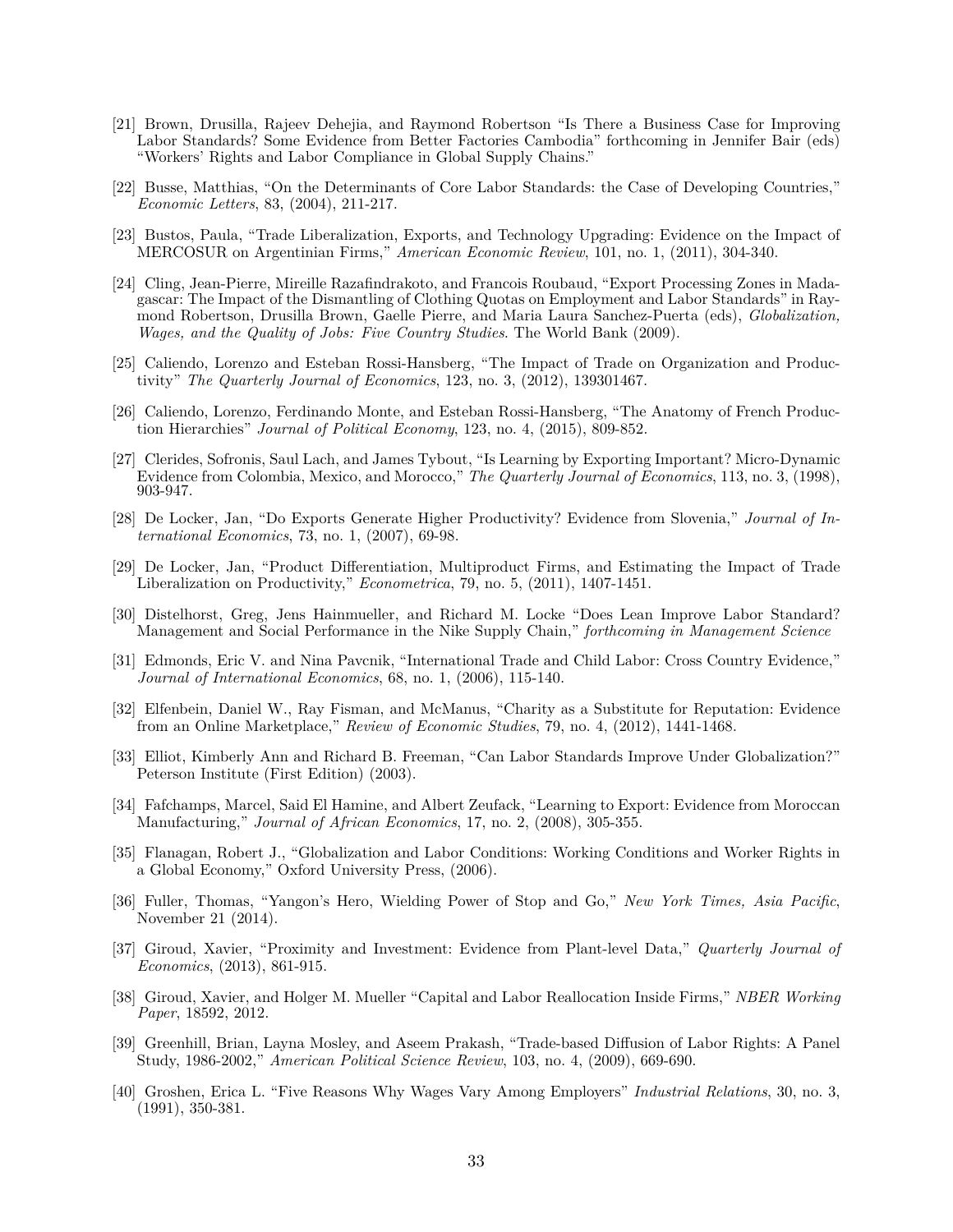- [41] Groshen, Erica L. "Sources of Intra-Industry Wage Dispersion: How Much Do Employers Matter?" *The Quarterly Journal of Economics*, 106, no. 3, (1991), 869-884.
- [42] Harrison, Ann and Jason Scorse, "Multinationals and Anti-Sweatshop Activism," *American Economic Review*, 100, no. 1, (2010), 247-273.
- [43] Jayasuriya, Ruwan "The Effects of Globalization on Working Conditions in Developing Countries: An Analysis Framework and Country Study Results," *World Bank Employment Policy Primer*, no. 9, (2008).
- [44] Jones, Vivian C., "Generalized System of Preferences: Background and Renewal Debate" (CRS Report No. RL33663). Retrieved from Congressional Research Service. https://www.fas.org/sgp/crs/misc/RL33663.pdf
- [45] Jongwanich, Juthathip "The Impact of Food Safety Standards on Processed Food Exports from Developing Countries," *Food Policy*, 34, (2009), 447-457.
- [46] Kee, Hiau Looi and Kala Krishna, "Firm-Level Heterogeneous Productivity and Demand Shocks: Evidence from Bangladesh," *American Economic Review: Papers and Proceedings*, 98, no. 2 (2008), 457-462.
- [47] Kudo, Toshihiro, "The Impact of U.S. Sanctions on the Myanmar Garment Industry," *Asian Survey*, 48, no. 6 (2008), 997-1017.
- [48] Lelieva, Alla and Daniel Trefler, "Improved Access to Foreign Markets Raises Plant-Level Productivity? For Some Plants," *The Quarterly Journal of Economics*, 125, no. 3, (2010), 1051-1099.
- [49] Lessard, Donald "Uncertainty and Risk in Global Supply Chains," Forthcoming in Deborah Elms and Patrick Low (eds), *Global Value Chains in a Changing World*.
- [50] Locke, Richard, Fei Qin, and Alberto Brause, "Does Monitoring Improve Labor Standards? Lesson from Nike," *Industrial and Labor Relations Review*, 61, no. 1 (2007), 3-31.
- [51] Locke, Richard, "The Promise and Limits of Private Power: Promoting Labor Standards in a Global Economy," Cambridge University Press (2013).
- [52] Marcouiller, Douglas and Raymond Robertson, "Globalization and Working Conditions: Evidence from Honduras" in Raymond Robertson, Drusilla Brown, Gaelle Pierre, and Maria Laura Sanchez-Puerta (eds), *Globalization, Wages, and the Quality of Jobs: Five Country Studies*. The World Bank (2009).
- [53] Melitz, Mark J. "The Impact of Trade on Intra-Industry Reallocations and Aggregate Industry Productivity" *Econometrica*, 71, no. 6 (2003), 1695-1725.
- [54] Melitz, Mark J. and Gianmarco I. P. Ottaviano "Market Size, Trade, and Productivity" *Review of Economic Studies*, 75, no. 1 (2003), 295-316.
- [55] Molina, Danielken and Marc-Andreas Muendler, "Preparing to Export," *NBER Working Paper*, 18962, (2013).
- [56] Mosley, Layna, and Saika Uno, "Racing to the Bottom or Climbing to the Top? Economic Globalization and Collective Labor Rights," *Comparative Political Studies*, 40, no. 8 (2007), 923-948.
- [57] Neak, Samsen and Raymond Robertson, "Globalization and Working Conditions: Evidence from Cambodia" in Raymond Robertson, Drusilla Brown, Gaelle Pierre, and Maria Laura Sanchez-Puerta (eds), *Globalization, Wages, and the Quality of Jobs: Five Country Studies*. The World Bank (2009).
- [58] Neumayer, Eric and Indra De Soysa, "Globalization and the Right to Free Association and Collective Bargaining: An Empirical Analysis," *World Development*, 34, no. 1 (2006), 31-49.
- [59] Oka, Chikako, "Accounting for the Gaps in Labour Standard Compliance: The Role of Reputation-Conscious Buyers in the Cambodian Garment Industry," *European Journal of Development Research*, 22, no. 1 (2010), 59-78.
- [60] Park, Albert, Dean Yang, Xinzheng Shi, and Yuan Jiang, "Exporting and Firm Performance: Chinese Exporters and the Asian Financial Crisis" *The Review of Economics and Statistics* 94, no. 4, (2010), 822-842.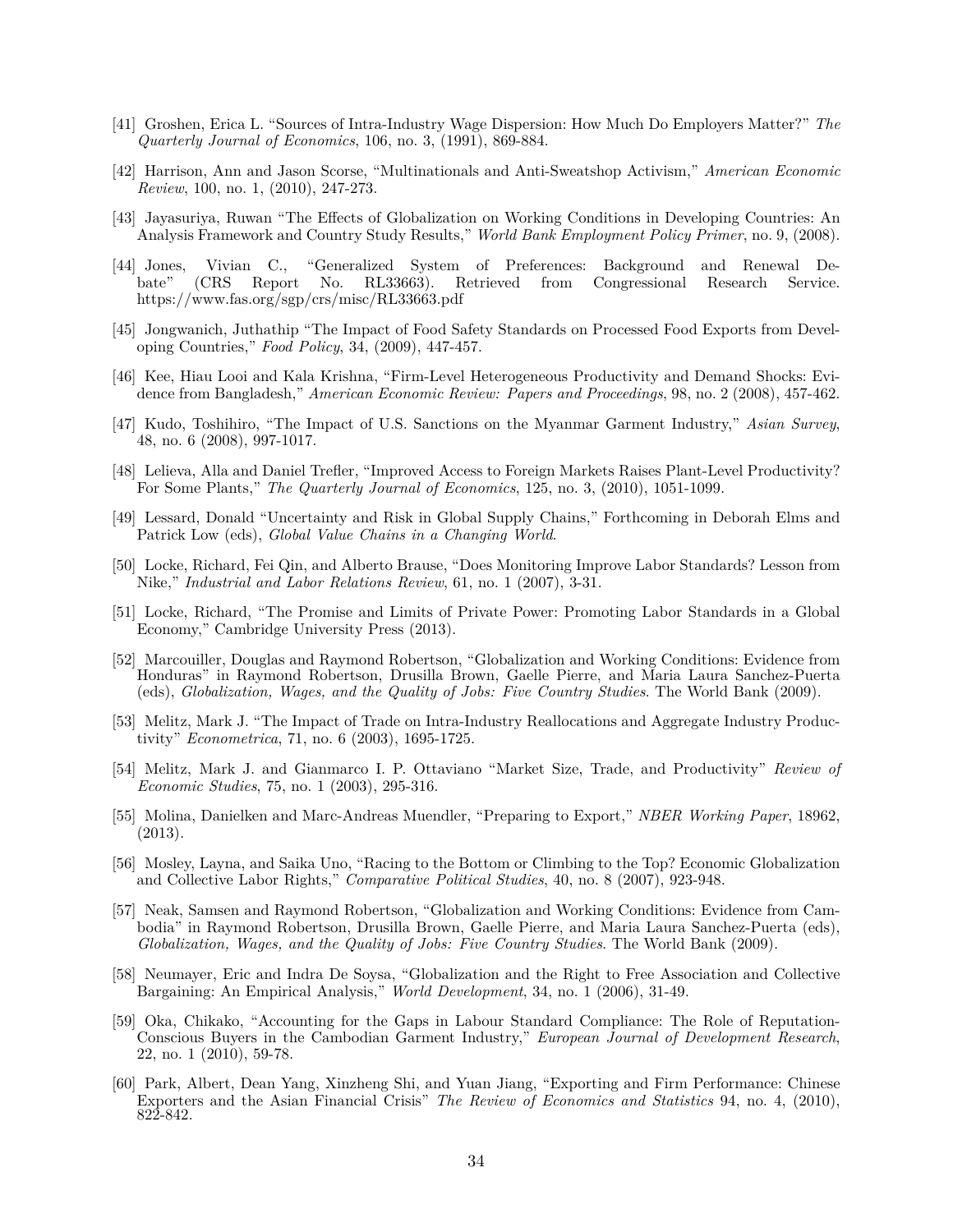- [61] Pencavel, John, "The Role of Labor Unions in Fostering Economic Development" *World Bank Policy Research Working Papers* November (1999).
- [62] Polaski, Sandra, "Combining Global and Local Forces: The Case of Labor Rights in Cambodia," *World Development*, 34 (2006), 919-32.
- [63] Rhee, Yung Whee, Bruce Ross-Larson, and Garry Pursell, "Korea's Competitive Edge: Managing the Entry to World Market," World Bank Research Publication. The Johns Hopkins University Press, Baltimore and London (1984).
- [64] Robertson, Raymond, Sari Sitalaksmi, Poppy Ismalina, and Ardyanto Fitrady, "Globalization and Working Conditions: Evidence from Indonesia" in Raymond Robertson, Drusilla Brown, Gaelle Pierre, and Maria Laura Sanchez-Puerta (eds), *Globalization, Wages, and the Quality of Jobs: Five Country Studies*. The World Bank (2009).
- [65] Robertson, Raymond and Alvaro Trigueros-Arguello, "The Effects of Globalization on Working Conditions: El Salvador, 1995-2005" in Raymond Robertson, Drusilla Brown, Gaelle Pierre, and Maria Laura Sanchez-Puerta (eds), *Globalization, Wages, and the Quality of Jobs: Five Country Studies*. The World Bank (2009).
- [66] Rosen, Sherwin, "The Theory of Equalizing Differences," *Handbook of Labor Economics*, 1, chapter 12 (1986), 641-692.
- [67] Sheard, Nicholas, "Airports and Urban Sectoral Employment," *Journal of Urban Economics*, no. 80 (2014), 133-152.
- [68] Smith, Gare and Dan Feldman, "Company Codes of Conduct and International Standards: An Analytical Comparison: Apparel, Footwear and Light manufacturing, Agribusiness, Tourism" *World Bank Working Paper*, 34662 (2003).
- [69] Verhoogen, Eric A., "Trade, Quality Upgrading, and Wage Inequality in the Mexican Manufacturing Sector," *The Quarterly Journal of Economics*, 123, no. 2 (2008), 489-530.
- [70] Wagner, Joachim, "The Causal Effects of Exports on Firm Size and Labor Productivity: First Evidence from a Matching Approach," *Economics Letters*, 77 (2002), 287-292.
- [71] Wagner, Joachim, "Exports and Productivity: A Survey of the Evidence from Firm Level Data," *World Development*, 30, no. 1 (2005) 60-82.
- [72] Warren, Cael and Raymond Robertson "Globalization, Wages, and Working Conditions: A Case Study of Cambodian Garment Factories," *Center for Global Development Working Paper*, 257, (2011).
- [73] Yeaple, Stephen Ross, "A Simple Model of Firm Heterogeneity, International Trade, and Wages," *Journal of International Economics*, 65, (2005), 1-20.
- [74] Yoo, Dongwoo and Seung-Gyu Sim, "A Quantitative Study on Endogenous Formation of Comparative Advantage in South Korea," Available at SSRN: http://ssrn.com/abstract=2608028, (2016).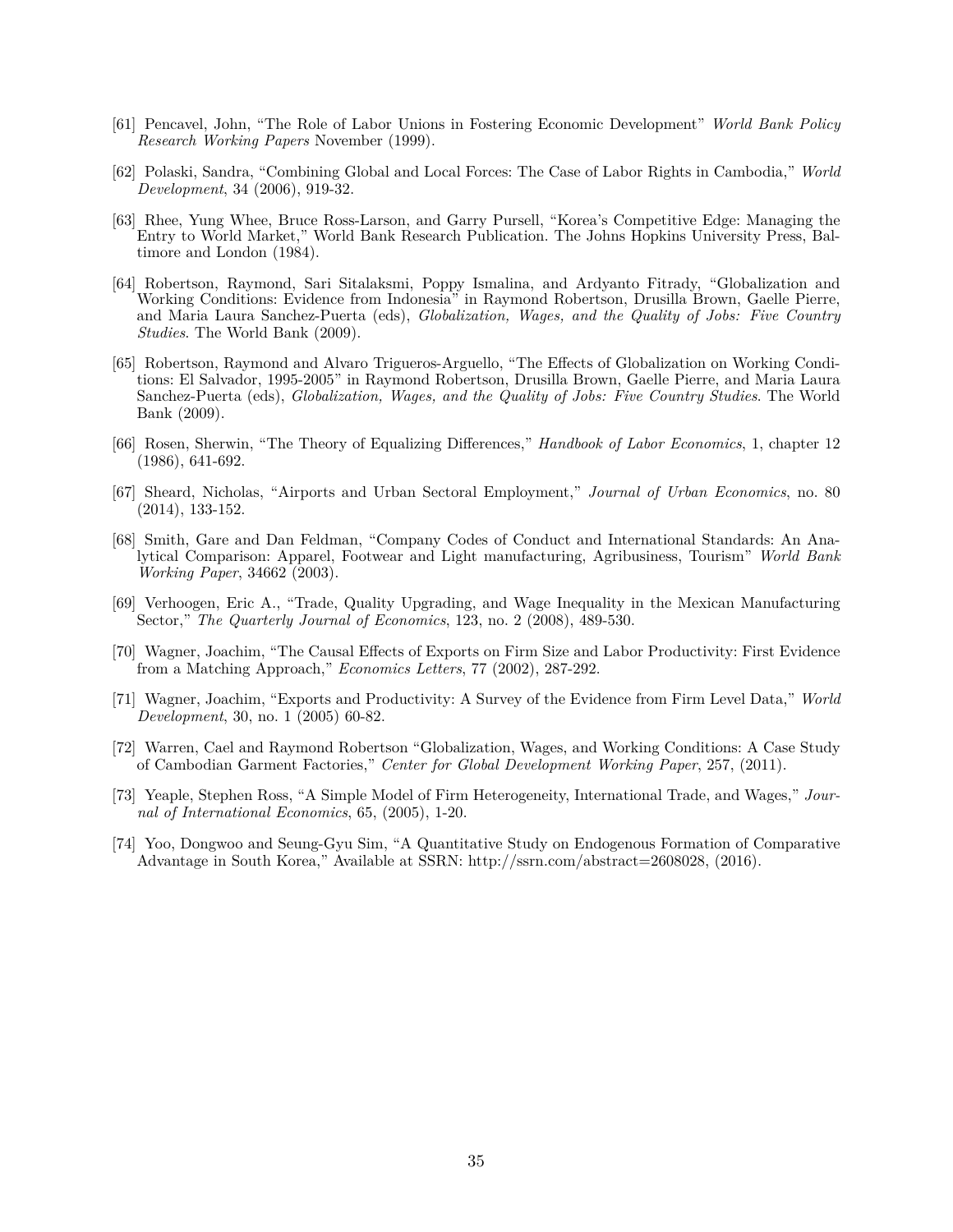## **7 Figures and Tables**



#### **Figure 1: Distribution of working conditions scores**

Notes: The figures show histograms of fire safety (fire safety equipment, fire drill), health management (practices to cope with occupational injuries), negotiation (allowance of and interaction with unions), and working conditions average score, which is the average of the three scores.

**Figure 2: Value of apparel export to Japan**



Notes: Total value of Japanese import of HS 61 (Knit apparel) and 62 (woven apparel) from Myanmar reported by Japan. Data from UN Comtrade.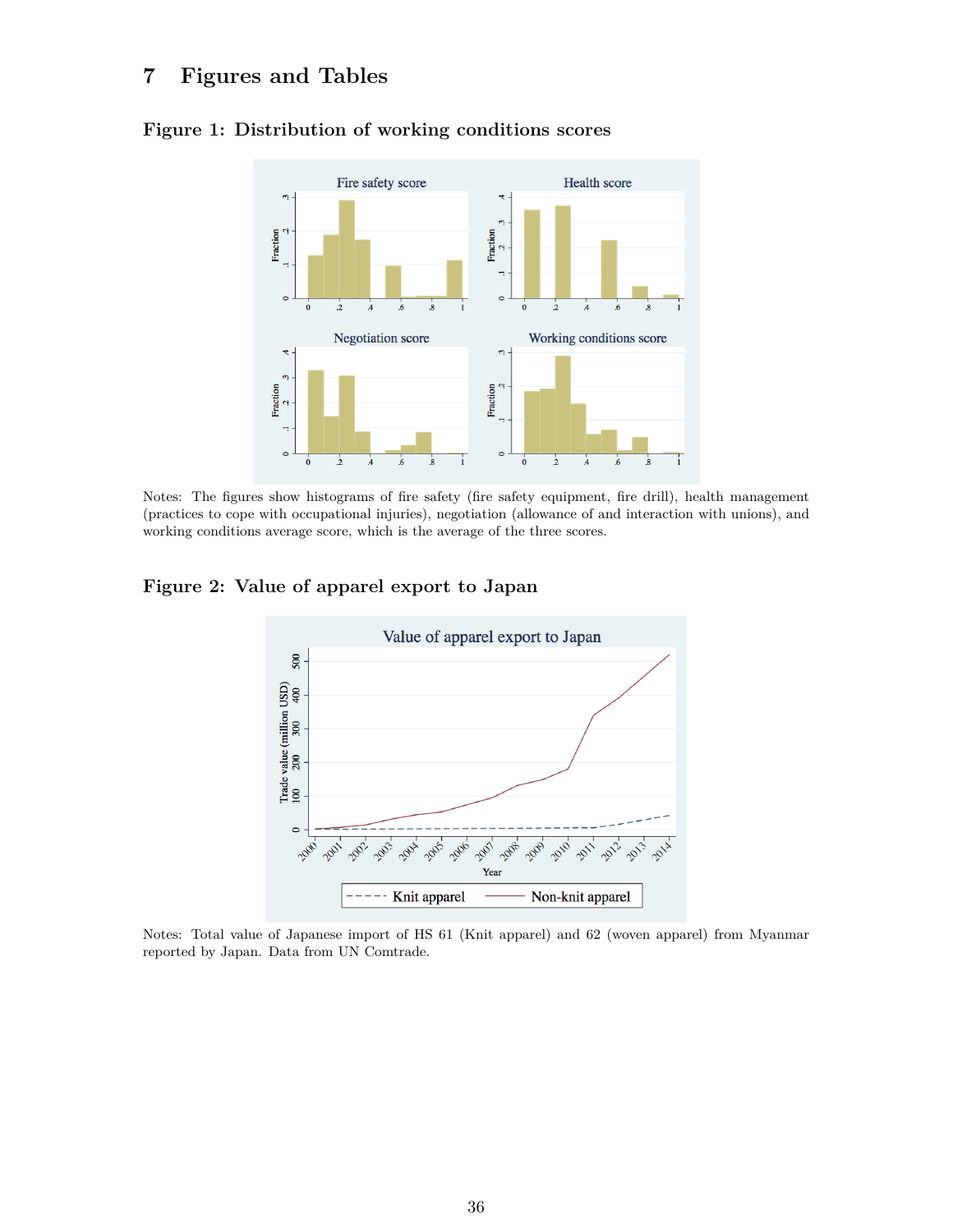

**Figure 3: Exports of apparel and processed food from Myanmar**

Notes: The left graph shows the value of apparel and processed food products exported from Myanmar to the world. The apparel products include those in SITC (revision 3) 84 and the food products include those in 0 (food and live animal) excluding 011, 012, 034, 036, 041, 042, 043, 044, 045, 046, 047, 054, 057, 0711, and 0721 (live animals and raw food material). The right figure shows the value of export of apparel from Myanmar to Japan and to the world. Data from UN Comtrade.

#### **Figure 4: Map of garment plants and the Yangon International Airport**



Notes: Map in Yangon region with township boundaries. Plants exporting in the earliest years in 2012-2014 are marked with triangle and the other garment plants are shown with hole circle. Locations are measured with addresses in 2005.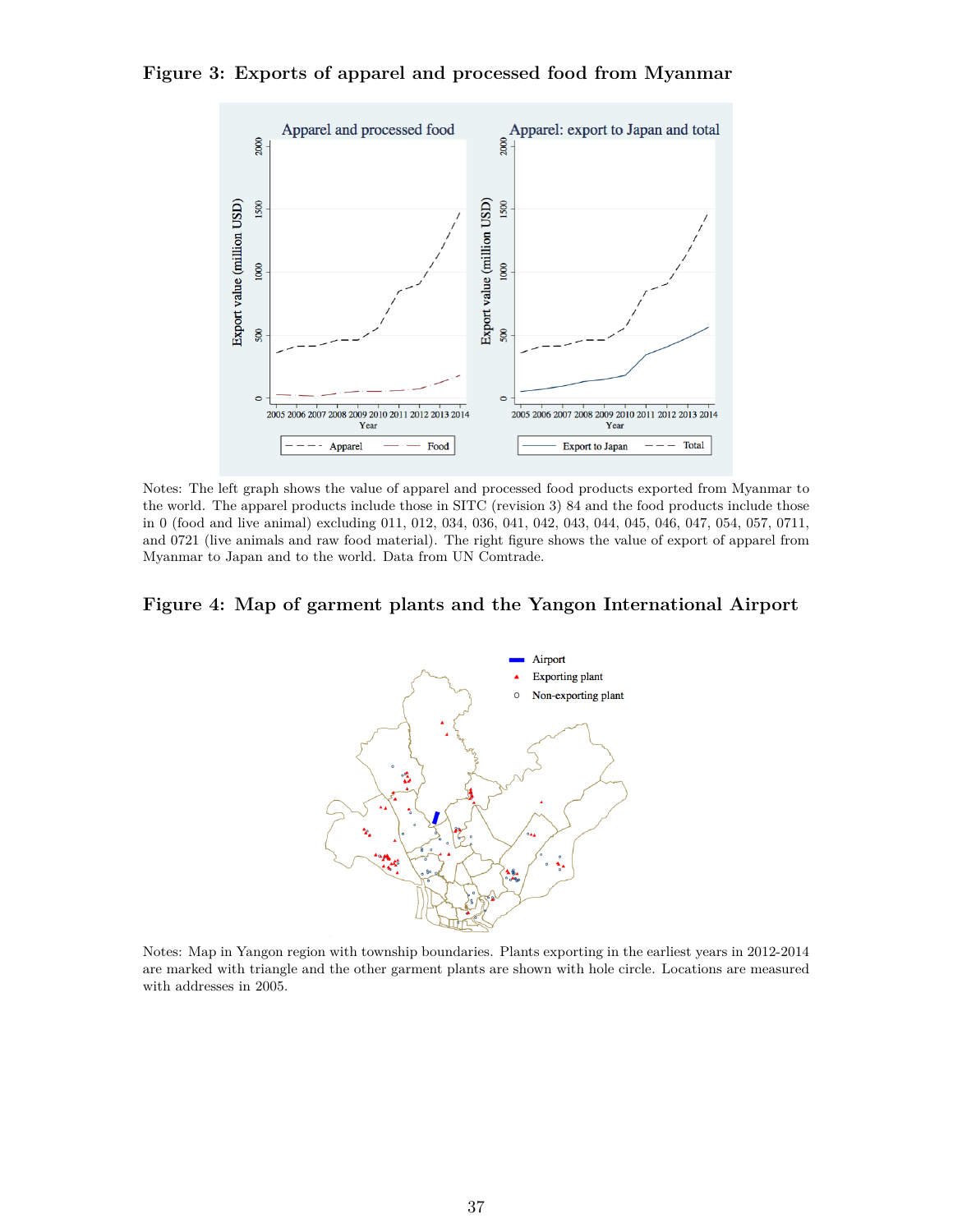| Variable                                           | Mean         | SD               | Min.             | Max.         | N       |
|----------------------------------------------------|--------------|------------------|------------------|--------------|---------|
| Export                                             | 0.369        | 0.483            | $\boldsymbol{0}$ | $\mathbf{1}$ | 314     |
| Export to Japan                                    | 0.229        | 0.421            | $\overline{0}$   | $\mathbf{1}$ | 314     |
| Employment                                         | 302          | 380              | 6                | 2000         | 314     |
| Number of sewing machines                          | 233          | 284              | 8                | 1520         | 314     |
| Value added (USD)                                  | 836,289      | 2,273,415        | 605              | 18,000,000   | 100     |
| Woven $(2005)$                                     | 0.561        | 0.497            | $\boldsymbol{0}$ | $\mathbf{1}$ | 314     |
| Travel time to airport (2005)                      | 0.852        | 0.43             | 0.102            | 3.143        | 314     |
| Travel time to city center (2005)                  | 1.376        | 0.552            | 0.102            | 3.793        | 314     |
| Plant in an industrial zone (2005)                 | 0.682        | 0.467            | $\overline{0}$   | $\mathbf{1}$ | 314     |
| Working conditions score                           | 0.257        | 0.185            | $\mathbf{0}$     | 0.917        | 314     |
| Fire safety score                                  | 0.332        | 0.283            | $\overline{0}$   | $\mathbf{1}$ | 314     |
| Health score                                       | 0.223        | 0.238            | $\overline{0}$   | $\mathbf{1}$ | 307     |
| Negotiation score                                  | 0.219        | 0.226            | $\boldsymbol{0}$ | $\mathbf{1}$ | 313     |
| Fire exit                                          | 0.688        | 0.464            | $\boldsymbol{0}$ | $\mathbf{1}$ | 314     |
| Fire extinguisher                                  | $\mathbf{1}$ | $\boldsymbol{0}$ | 1                | $\mathbf{1}$ | 314     |
| Fire hose                                          | 0.538        | 0.499            | $\boldsymbol{0}$ | $\mathbf{1}$ | 314     |
| Fire alarm                                         | 0.49         | 0.501            | $\boldsymbol{0}$ | $\mathbf{1}$ | 314     |
| Evacuation route map                               | 0.417        | 0.494            | $\overline{0}$   | $\mathbf{1}$ | 314     |
| Practice fire drill                                | 0.131        | 0.337            | $\boldsymbol{0}$ | $\mathbf{1}$ | 314     |
| Nurse at plant                                     | 0.075        | 0.264            | $\boldsymbol{0}$ | $\mathbf{1}$ | 307     |
| List of hospitals for emergency                    | 0.213        | 0.41             | $\overline{0}$   | $\mathbf{1}$ | 314     |
| Record injury                                      | 0.166        | 0.372            | $\overline{0}$   | $\mathbf{1}$ | 314     |
| No workers' leader                                 | 0.334        | 0.473            | $\theta$         | $\mathbf{1}$ | 314     |
| There is a workers' leader appointed by workers    | 0.169        | 0.375            | $\boldsymbol{0}$ | $\mathbf{1}$ | 314     |
| Hourly wage (USD)                                  | 0.302        | 0.073            | 0.141            | 0.614        | 220     |
| Hours of work per week (incl. overtime)            | 59.992       | 6.694            | 44               | 91           | 288     |
| Firm's years of operation (firm age)               | 14.382       | 4.48             | $\boldsymbol{9}$ | 41           | 314     |
| Ever received labor/environmental compliance audit | 0.167        | 0.374            | $\boldsymbol{0}$ | $\mathbf 1$  | 204     |
| Management average score                           | 0.555        | $\rm 0.2$        | 0.075            | 0.979        | 313     |
| Management: production monitoring score            | 0.614        | 0.221            | 0.063            | $\mathbf{1}$ | 314     |
| Management: quality control score                  | 0.641        | 0.303            | $\boldsymbol{0}$ | $\mathbf{1}$ | 314     |
| Management: machine maintenance score              | 0.41         | 0.321            | $\boldsymbol{0}$ | $\mathbf 1$  | 314     |
| Number of foreign staff                            | 0.33         | 1.163            | $\overline{0}$   | 9            | $312\,$ |
| Fraction of college graduate workers               | 0.057        | 0.075            | $-0.14$          | 0.45         | $302\,$ |
| Buyer staff visit plant & suggest how to improve   | 0.204        | 0.405            | $\mathbf{0}$     | 1            | 103     |
| Plant in Mandalay region                           | 0.032        | 0.176            | $\overline{0}$   | $\mathbf{1}$ | 314     |
| Owner university graduated                         | $0.5\,$      | 0.501            | $\overline{0}$   | $\mathbf{1}$ | 314     |
| Owner is ethnic Chinese                            | 0.268        | 0.443            | $\boldsymbol{0}$ | $\mathbf{1}$ | 314     |

# **Table 1: Basic sample statistics of baseline garment sample**

Notes: N is the number of plant-year observations.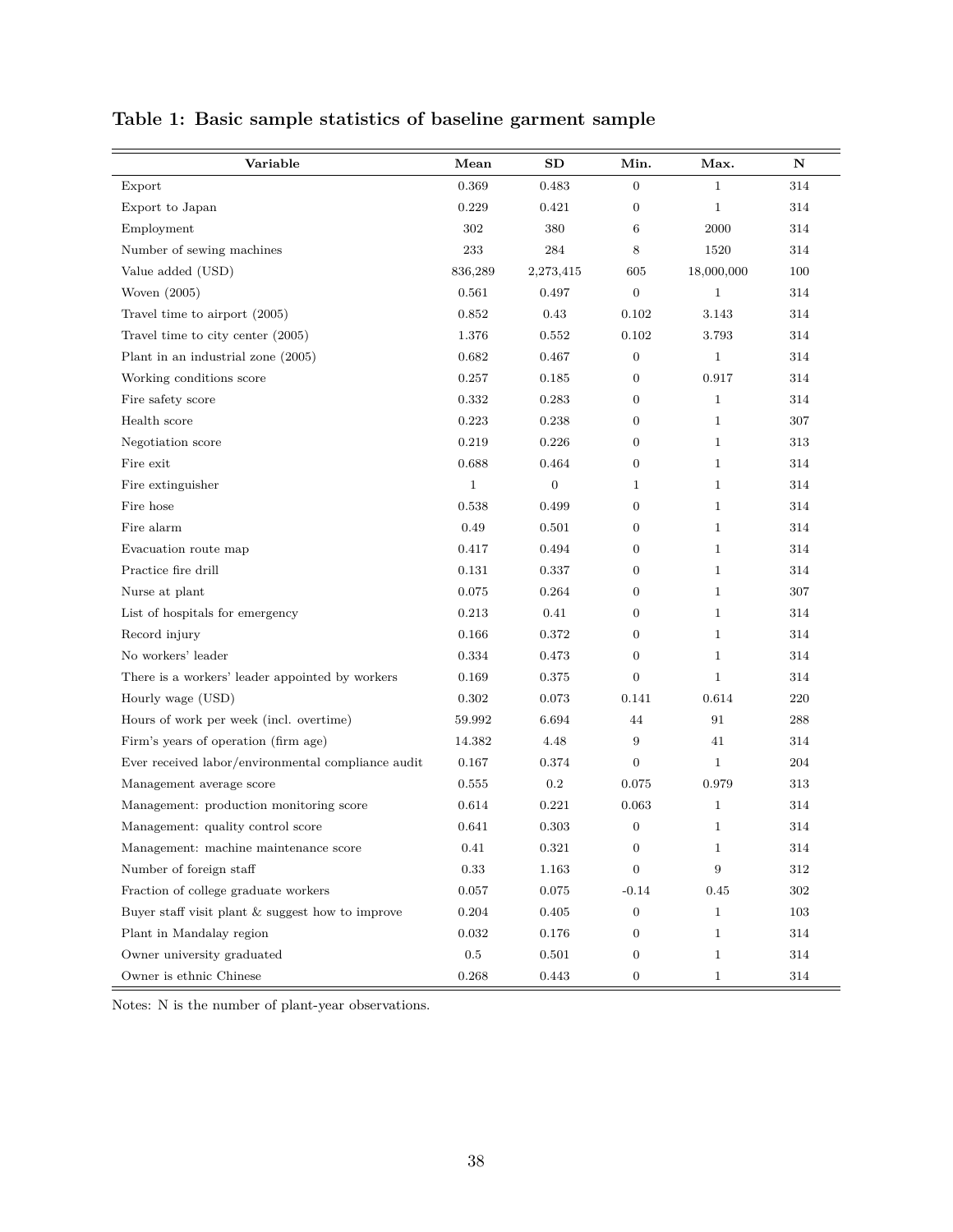| Panel A: Woven production    |            |                |           |           |          |          |                |                |                   |
|------------------------------|------------|----------------|-----------|-----------|----------|----------|----------------|----------------|-------------------|
|                              | (1)        | (2)            | (3)       | (4)       | (5)      | (6)      | (7)            | (8)            | (9)               |
| Dep $Var =$                  | TFP        | <b>Sales</b>   | Num.      | Num.      | Growth   | Wage     | Labor          |                | Manager's % univ. |
|                              |            |                | workers   | machines  |          |          | $_{\rm share}$ | tenure         | grad.             |
|                              |            |                |           |           |          |          |                | (years)        | workers           |
|                              |            |                |           |           |          |          |                |                |                   |
| Woven                        | $-0.0167$  | $-0.0481$      | 0.225     | $-0.0409$ | 0.0546   | $-0.049$ | $-0.0063$      | $-0.614$       | $-0.028$          |
|                              | (0.232)    | (0.291)        | (0.209)   | (0.217)   | (0.0941) | (0.0776) | (0.0451)       | (1.487)        | (0.0582)          |
|                              |            |                |           |           |          |          |                |                |                   |
| Controls                     | No         | N <sub>o</sub> | No        | No        | No       | No       | No             | N <sub>o</sub> | No                |
| Observations                 | 122        | 126            | 126       | 126       | 122      | 126      | 126            | 102            | 112               |
| Mean dep var                 | $-0.676$   | 11.01          | $5.050\,$ | 4.916     | $-0.221$ | 3.228    | 0.459          | 9.686          | $\rm 0.213$       |
| Panel B: Airport travel time |            |                |           |           |          |          |                |                |                   |
|                              | (1)        | (2)            | (3)       | (4)       | (5)      | (6)      | (7)            | (8)            | (9)               |
| Dep $Var =$                  | <b>TFP</b> | Sales          | Num.      | Num.      | Growth   | Wage     | Labor          |                | Manager's % univ. |
|                              |            |                | workers   | machines  |          |          | share          | tenure         | grad.             |
|                              |            |                |           |           |          |          |                | (years)        | workers           |
|                              |            |                |           |           |          |          |                |                |                   |
| Airport time                 | 0.420      | 0.252          | $-0.0647$ | 0.0351    | 0.0945   | $-0.104$ | $-0.0178$      | $-0.528$       | $-0.0130$         |
| (hour)                       | (0.415)    | (0.442)        | (0.268)   | (0.240)   | (0.120)  | (0.127)  | (0.0628)       | (2.147)        | (0.0532)          |
|                              |            |                |           |           |          |          |                |                |                   |
| Controls                     | Yes        | Yes            | Yes       | Yes       | Yes      | Yes      | Yes            | Yes            | Yes               |
| Observations                 | 117        | 120            | 120       | 120       | 116      | 120      | 120            | 98             | 106               |
| Mean dep var                 | $-0.671$   | 11.01          | 5.044     | 4.908     | $-0.218$ | 3.228    | 0.462          | 9.713          | 0.214             |

**Table 2: Firm performance in 2005 by measures of exposures to trade**

Notes: ∗ *<* 10%*,* ∗∗ *<* 5%*,* ∗ ∗ ∗ *<* 1%. Robust standard errors are shown in parentheses. Using Survey of Garment Industry in Myanmar (2005). Excluding fully foreign owned firms. In panel A, woven production is an indicator variable that takes the value of 1 if the number of woven products divided by the number of all products produced in the plant is above a half. In panel B, airport time is the estimated driving time to the Yangon International Airport. All regressions in panel B control for travel time to city center, dummy variable for locating in an industrial zone. Number of workers, number of sewing machines and wages (hourly wage) are in logarithms. TFP = log(value added) −0*.*469\*log(total hours work) −0*.*531\*log(asset value) where 0.469 is the average of the cost share of labor in value added. Growth is the measure of employment growth defined by log(employment in 2005) - log(employment in 2004). Labor share is the cost share of labor in value added. Manager's tenure is the year of experience of the manager. "% univ. grad. workers" is the fraction of university graduate workers in the firm.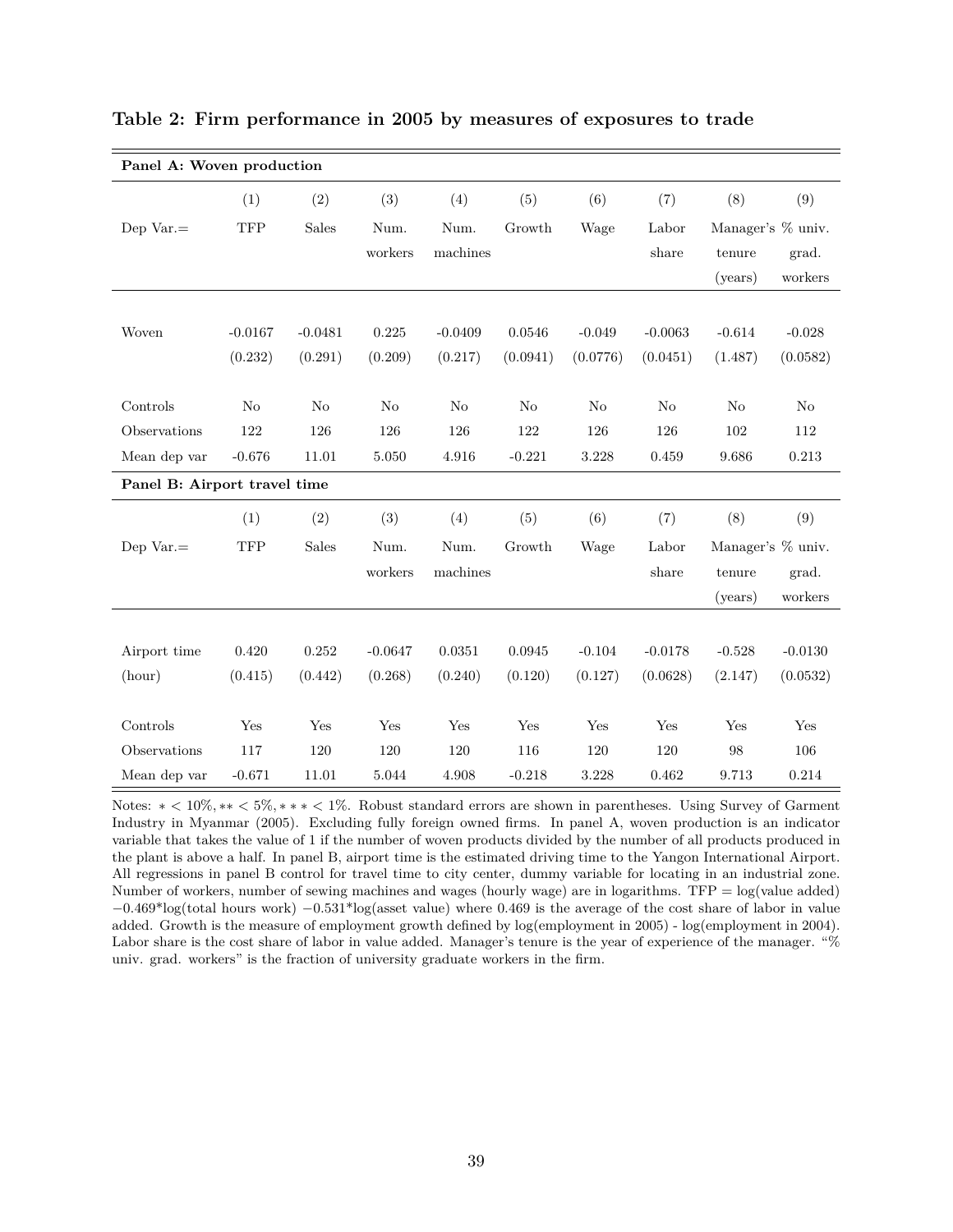| Dep var. $=$              | Export (indicator of exporting) |            |            |                    |             |             |  |  |  |  |
|---------------------------|---------------------------------|------------|------------|--------------------|-------------|-------------|--|--|--|--|
| Period                    |                                 |            |            | $\,2013\mbox{-}15$ |             |             |  |  |  |  |
| $_{\rm OLS}$              | (1)                             | (2)        | (3)        | (4)                | (5)         | (6)         |  |  |  |  |
| Woven                     | $0.268***$                      | $0.278***$ |            |                    | $0.255***$  | $0.267***$  |  |  |  |  |
|                           | (0.0766)                        | (0.0691)   |            |                    | (0.0726)    | (0.0663)    |  |  |  |  |
| Airport time              |                                 |            | $-0.182*$  | $-0.230**$         | $-0.200**$  | $-0.212***$ |  |  |  |  |
|                           |                                 |            | (0.0945)   | (0.0896)           | (0.0892)    | (0.0796)    |  |  |  |  |
| Owner college graduate    |                                 | $0.231***$ |            |                    |             | $0.200***$  |  |  |  |  |
|                           |                                 | (0.0671)   |            |                    |             | (0.0654)    |  |  |  |  |
| Owner ethnic Chinese      |                                 | $0.170*$   |            |                    |             | $0.123\,$   |  |  |  |  |
|                           |                                 | (0.0878)   |            |                    |             | (0.0892)    |  |  |  |  |
| External manager          |                                 | $0.225***$ |            |                    |             | $0.208***$  |  |  |  |  |
|                           |                                 | (0.0679)   |            |                    |             | (0.0640)    |  |  |  |  |
| Firm age                  |                                 | $-0.00336$ |            |                    |             | 0.00233     |  |  |  |  |
|                           |                                 | (0.00530)  |            |                    |             | (0.00614)   |  |  |  |  |
| Industrial zone           |                                 |            | $0.323***$ | $0.235***$         | $0.302***$  | $0.147**$   |  |  |  |  |
|                           |                                 |            | (0.0718)   | (0.0799)           | (0.0683)    | (0.0681)    |  |  |  |  |
| City center time          |                                 |            |            | $0.183***$         |             | $0.156***$  |  |  |  |  |
|                           |                                 |            |            | (0.0664)           |             | (0.0582)    |  |  |  |  |
|                           |                                 |            |            |                    |             |             |  |  |  |  |
| Year, region FEs          | Yes                             | Yes        | Yes        | Yes                | Yes         | Yes         |  |  |  |  |
| Observations              | 314                             | 314        | 314        | 314                | 314         | 314         |  |  |  |  |
| ${\cal N}$ firms          | 128                             | $128\,$    | $128\,$    | $128\,$            | $128\,$     | $128\,$     |  |  |  |  |
| R-squared                 | $\,0.093\,$                     | 0.246      | 0.099      | $0.125\,$          | $\,0.163\,$ | 0.286       |  |  |  |  |
| $\rm F$ test $\rm IV{=}0$ | 12.28                           | 16.22      | $3.714\,$  | 6.581              | 8.407       | 11.26       |  |  |  |  |
| Mean dep var              | 0.38                            | 0.38       | $0.38\,$   | 0.38               | $0.38\,$    | 0.38        |  |  |  |  |

### **Table 3: First stage of exporting on woven production and airport proximity**

Notes: ∗ *<* 10%*,* ∗∗ *<* 5%*,* ∗ ∗ ∗ *<* 1%. Standard errors are clustered at firm level and shown in parentheses. Export takes one if plant exports to a foreign country. Woven production is an indicator variable that takes the value of 1 if the number of woven products divided by the number of all products produced in the plant is above a half in 2005 if observed in 2005 SGIM data, otherwise imputed from the survey question in 2014 on whether the firm produced woven product before 2005. Owner ethnic Chinese is an indicator variable that takes 1 if the owner of firm is Chinese Burmese or Chinese. External manager is an indicator variable that takes 1 if the plant is managed by a person who is not a member of owner's family. Airport time is the estimated driving time to the International airports. Industrial zone takes one if the plant is located within one of the industrial zones. City center time is the estimated travel time (hours) to the city halls. These three geographical variables are measured using the plant addresses in 2005.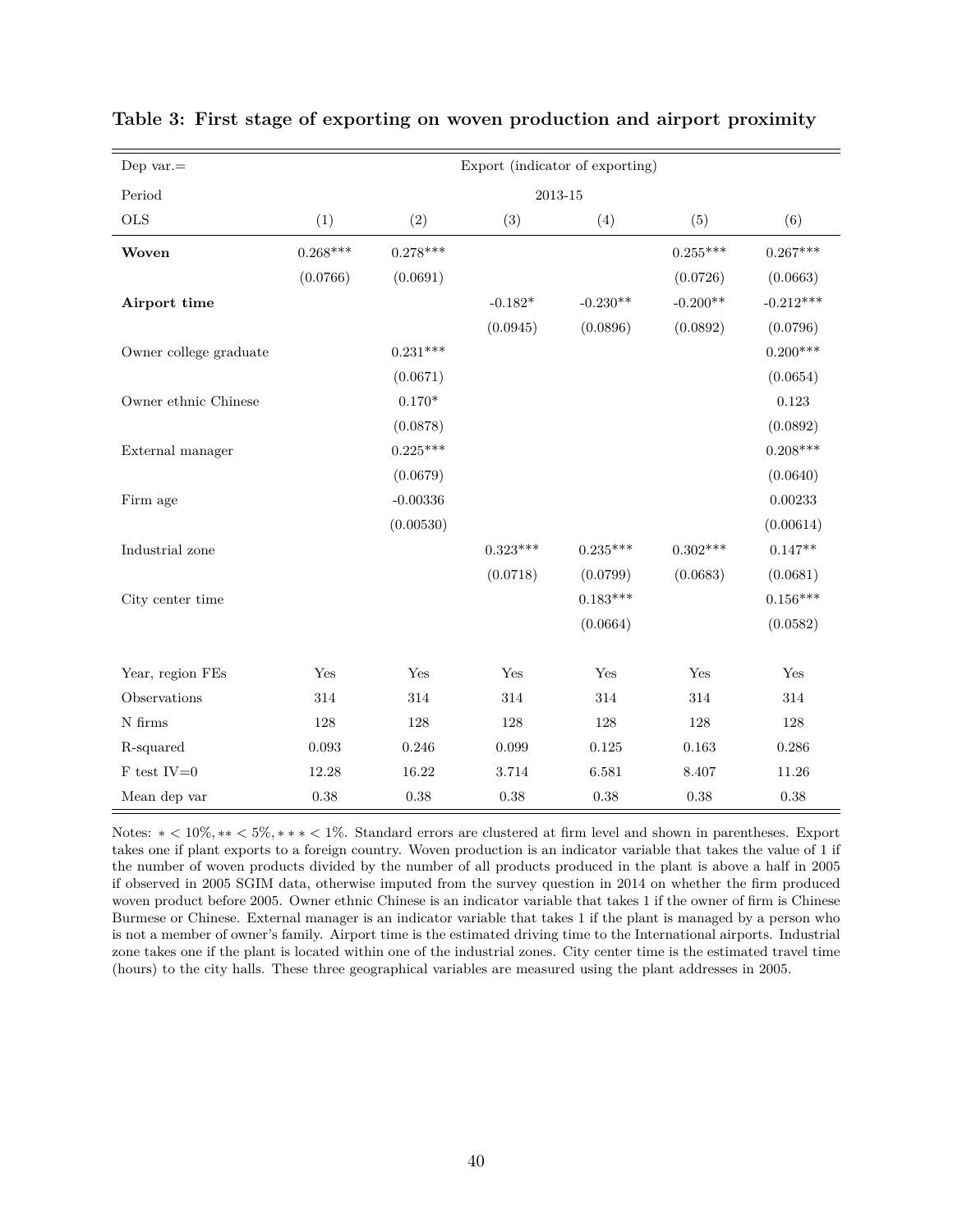| Panel A: Impact on working conditions         |             |                  |             |                   |             |                     |                          |                          |
|-----------------------------------------------|-------------|------------------|-------------|-------------------|-------------|---------------------|--------------------------|--------------------------|
|                                               |             | Working          |             | Individual scores |             | Wage                | Hours                    | Audit                    |
|                                               |             | conditions score | Fire        | Health            | Negotiation |                     |                          |                          |
| Period                                        | $2013 - 15$ |                  | $2013 - 15$ | 2013-15           | 2013-15     | 2013-15             | $2013 - 15$              | 2013-14                  |
|                                               | (1)         | (2)              | (3)         | (4)               | (5)         | (6)                 | (7)                      | (8)                      |
|                                               |             |                  |             |                   |             |                     |                          |                          |
| Export                                        | $0.332***$  | $0.319***$       | $0.369***$  | $0.266**$         | $0.324***$  | $0.191*$            | $-1.352$                 | $0.459**$                |
|                                               | (0.0967)    | (0.0899)         | (0.140)     | (0.128)           | (0.0949)    | (0.0985)            | (2.860)                  | (0.208)                  |
| Year, region FEs                              | Yes         | Yes              | Yes         | Yes               | Yes         | Yes                 | Yes                      | Yes                      |
| Controls                                      | No          | Yes              | Yes         | Yes               | Yes         | Yes                 | Yes                      | Yes                      |
| Observations                                  | 314         | 314              | 314         | 307               | 313         | $220\,$             | 288                      | 204                      |
| $\rm N$ firms                                 | 128         | 128              | 128         | 121               | 128         | 126                 | 128                      | 109                      |
| $F$ test IV=0                                 | 12.28       | 16.22            | 16.22       | 16.39             | 16.29       | 20.17               | 16.13                    | 7.505                    |
| Mean dep var                                  | $0.257\,$   | 0.257            | $\rm 0.332$ | 0.223             | 0.219       | $-1.226$            | 59.99                    | 0.167                    |
| Panel B: Impact on firm size and productivity |             |                  |             |                   |             |                     |                          |                          |
| Dependent var.                                |             | Employment       |             | N sewing machines |             | Sales               |                          | Labor productivity       |
| Period                                        |             | 2013-15          |             | 2013-15           |             | $\,2013$            | 2013                     |                          |
|                                               | (1)         | (2)              | (3)         | (4)               | (5)         | (6)                 | (7)                      | (8)                      |
|                                               |             |                  |             |                   |             |                     |                          |                          |
| Export                                        | $1.727***$  | $1.731***$       | $1.801***$  | $1.770***$        | $2.129***$  | $2.002***$          | $1.014*$                 | 0.899                    |
|                                               | (0.563)     | (0.510)          | (0.596)     | (0.526)           | (0.658)     | (0.626)             | (0.579)                  | (0.569)                  |
| Year, region FEs                              | Yes         | Yes              | Yes         | Yes               | ÷,          | $\bar{\phantom{a}}$ | $\overline{\phantom{a}}$ | $\overline{\phantom{a}}$ |
| Controls                                      | No          | Yes              | $\rm No$    | Yes               | No          | Yes                 | No                       | Yes                      |
| Observations                                  | 314         | $314\,$          | $308\,$     | $308\,$           | 100         | 100                 | 100                      | 100                      |
| N firms                                       | 128         | 128              | 122         | 122               | 98          | 98                  | 98                       | 98                       |
| $F$ test IV=0                                 | 12.28       | 16.22            | 12.28       | 16.22             | 16.11       | 17.94               | 16.11                    | 17.94                    |
| Mean dep var                                  | $5.007\,$   | $5.007\,$        | 4.747       | 4.747             | 11.96       | 11.96               | 7.277                    | 7.277                    |

#### **Table 4: 2SLS (IV= Woven production in 2005)**

Notes: ∗ *<* 10%*,* ∗∗ *<* 5%*,* ∗ ∗ ∗ *<* 1%. Standard errors are clustered at firm level and shown in parentheses. Export takes one if plant exports to a foreign country. Control variables include owner college graduate dummy, owner ethnic Chinese dummy, firm age and external manager dummy. In Panel A, social audit takes one if plant has ever received labor or environmental compliance audit. The question on social audit was asked only in the survey waves in 2014 and 2015, and therefore the sample size is smaller. All dependent variables are taken logarithm in Panel B. Labor productivity is defined by log sales - log employment. The values of sales are observed only in 2013, therefore columns (5)-(8) restrict the sample to firms with non-missing sales observation in 2013.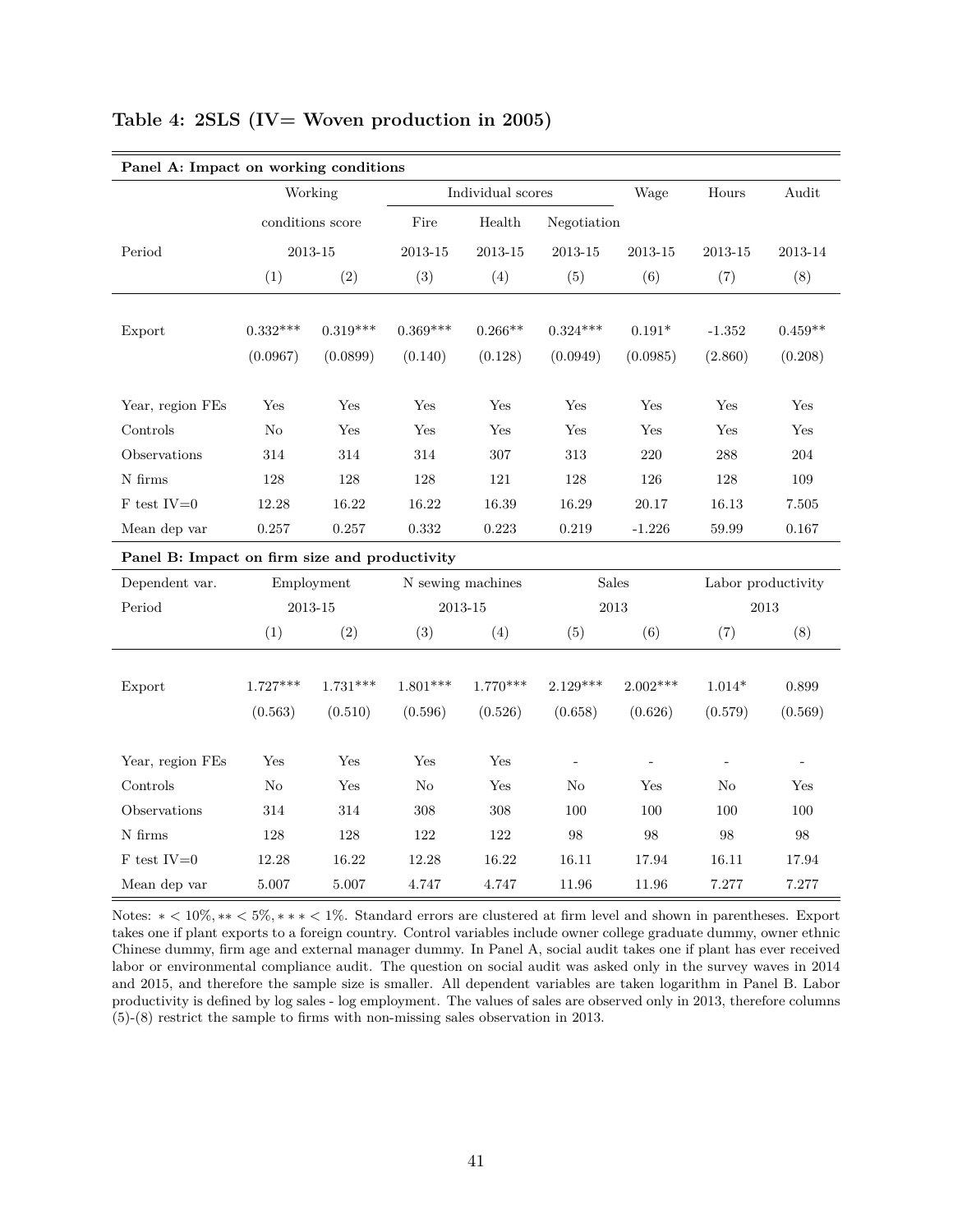| Panel C: Impact on management practices scores |           |           |                  |           |                    |         |            |            |
|------------------------------------------------|-----------|-----------|------------------|-----------|--------------------|---------|------------|------------|
|                                                |           |           | Management score |           | Individual scores  | Buyer   |            |            |
|                                                |           |           |                  |           | Production Quality |         | Machine    | suggests   |
|                                                | (1)       | (2)       | (3)              | (4)       | (5)                | (6)     | (7)        | (8)        |
|                                                |           |           |                  |           |                    |         |            |            |
| Export                                         | $0.216**$ | $0.207**$ | $0.378*$         | $0.341*$  | $0.206*$           | 0.148   | $0.540***$ | $0.859***$ |
|                                                | (0.0899)  | (0.0859)  | (0.213)          | (0.181)   | (0.107)            | (0.161) | (0.201)    | (0.297)    |
| Employment                                     |           |           | $-0.0323$        | $-0.0210$ |                    |         |            |            |
|                                                |           |           | (0.0607)         | (0.0475)  |                    |         |            |            |
| Year, region FEs                               | Yes       | Yes       | Yes              | Yes       | Yes                | Yes     | Yes        | Yes        |
| Controls                                       | $\rm No$  | Yes       | Yes              | Yes       | Yes                | Yes     | Yes        | Yes        |
| Observations                                   | 314       | 314       | 314              | 314       | 314                | 314     | 314        | 103        |
| N firms                                        | 128       | 128       | 128              | 128       | 128                | 128     | 128        | 100        |
| $F$ test IV=0                                  | 12.28     | 16.39     | 6.175            | 8.852     | 16.39              | 16.39   | 16.39      | 4.513      |
| Mean dep var                                   | 0.568     | 0.568     | 0.556            | 0.556     | 0.614              | 0.641   | 0.410      | 0.204      |

## **Table 4 (continued): 2SLS (IV= Woven production in 2005)**

Notes: ∗ *<* 10%*,* ∗∗ *<* 5%*,* ∗ ∗ ∗ *<* 1%. Standard errors are clustered at firm level and shown in parentheses. Export takes one if plant exports to a foreign country. Control variables include owner college graduate dummy, owner ethnic Chinese dummy, firm age and external manager dummy. In Panel C, "foreign staff" is the fraction of staff with foreign nationality and "buyer suggests" takes 1 if the main buyer sends staff who suggests how to improve production process or quality.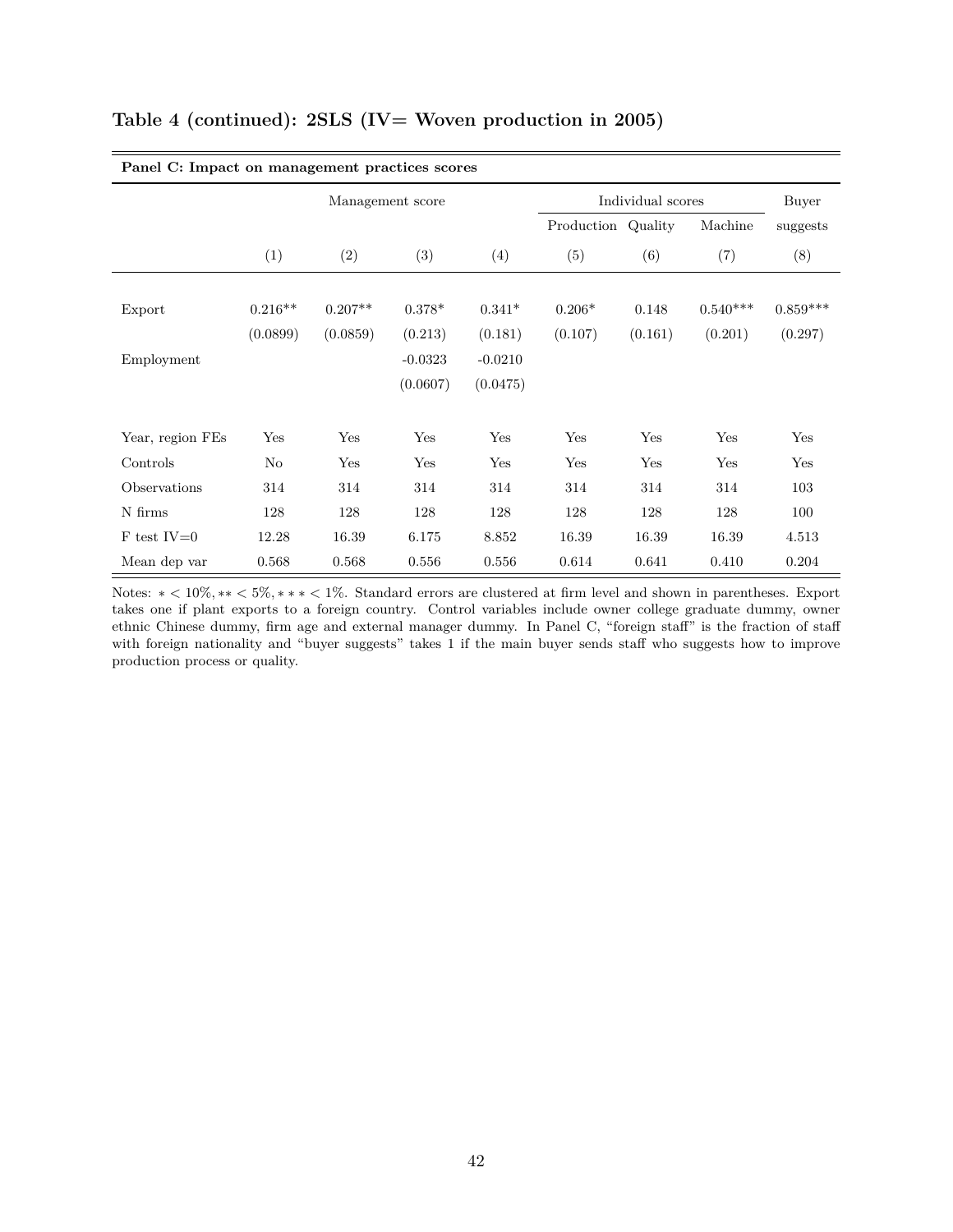| Dep var:                             |                  |          |           | Working conditions score |                                                       |          |          |         |
|--------------------------------------|------------------|----------|-----------|--------------------------|-------------------------------------------------------|----------|----------|---------|
|                                      | (1)              | (2)      | (3)       | (4)                      | (5)                                                   | (6)      | (7)      | (8)     |
| Export                               | $0.319***0.247*$ |          | $0.312**$ |                          | $0.313***$ $0.319***$ $0.319***$ $0.328***$ $0.352*$  |          |          |         |
|                                      | (0.0899)         | (0.141)  | (0.132)   |                          | $(0.0901)$ $(0.0885)$ $(0.0913)$ $(0.0930)$ $(0.193)$ |          |          |         |
| Log employment                       |                  | 0.0416   |           |                          |                                                       |          |          |         |
|                                      |                  | (0.0381) |           |                          |                                                       |          |          |         |
| Management score                     |                  |          | 0.0163    |                          |                                                       |          |          |         |
|                                      |                  |          | (0.150)   |                          |                                                       |          |          |         |
| Owner industry association executive |                  |          |           | $0.0860*$                |                                                       |          |          |         |
|                                      |                  |          |           | (0.0497)                 |                                                       |          |          |         |
| Fraction of college grad employees   |                  |          |           |                          | $0.460***$                                            |          |          |         |
|                                      |                  |          |           |                          | (0.170)                                               |          |          |         |
| Fraction of foreign employees        |                  |          |           |                          |                                                       | $-0.160$ |          |         |
|                                      |                  |          |           |                          |                                                       | (4.018)  |          |         |
| Own the plant land                   |                  |          |           |                          |                                                       |          | 0.0348   |         |
|                                      |                  |          |           |                          |                                                       |          | (0.0304) |         |
| Audit                                |                  |          |           |                          |                                                       |          |          | 0.0538  |
|                                      |                  |          |           |                          |                                                       |          |          | (0.117) |
|                                      |                  |          |           |                          |                                                       |          |          |         |
| Year, region FEs                     | Yes              | Yes      | Yes       | Yes                      | Yes                                                   | Yes      | Yes      | Yes     |
| Controls                             | Yes              | Yes      | Yes       | $\operatorname{Yes}$     | $\operatorname{Yes}$                                  | Yes      | Yes      | Yes     |
| Observations                         | 314              | 314      | 313       | 314                      | 314                                                   | 314      | 314      | 204     |
| $\rm N$ firms                        | 128              | 128      | 128       | $128\,$                  | $128\,$                                               | 128      | $128\,$  | 109     |
| $\rm F$ test $\rm IV{=}0$            | 16.22            | 8.434    | 8.778     | 15.98                    | 16.16                                                 | 15.90    | 15.22    | 5.349   |
| Mean dep var                         | 0.257            | 0.257    | 0.257     | 0.257                    | 0.257                                                 | 0.257    | 0.257    | 0.257   |

# **Table 5: 2SLS (IV= Woven production in 2005) with additional control variables**

Notes: ∗ *<* 10%*,* ∗∗ *<* 5%*,* ∗ ∗ ∗ *<* 1%. Standard errors are clustered at firm level and shown in parentheses. Export takes one if plant exports to a foreign country. Control variables include owner college graduate dummy, owner ethnic Chinese dummy, firm age and external manager dummy. "Industry association executive" takes 1 if the firm owner is an executive of Garment Association. College graduates and foreign workers is the fraction of college graduate workers and foreign national workers in the plant. Land own takes 1 if the firm owns the plant land. Capital intensity is defined by the logarithm of the number of sewing machines divided by the number of employment.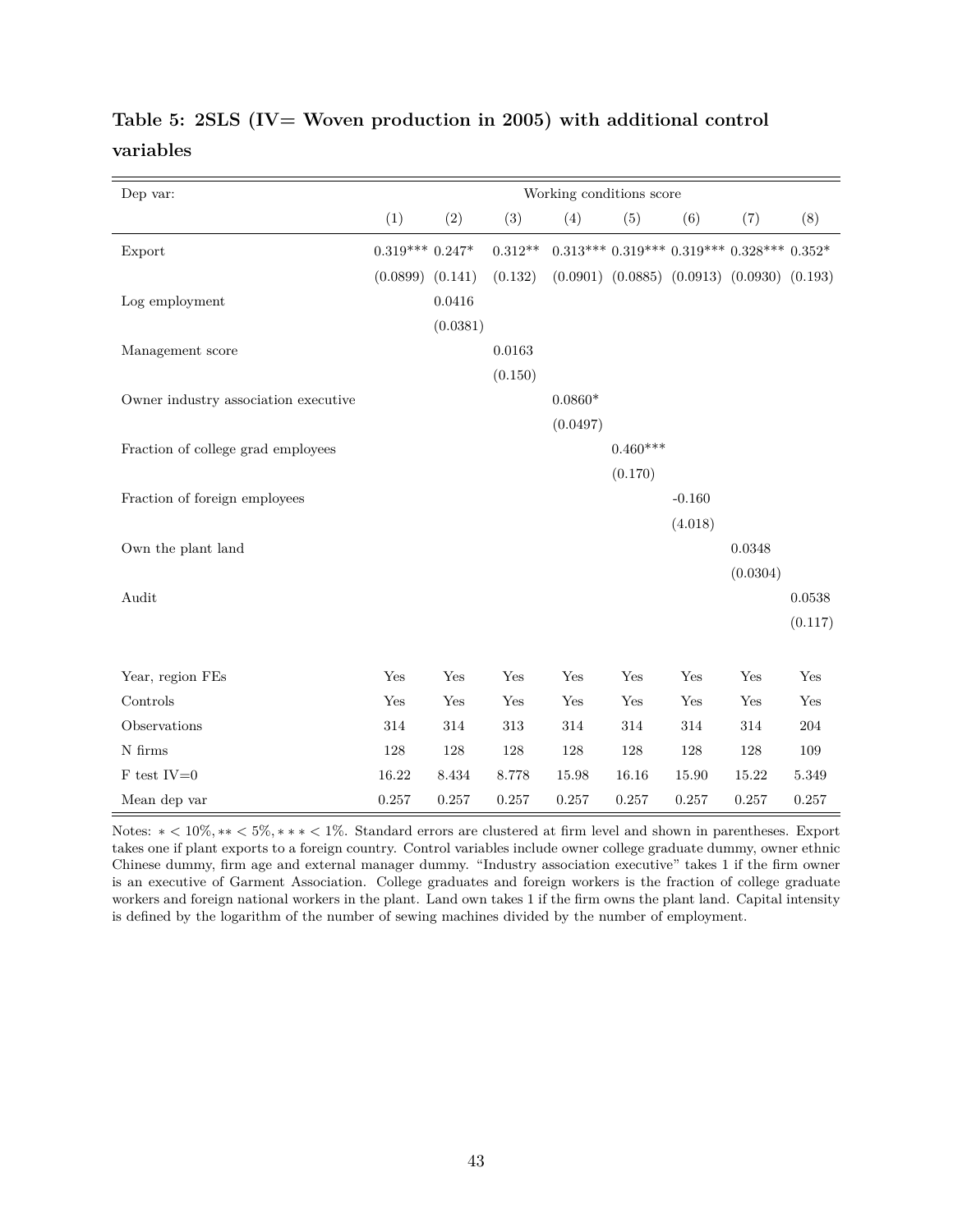|                  | Working    | Individual scores |         |             | Audit<br>Management Employment |          |         | Sales      |
|------------------|------------|-------------------|---------|-------------|--------------------------------|----------|---------|------------|
|                  | conditions | Fire              | Health  | Negotiation |                                | score    |         |            |
| Period           | 2013-15    | 2013-15           | 2013-15 | 2013-15     | 2013-15                        | 2013-15  | 2013    |            |
|                  | (1)        | (2)               | (3)     | (4)         | (5)                            | (6)      | (7)     | (8)        |
|                  |            |                   |         |             |                                |          |         |            |
| Export           | 0.153      | $0.417**$         | 0.00220 | 0.102       | $0.731**$                      | $0.305*$ | 1.003   | $3.142***$ |
|                  | (0.124)    | (0.175)           | (0.233) | (0.150)     | (0.308)                        | (0.159)  | (0.747) | (1.070)    |
| Year, region FEs | Yes        | Yes               | Yes     | Yes         | Yes                            | Yes      | Yes     | Yes        |
| Controls         | Yes        | Yes               | Yes     | Yes         | Yes                            | Yes      | Yes     | Yes        |
| Observations     | 314        | 314               | 307     | 313         | 204                            | 313      | 314     | 105        |
| N plants         | 128        | 128               | 121     | 128         | 109                            | 128      | 128     | 100        |
| $F$ test IV=0    | 6.581      | 6.581             | 3.328   | 6.956       | 3.389                          | 6.561    | 6.581   | 4.289      |
| Mean dep var     | 0.257      | 0.332             | 0.223   | 0.219       | 0.167                          | 0.555    | 5.007   | 12.06      |

## **Table 6: 2SLS (IV= airport proximity in 2005)**

Notes: ∗ *<* 10%*,* ∗∗ *<* 5%*,* ∗ ∗ ∗ *<* 1%. Standard errors are clustered at firm level and shown in parentheses. Export takes one if plant exports to a foreign country. Control variables include the travel time to the city centers and a dummy variable taking one for locating in an industrial zone. Social audit takes one if plant has ever received labor or environmental compliance audit. Production score is the score on production monitoring, which one of the individual scores composing the overall management score. Sales is taken logarithms.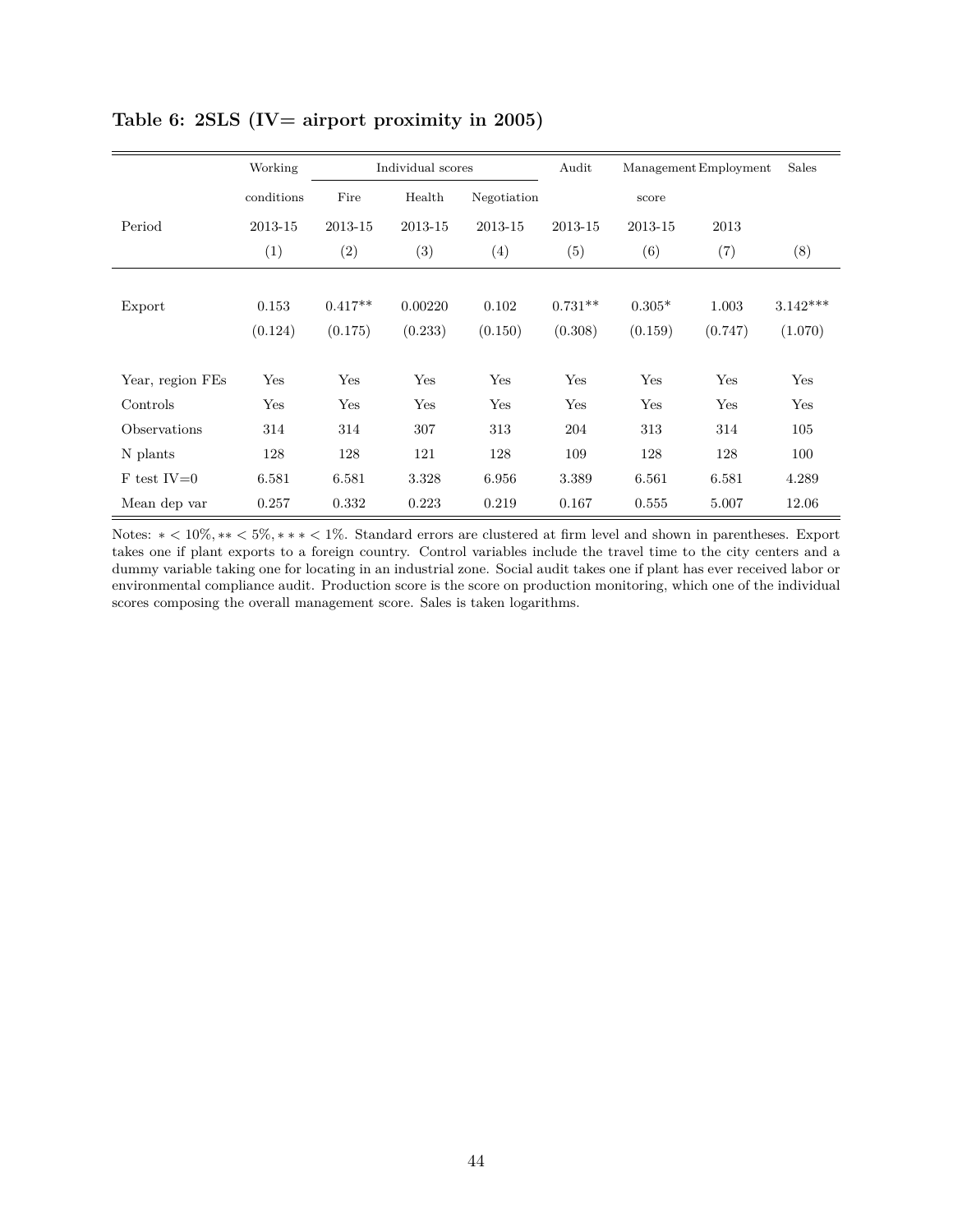| Sample                 | Processed food<br>Garment & matched sample of processed food |                     |          |                      |                     |             |
|------------------------|--------------------------------------------------------------|---------------------|----------|----------------------|---------------------|-------------|
|                        | Fire safety<br>score                                         | Management<br>score | Sales    | Fire safety<br>score | Management<br>score | Sales       |
| Period                 | 2013-14                                                      | 2013                | 2013     | 2013-14              | 2013                | 2013-14     |
|                        | (1)                                                          | (2)                 | (3)      | (4)                  | (5)                 | (6)         |
| Airport time           | $-0.0140$                                                    | 0.0200              | $-0.199$ | 0.0335               | $0.102**$           | 0.0374      |
|                        | (0.0255)                                                     | (0.0168)            | (0.340)  | (0.0547)             | (0.0465)            | (0.538)     |
| Airport time x Garment |                                                              |                     |          | $-0.174**$           | $-0.184***$         | $-1.367***$ |
|                        |                                                              |                     |          | (0.0652)             | (0.0571)            | (0.425)     |
| Garment                |                                                              |                     |          | $0.222***$           | $0.479***$          | $1.240**$   |
|                        |                                                              |                     |          | (0.0755)             | (0.0460)            | (0.569)     |
| Controls               | Yes                                                          | Yes                 | Yes      | Yes                  | Yes                 | Yes         |
| Obs. food plants       | 421                                                          | 262                 | 155      | 376                  | 236                 | 140         |
| Obs. garment plants    | $\overline{0}$                                               | $\overline{0}$      | $\theta$ | 290                  | 197                 | 98          |
| N townships            | 27                                                           | 27                  | 18       | 17                   | 17                  | 16          |
| Mean dep var           | 0.272                                                        | 0.383               | 11.23    | 0.274                | 0.391               | 11.20       |

**Table 7: Placebo test and difference-in-difference estimation using processed food sector**

Notes: ∗ *<* 10%*,* ∗∗ *<* 5%*,* ∗ ∗ ∗ *<* 1%. Standard errors are clustered at township levels and shown in parentheses. Control variables are travel time to city center, a dummy variable for locating in an industrial zone, and a dummy variable for beverage firms. Columns (1)-(3) use the sample of processed food firms excluding the plants in the Yangon townships where no garment plants was observed. Columns (4)-(6) use both of the garment and processed food firms, and the food sample is weighted by the relative sample sizes of garment to food plants within townships. Sales is the logarithm of value added.